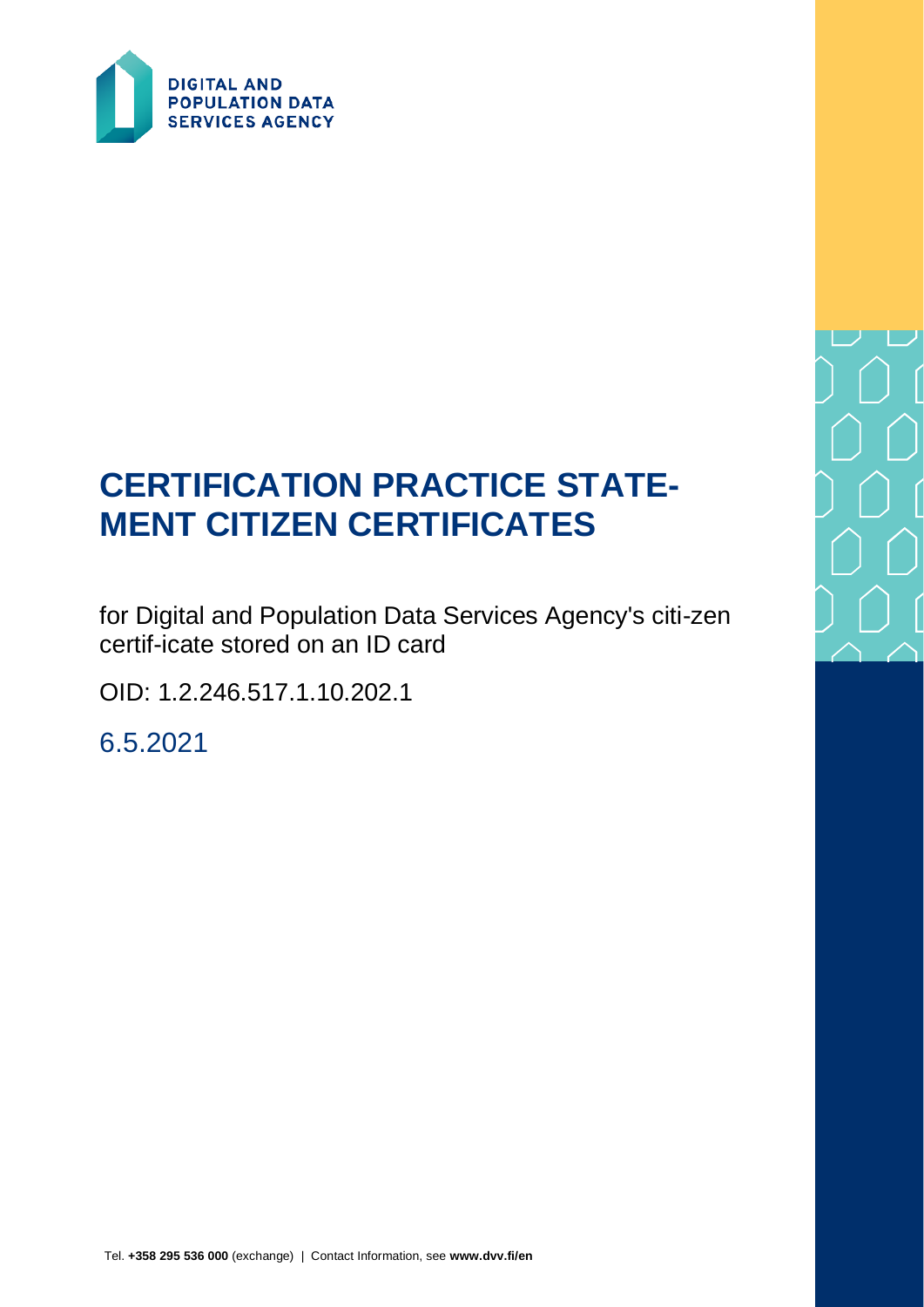

1 (51)

[Numero]

[Yksikkö] / [Kirjoita teksti tähän] 6.5.2021

| <b>Document management</b> |                       |  |
|----------------------------|-----------------------|--|
| Owner                      |                       |  |
| Prepared by                | <b>Tuire Saaripuu</b> |  |
| Inspected by               |                       |  |
| Approved by                | Mikko Pitkänen        |  |

| <b>Version control</b> |                                                                              |                |
|------------------------|------------------------------------------------------------------------------|----------------|
| version no.            | what has been done                                                           | date/person    |
| V.1.0                  | Approved version 1.0, an eIDAS-compliant document                            | 3.5.2018<br>TS |
| v <sub>1.1</sub>       | Approved version, Centre name change, publishing.                            | 1.1.2020       |
| v <sub>1.2</sub>       | Updated version, accessibility features, updated name of the act<br>661/2009 | 6.5.2021       |
|                        |                                                                              |                |

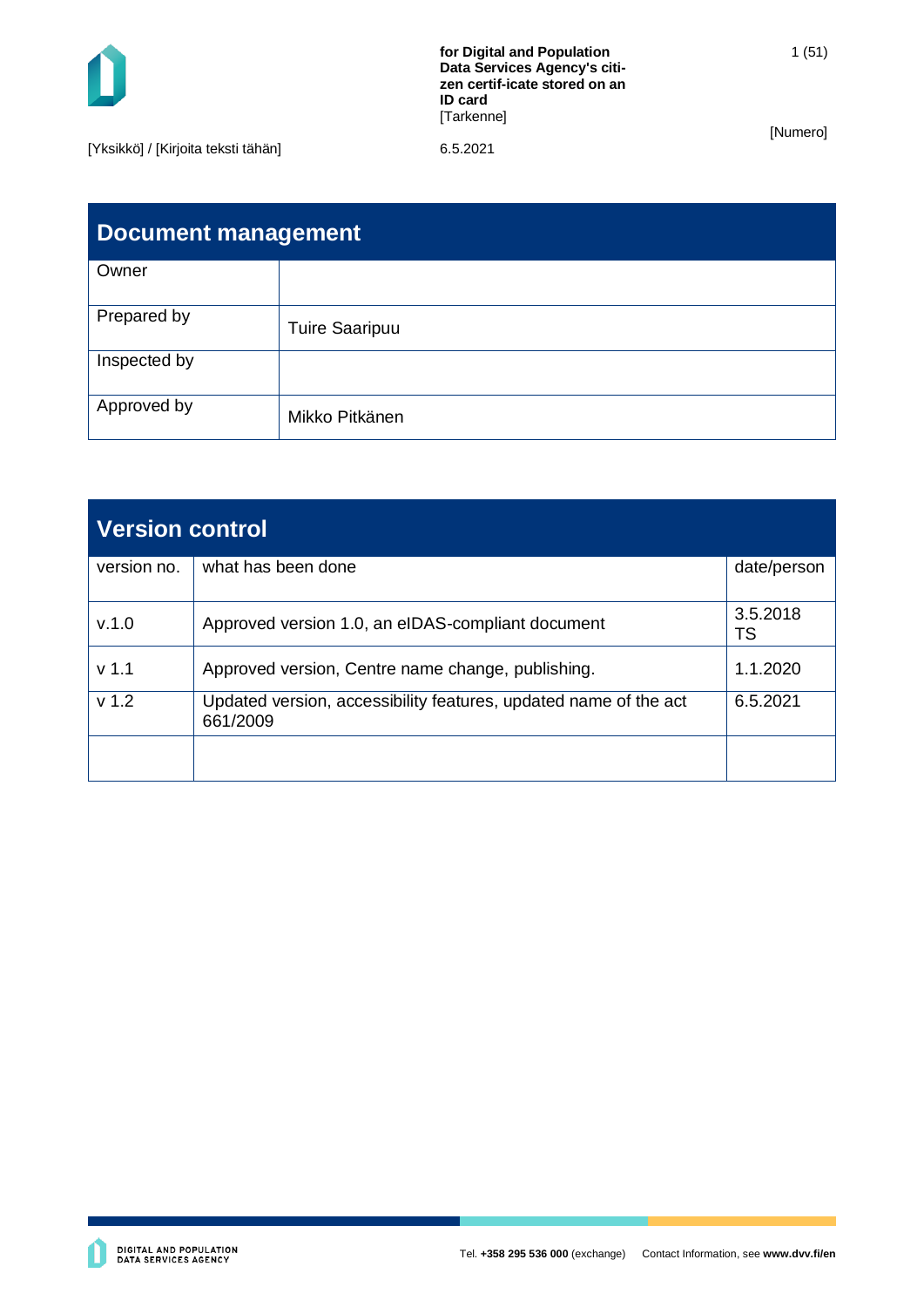| for Digital and Population<br>Data Services Agency's citi-<br>zen certif-icate stored on an | 2(51)          |  |
|---------------------------------------------------------------------------------------------|----------------|--|
| [Tarkenne]                                                                                  | [Numero]       |  |
| 6.5.2021                                                                                    |                |  |
|                                                                                             | <b>ID card</b> |  |

# **Table of contents**

| 1              |       |                                                                                    |  |
|----------------|-------|------------------------------------------------------------------------------------|--|
|                | 1.1   |                                                                                    |  |
|                | 1.2   |                                                                                    |  |
| $\overline{2}$ |       |                                                                                    |  |
|                | 2.1   |                                                                                    |  |
|                | 2.2   |                                                                                    |  |
|                | 2.3   |                                                                                    |  |
|                | 2.3.1 |                                                                                    |  |
|                | 2.3.2 |                                                                                    |  |
|                | 2.3.3 |                                                                                    |  |
|                | 2.3.4 |                                                                                    |  |
|                | 2.3.5 |                                                                                    |  |
|                | 2.3.6 |                                                                                    |  |
|                | 2.3.7 |                                                                                    |  |
|                | 2.3.8 |                                                                                    |  |
|                | 2.4   |                                                                                    |  |
|                | 2.4.1 | Organisation responsible for administering the certification practice statement 15 |  |
|                | 2.4.2 |                                                                                    |  |
| $\mathbf{3}$   |       |                                                                                    |  |
|                | 3.1   |                                                                                    |  |
|                | 3.1.1 |                                                                                    |  |
|                | 3.1.2 |                                                                                    |  |
|                | 3.1.3 |                                                                                    |  |
|                | 3.1.4 |                                                                                    |  |
|                | 3.1.5 | Obligations pertaining to the publishing of a citizen certificate 19               |  |
|                | 3.2   |                                                                                    |  |
|                | 3.2.1 |                                                                                    |  |
|                | 3.2.2 |                                                                                    |  |
|                | 3.2.3 |                                                                                    |  |
|                | 3.2.4 |                                                                                    |  |
|                | 3.2.5 |                                                                                    |  |
|                | 3.3   |                                                                                    |  |
|                | 3.3.1 |                                                                                    |  |
|                | 3.3.2 |                                                                                    |  |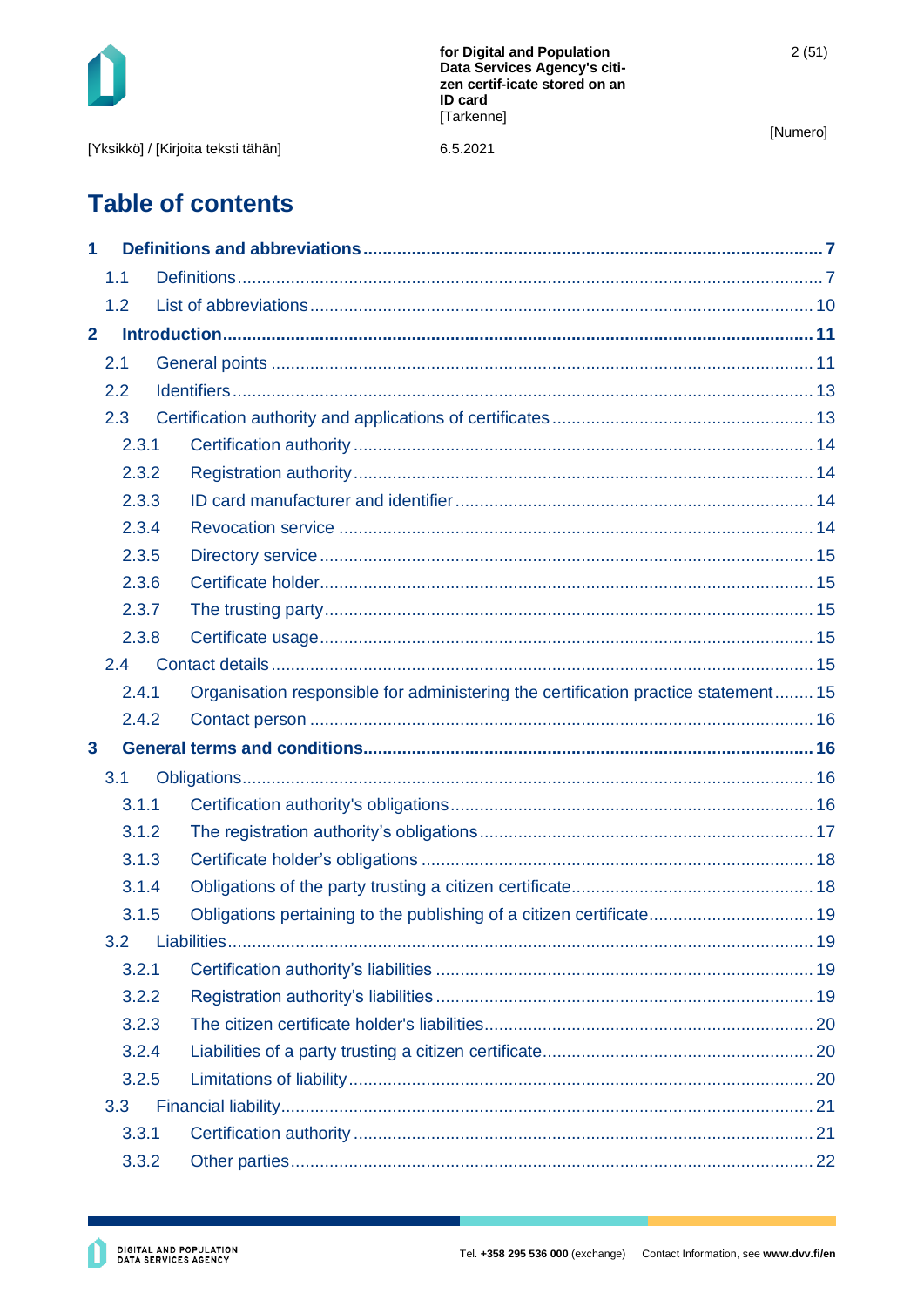

[Yksikkö] / [Kirjoita teksti tähän] 6.5.2021

[Numero]

|  |  | [Yksikkö] / [Kirjoita teksti tähän] |  |
|--|--|-------------------------------------|--|
|--|--|-------------------------------------|--|

|   | 3.3.3            |  |
|---|------------------|--|
|   | 3.4              |  |
|   | 3.4.1            |  |
|   | 3.4.2            |  |
|   | 3.5              |  |
|   | 3.5.1            |  |
|   | 3.5.2            |  |
|   | 3.5.3            |  |
|   | 3.5.4            |  |
|   | 3.6              |  |
|   | 3.6.1            |  |
|   | 3.6.2            |  |
|   | 3.6.3            |  |
|   | 3.6.4            |  |
|   | 3.7              |  |
|   | 3.7.1            |  |
|   | 3.7.2            |  |
|   | 3.7.3            |  |
|   | 3.7.4            |  |
|   | 3.7.5            |  |
|   | 3.8 <sub>2</sub> |  |
|   | 3.8.1            |  |
|   | 3.8.2            |  |
|   | 3.8.3            |  |
|   | 3.8.4            |  |
|   | 3.8.5            |  |
|   | 3.8.6            |  |
|   | 3.8.7            |  |
|   | 3.9              |  |
| 4 |                  |  |
|   | 4.1              |  |
|   | 4.1.1            |  |
|   | 4.1.2            |  |
|   | 4.2              |  |
|   | 4.3              |  |
|   | 4.4              |  |
|   |                  |  |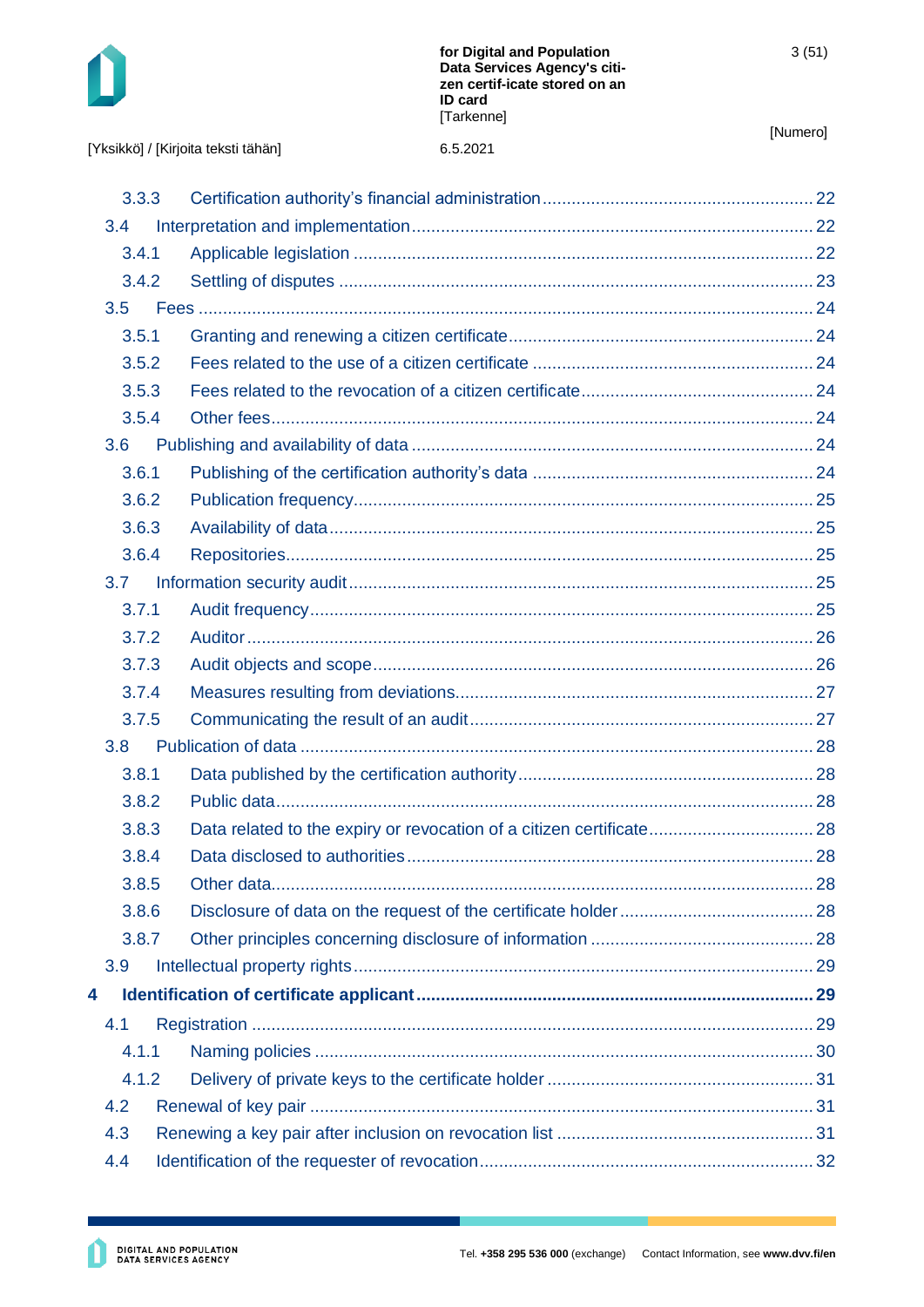

[Yksikkö] / [Kirjoita teksti tähän]

|   | 4.5    |                                                                                               |  |
|---|--------|-----------------------------------------------------------------------------------------------|--|
|   | 4.6    | Identification of the party requesting revocation of a citizen certificate                    |  |
| 5 |        |                                                                                               |  |
|   | 5.1    |                                                                                               |  |
|   | 5.2    |                                                                                               |  |
|   | 5.3    |                                                                                               |  |
|   | 5.4    |                                                                                               |  |
|   | 5.4.1  |                                                                                               |  |
|   | 5.4.2  |                                                                                               |  |
|   | 5.4.3  |                                                                                               |  |
|   | 5.4.4  |                                                                                               |  |
|   | 5.4.5  |                                                                                               |  |
|   | 5.4.6  | Prevention of the use of the ID card as proof of identity and a Finnish national's travel     |  |
|   | 5.4.7  | Revocation of a citizen certificate by the Digital and Population Data Services Agency<br>35  |  |
|   | 5.4.8  |                                                                                               |  |
|   | 5.4.9  |                                                                                               |  |
|   | 5.4.10 |                                                                                               |  |
|   | 5.4.11 |                                                                                               |  |
|   | 5.4.12 |                                                                                               |  |
|   | 5.4.13 |                                                                                               |  |
|   | 5.4.14 |                                                                                               |  |
|   | 5.4.15 |                                                                                               |  |
|   | 5.4.16 |                                                                                               |  |
|   | 5.4.17 | Special requirements pertaining to the exposure of the certificate holder's private key<br>37 |  |
|   | 5.5    |                                                                                               |  |
|   | 5.6    |                                                                                               |  |
|   | 5.6.1  |                                                                                               |  |
|   | 5.6.2  |                                                                                               |  |
|   | 5.6.3  |                                                                                               |  |
|   | 5.6.4  |                                                                                               |  |
|   | 5.7    | Management of the continuity of operations and handling of deviations38                       |  |
|   | 5.7.1  | The certification authority's private key has been compromised or the certification           |  |
|   | 5.7.2  | Compromised security because of a natural disaster or other catastrophe  39                   |  |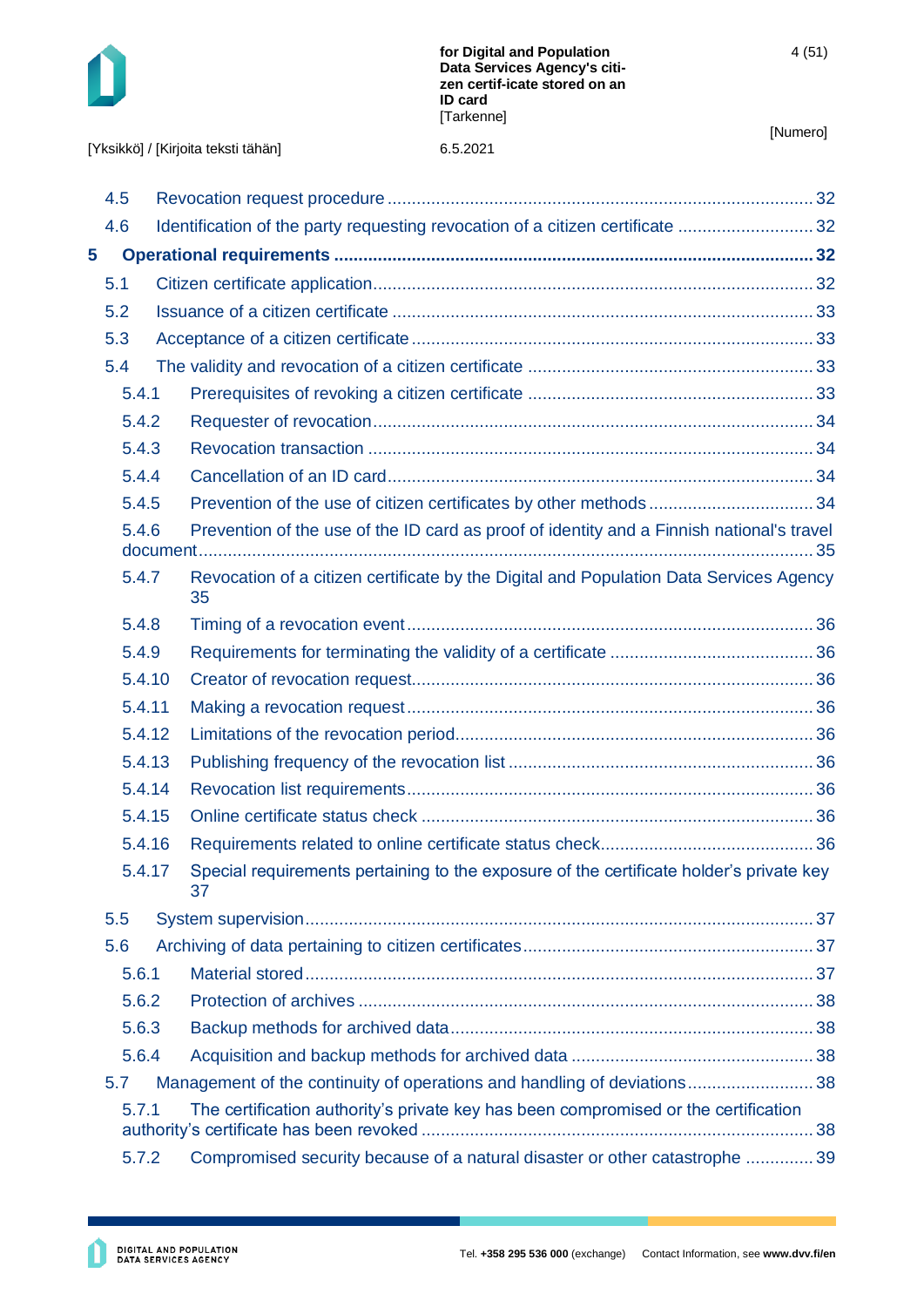

|                 |       | 6.5.2021<br>[Yksikkö] / [Kirjoita teksti tähän]                                       | [Numero] |
|-----------------|-------|---------------------------------------------------------------------------------------|----------|
|                 |       |                                                                                       |          |
| 5.8             |       |                                                                                       |          |
| $6\phantom{1}6$ |       |                                                                                       |          |
| 6.1             |       |                                                                                       |          |
|                 | 6.1.1 |                                                                                       |          |
|                 | 6.1.2 |                                                                                       |          |
|                 | 6.1.3 |                                                                                       |          |
|                 | 6.1.4 |                                                                                       |          |
|                 | 6.1.5 |                                                                                       |          |
|                 | 6.1.6 |                                                                                       |          |
|                 | 6.1.7 |                                                                                       |          |
|                 | 6.1.8 |                                                                                       |          |
| 6.2             |       |                                                                                       |          |
|                 | 6.2.1 |                                                                                       |          |
|                 | 6.2.2 |                                                                                       |          |
|                 | 6.2.3 |                                                                                       |          |
| 6.3             |       |                                                                                       |          |
|                 | 6.3.1 |                                                                                       |          |
|                 | 6.3.2 |                                                                                       |          |
|                 | 6.3.3 |                                                                                       |          |
|                 | 6.3.4 |                                                                                       |          |
|                 | 6.3.5 |                                                                                       |          |
|                 | 6.3.6 |                                                                                       |          |
|                 | 6.3.7 |                                                                                       |          |
|                 | 6.3.8 |                                                                                       |          |
| $\overline{7}$  |       |                                                                                       |          |
| 7.1             |       |                                                                                       |          |
|                 | 7.1.1 |                                                                                       |          |
|                 | 7.1.2 |                                                                                       |          |
|                 | 7.1.3 | Delivery of the certificate holder's public key to the certification authority 45     |          |
|                 | 7.1.4 | Distribution of the certification authority's public key to the certificate holder 45 |          |
|                 | 7.1.5 |                                                                                       |          |
|                 | 7.1.6 |                                                                                       |          |
| 7.2             |       |                                                                                       |          |
|                 | 7.2.1 |                                                                                       |          |
|                 | 7.2.2 | Staff participating in the handling of the certification authority's private key  46  |          |
|                 | 7.2.3 |                                                                                       |          |
|                 |       |                                                                                       |          |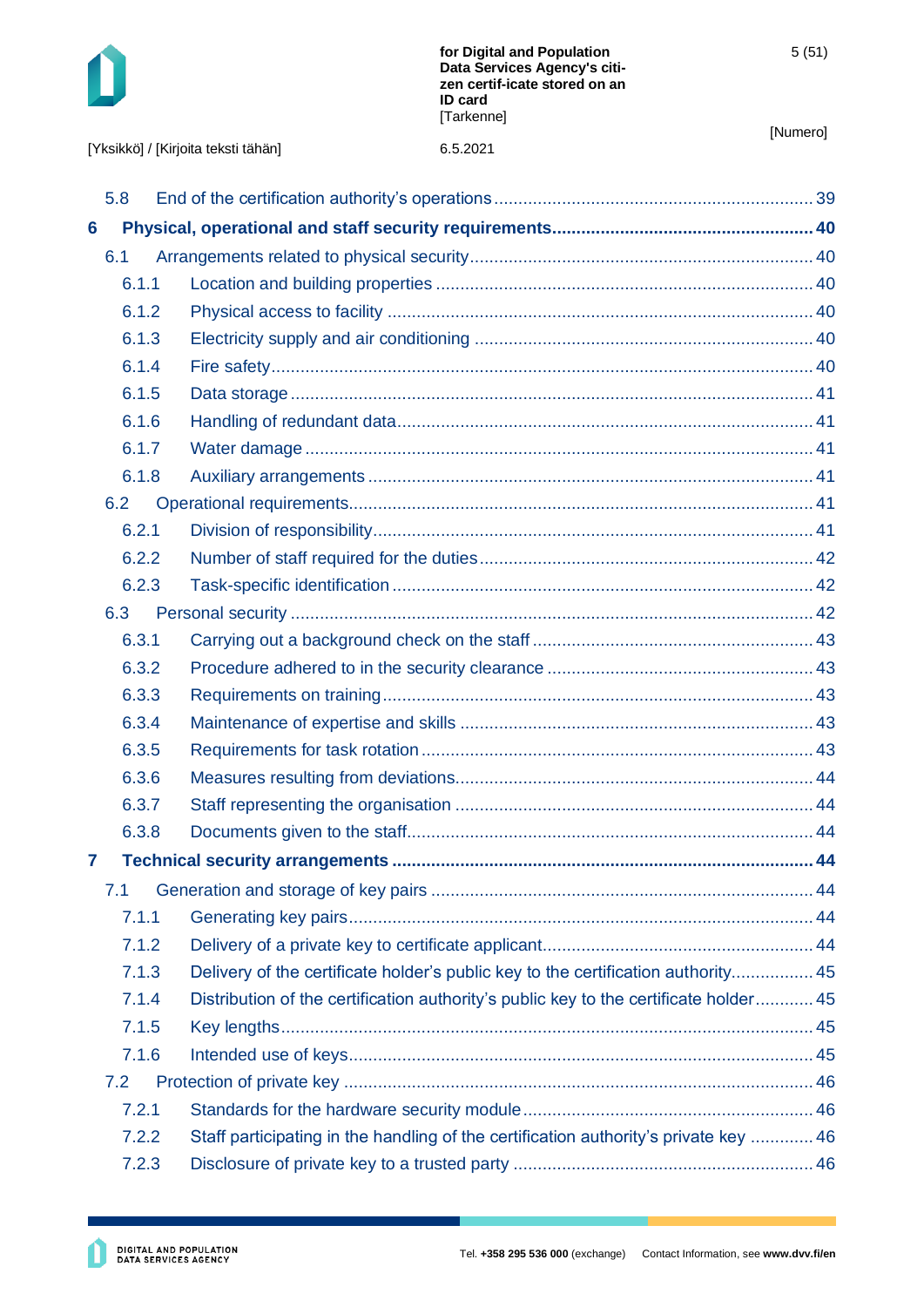

[Yksikkö] / [Kirjoita teksti tähän] 6.5.2021

| 7.3 |                                                                    |                                                                                                                                                                               |
|-----|--------------------------------------------------------------------|-------------------------------------------------------------------------------------------------------------------------------------------------------------------------------|
|     |                                                                    |                                                                                                                                                                               |
|     |                                                                    |                                                                                                                                                                               |
| 7.4 |                                                                    |                                                                                                                                                                               |
|     |                                                                    |                                                                                                                                                                               |
|     |                                                                    |                                                                                                                                                                               |
|     |                                                                    |                                                                                                                                                                               |
| 7.5 |                                                                    |                                                                                                                                                                               |
|     |                                                                    |                                                                                                                                                                               |
| 7.6 |                                                                    |                                                                                                                                                                               |
|     |                                                                    |                                                                                                                                                                               |
|     |                                                                    |                                                                                                                                                                               |
| 7.7 |                                                                    |                                                                                                                                                                               |
| 7.8 |                                                                    |                                                                                                                                                                               |
|     |                                                                    |                                                                                                                                                                               |
| 8.1 |                                                                    |                                                                                                                                                                               |
| 8.2 |                                                                    |                                                                                                                                                                               |
|     |                                                                    |                                                                                                                                                                               |
| 9.1 |                                                                    |                                                                                                                                                                               |
| 9.2 |                                                                    |                                                                                                                                                                               |
| 9.3 | Certification practice statement change and approval procedure  49 |                                                                                                                                                                               |
|     |                                                                    | 7.2.4<br>7.2.5<br>7.2.6<br>7.3.1<br>7.3.2<br>7.4.1<br>7.4.2<br>7.4.3<br>Security requirements pertaining to the use of and access to computers  47<br>7.5.1<br>7.6.1<br>7.6.2 |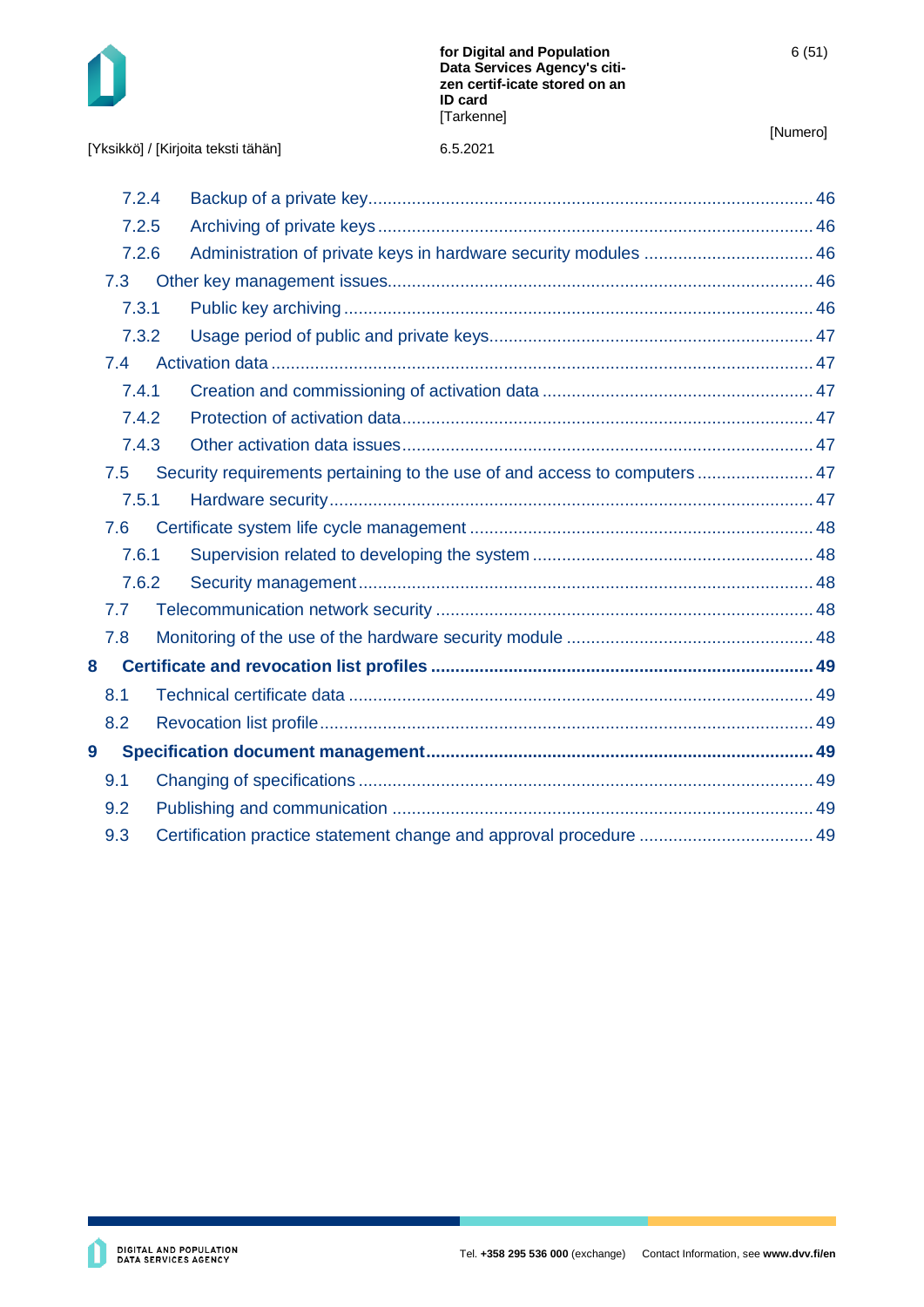

**for Digital and Population Data Services Agency's citizen certif-icate stored on an ID card** [Tarkenne]

[Numero]

## <span id="page-7-0"></span>**1 Definitions and abbreviations**

## <span id="page-7-1"></span>**1.1 Definitions**

**Activation data:** Confidential data that are needed to activate private keys stored in a microchip and to use them in public key methods (e.g. electronic signatures).

**Card access number:** The citizen certificate user receives a personal card access number which allows the user to then activate and set his/her own PIN codes. After the activation process has been completed, you can use your identity card in all eservices.

**Key pair:** A pair of interconnected keys, one public and one private, which are used in public key methods. The keys' purpose of use is defined in the certificate (see certificate holder's signature certificate and authentication and encryption certificate).

**ECC algorithm and ECC key:** The ECC algorithm includes various elliptic curve cryptography algorithms used in a public key infrastructure. The ECC key contains a public and private key in the same way as an RSA key pair.

**Asymmetric encryption:** A pair of one public key and one private key is used in asymmetric encryption. A message that has been encrypted using a public key can only be opened by the private key of the key pair in question.

**Personal identity card:** A means of personal identification where the technical part contains the cardholder's citizen certificate.

**Public key:** The public component of a key pair used in asymmetric encryption in public key methods. The certification authority certifies with its digital signature that the public key belongs to the certificate holder. The public key is part of the data content of the certificate.

**Public key infrastructure:** A data security infrastructure in which security services are provided by public key methods.

**Public key method:** A data security service, such as electronic identification, which is provided by using public and private keys, certificates and asymmetric encryption.

**Citizen certificate:** A signature certificate issued by the DPDSA to a natural person; contains data specified in the Act on the Population Information System and the Certificate Services of the Digital and Population Data Services Agency (304/2019).

**Card reader software:** Card reader software is used in workstations as a so-called end-user application. It enables users to use their personal identity cards and certificates stored on it in various user and application environments such as public e-services, secure email and logging on to workstations.

**Signature certificate:** A certificate whose data content is provided by law; issued by a certification authority who is qualified to provide signature certificates under the law. The data content of the certificate is determined by the Act on Strong Electronic Identification and Trust Services.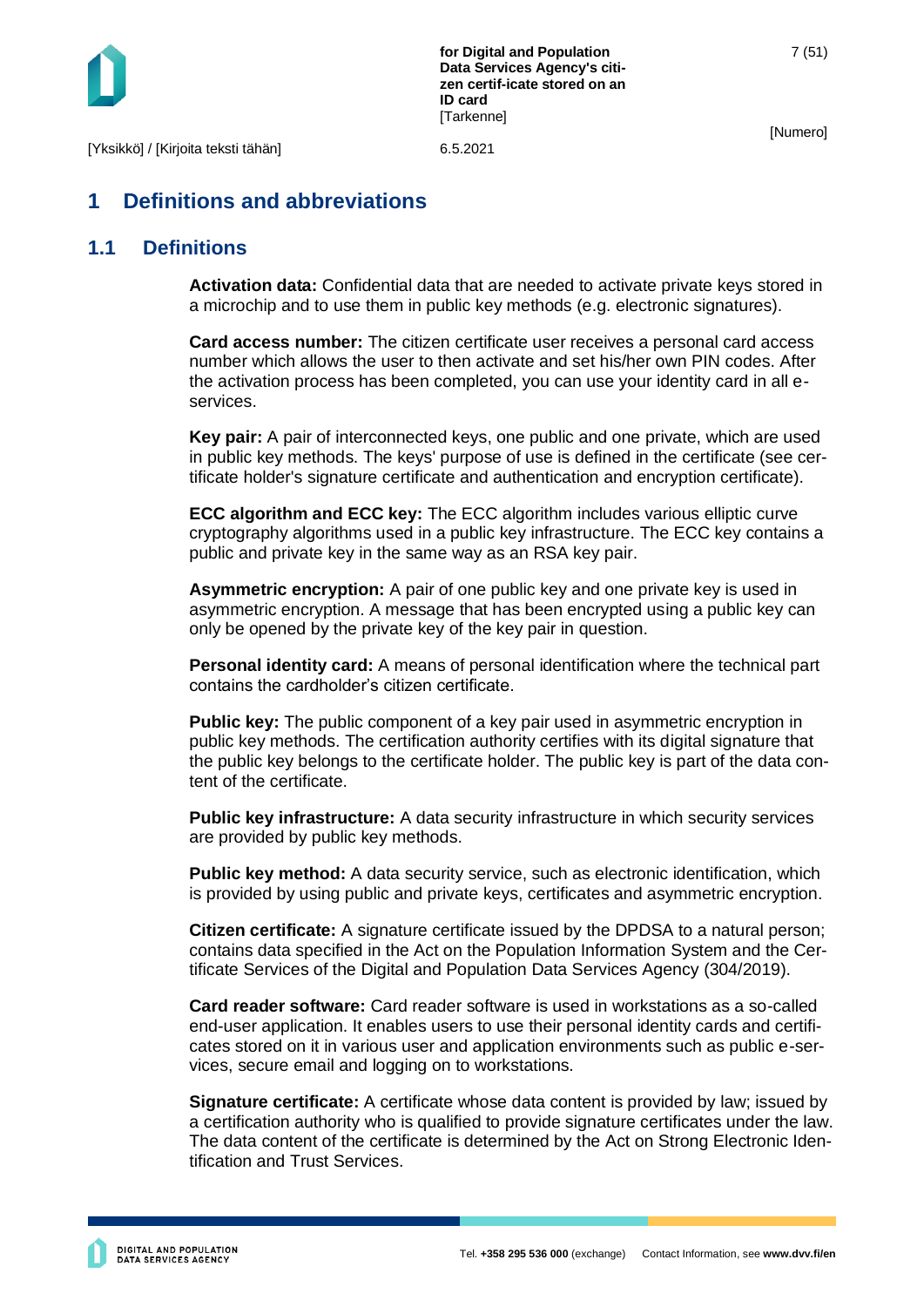

[Yksikkö] / [Kirjoita teksti tähän] 6.5.2021

**Trusting party:** A party that trusts the certificate data and uses the certificate for various data security services such as electronic identification of the certificate holder and authentication of digital signature.

**Payment card:** Generic term for debit, credit, combination, prepaid and delayed debit cards.

**Microchip:** A technical platform that is used to store the certificate and private keys, integrated into an identity card, payment card or mobile terminal card.

**Mobile terminal:** A mobile telephone or other mobile device that can use a certificate and private keys on a microchip.

**PIN code:** Activation data that activates a private key held on a microchip. PIN 1: the basic code for authentication and encryption. PIN 2: a signature code for digital signing.

**Registration authority:** The registration authority identifies the certificate applicant in accordance with the certificate policy and certification practice statement on behalf of and at the responsibility of the certification authority.

**RSA algorithm and RSA key:** The RSA algorithm is a common public key algorithm.

Some key pairs pertaining to the RSA algorithm are RSA keys.

**Revocation list:** A list of certificates revoked before the end of their validity period and the revocation dates, electronically signed and published by the certification authority. The revocation list specifies the publication dates of the current and next revocation list. Revoked certificates are added to the list.

**Revocation service:** A technical service provider that receives certificate revocation requests and submits them to the certificate system on behalf of the certification authority.

**E-service ID:** An identifier consisting of a series of numbers and a check character that helps identify Finnish citizens and, in accordance with the Municipality of Residence Act, foreign citizens permanently residing in Finland who are entered in the Population Information System.

**Certificate:** A digital certificate that associates the signature authentication data with the signer and authenticates the signer. A certificate contains an OID (object identifier) that identifies the certification practice statement in question.

**Certificate system:** A technical data system used to create certificates and sign revocation lists.

**PKI disclosure statement:** A document that contains the main points of the certificate policy and certification practice statement.

**Certificate policy:** A document that describes the principles of certification and the responsibilities of the trusting parties. The certificate policies published by DPDSA are publicly available. Each certificate policy is identified by an OID.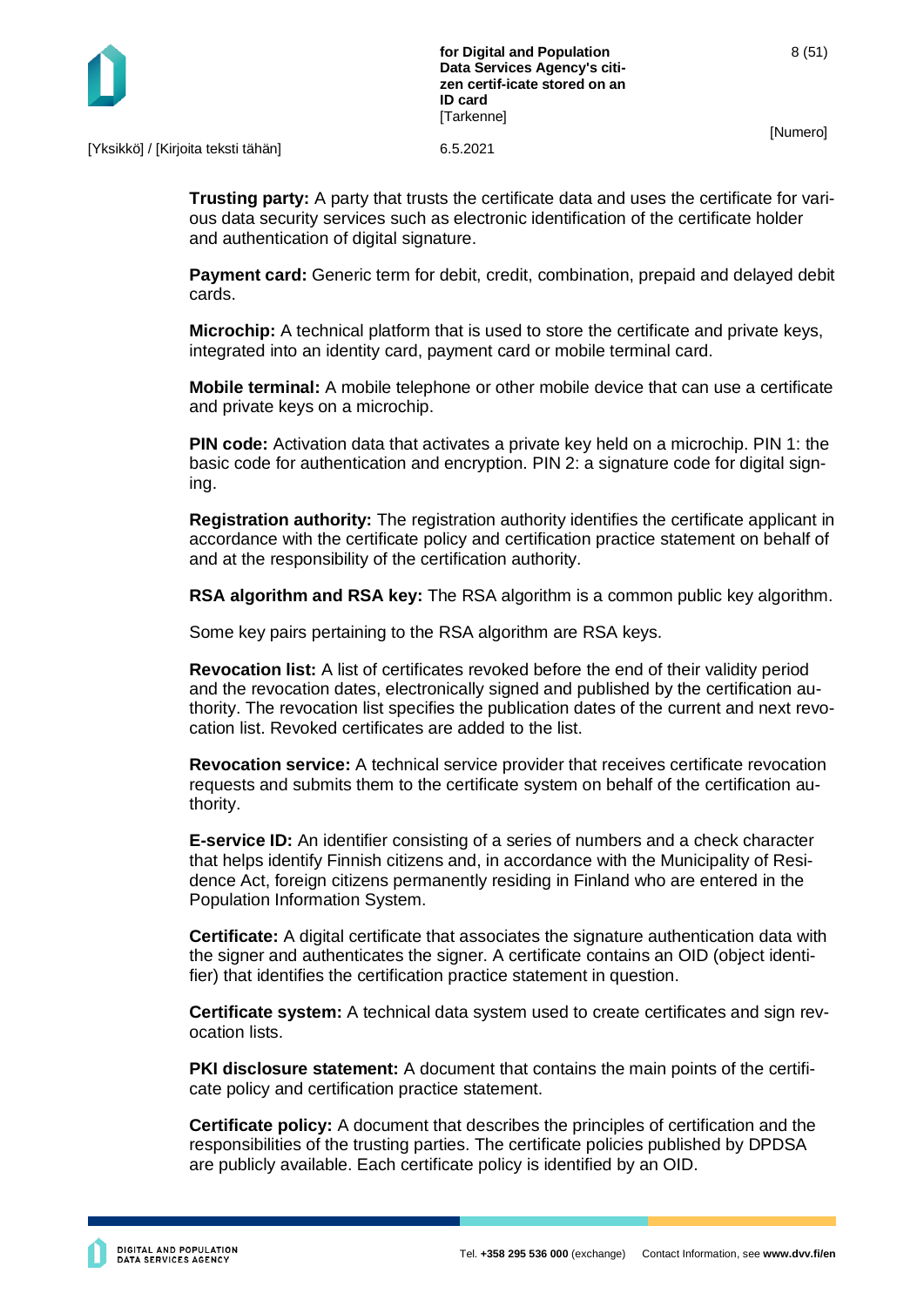

[Yksikkö] / [Kirjoita teksti tähän] 6.5.2021

**Certificate register:** A register conformant to the Act on Strong Electronic Identification and Trust Services that a certification authority providing signature certificates to the public must maintain. Data must be held for at least 10 years after the expiry of the certificate.

**Certificate management system**: A data system consisting of certificate systems, data communications, a certificate directory, revocation list service, advice and revocation service, certificate management and card management.

**CPS OID** is part of the data content of the certificate.

**Certification practice statement:** A description of how the certification authority implements its certificate policy. Each certification practice statement is identified by an OID.

**Certification authority:** An organisation that issues certificates, is responsible for their provision and draws up the certificate policy that describes its operation and the associated certification practice statement.

**CA certificate:** Contains the name, country and public key of the certification authority.

**CA's private key:** The private key used by the certification authority to sign its issued certificates and published revocation lists.

**Certificate applicant:** A person who requests a citizen certificate and is reliably identified in conjunction with the request.

**Certificate holder:** A person whose identity and public key are verified by the CA's digital signature and who holds the private keys linked with the certificate in question.

**Certificate holder's signature certificate:** The public key in the certificate verifies the digital signature made by the certificate holder with the corresponding private key. The signature code (PIN 2) is required for the signing.

**Certificate holder's authentication and encryption certificate**: A certificate used for electronic personal identification and data encryption. The certificate holder uses the private authentication and encryption key for electronic identification and decryption of encrypted data or messages. The use of the key requires a basic PIN code (PIN 1).

**Certificate usage and purpose:** In this document, certificate usage refers to the use of the certificate and the associated keys. For example, using a certificate in digital signature refers to the use of a private key in signing and to the use of the public key and certificate in verifying the signature.

**Private key:** The private component of a key pair used in asymmetric encryption in public key methods. The private keys of the certificate holder are stored on a microchip to protect them from unauthorised usage.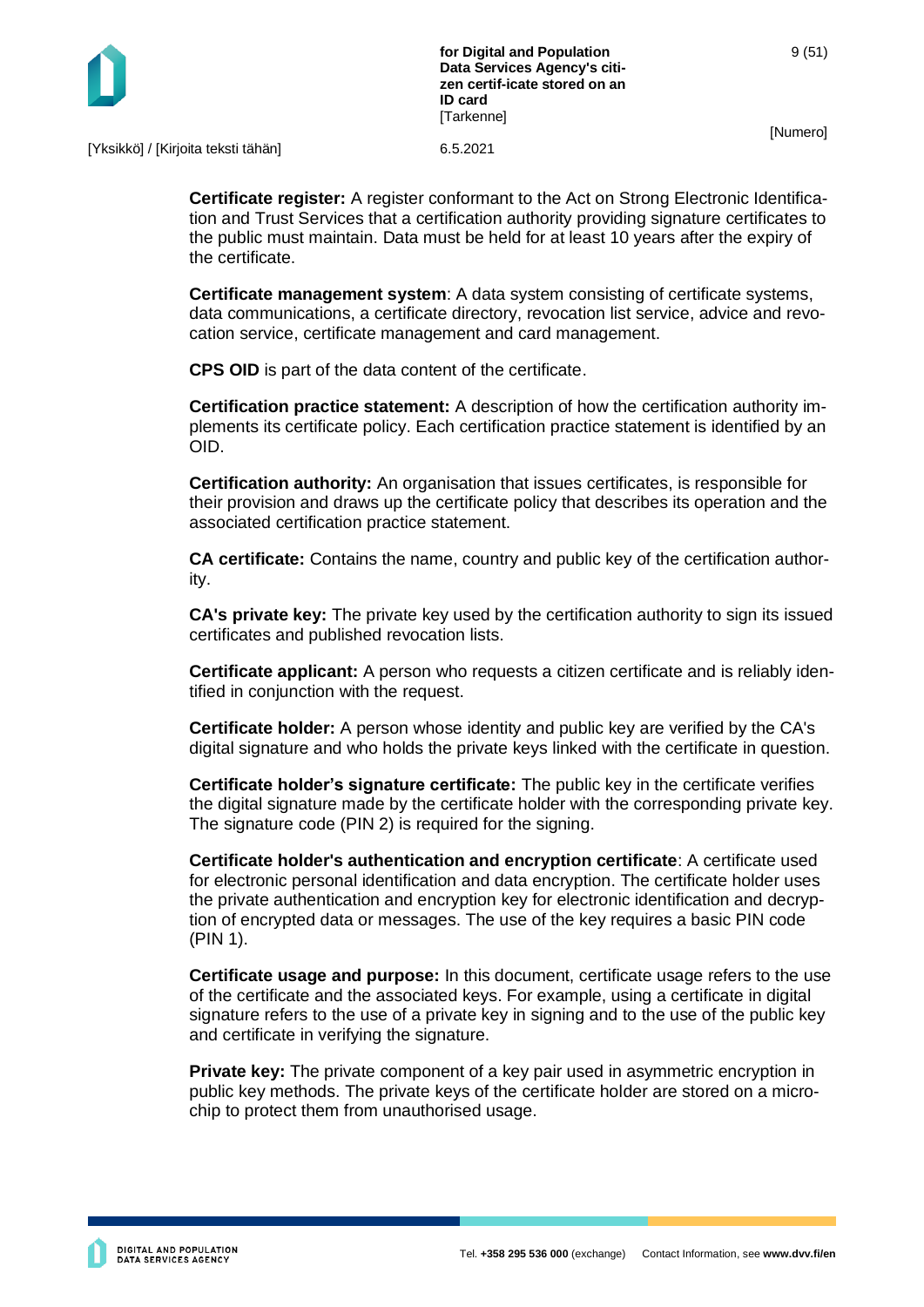10 (51)

[Yksikkö] / [Kirjoita teksti tähän] 6.5.2021

[Numero]

## <span id="page-10-0"></span>**1.2 List of abbreviations**

| СA               | <b>Certification Authority</b>                                             |
|------------------|----------------------------------------------------------------------------|
| СP               | <b>Certificate Policy</b>                                                  |
| <b>CPS</b>       | <b>Certification Practice Statement</b>                                    |
| CRL              | <b>Certificate Revocation List</b>                                         |
| <b>FINEID</b>    | <b>Finnish Electronic Identification</b>                                   |
| HSM              | <b>Hardware Security Module</b>                                            |
| EPI              | <b>Electronic Personal Identification</b>                                  |
| HTTP             | <b>Hypertext Transport Protocol</b>                                        |
| <b>ISO 27001</b> | <b>ISO ICE 27001</b>                                                       |
| <b>LDAP</b>      | <b>Lightweight Directory Access Protocol</b>                               |
| <b>OCSP</b>      | <b>Online Certificate Status Protocol</b>                                  |
| OID              | Object Identifier                                                          |
| <b>PDS</b>       | <b>PKI Disclosure Statement</b>                                            |
| PIN              | Personal Identification Number, PIN                                        |
| PKI              | <b>Public Key Infrastructure</b>                                           |
| RSA              | Rivest, Shamir, Adleman, a public key algorithm, asym-<br>metric algorithm |
| <b>SATU</b>      | <b>Electronic Service Identifier</b>                                       |
| <b>SIM</b>       | <b>Subscriber Identity Module</b>                                          |
| <b>DPDSA</b>     | Digital and Population Data Services Agency                                |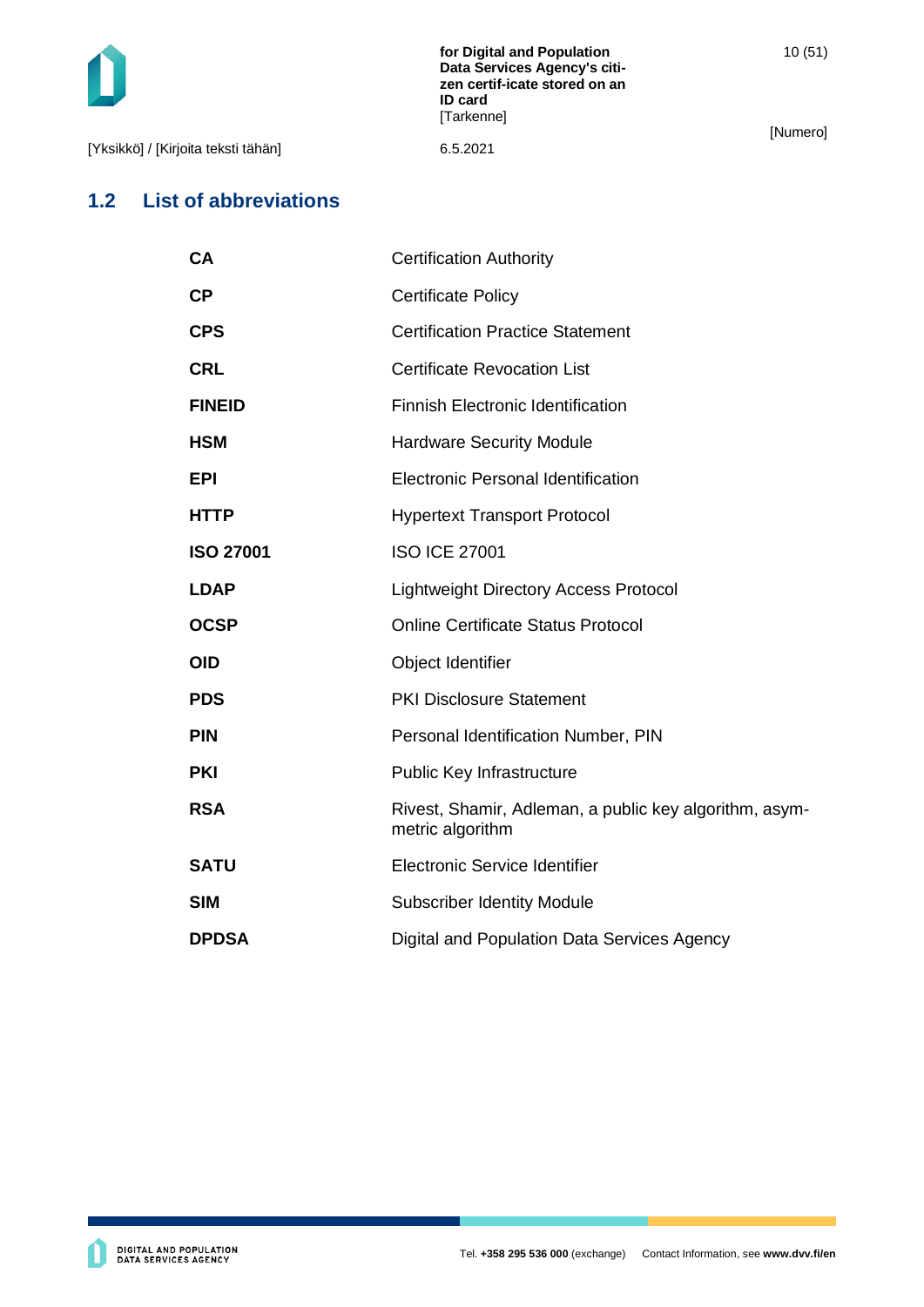

11 (51)

[Numero]

## <span id="page-11-0"></span>**2 Introduction**

The certificate policy is a document drawn up by the Certification Authority (CA) which describes the practices and principles used in certification. The certification practice statement is a more detailed description of the CA's activities than the certificate policy.

This CPS is applied to Digital and Population Data Services Agency's citizen's certificate, which is granted to Finnish citizens registered in the population information system and to foreign nationals permanently residing in Finland.

The status and tasks of the Certification Authority have been established by the Act on the Digital and Population Data Services Agency (304/2019), previously knowns as Population Register Centre.

## <span id="page-11-1"></span>**2.1 General points**

DPDSA offers highly secure digital signature and authentication certificates and associated services. Certificates are used to verify the certificate holder's identity and the accuracy, integrity and authenticity of data contained in the certificate. Digital signing based on signature certificates and identification by strong electronic identification devices enable citizens to access public services online securely and flexibly anytime, anywhere. Signature certificate and strong electronic identification service providers are supervised by the Finnish Transport and Communications Agency (Traficom).

A certificate is an electronic certificate that links the signature authentication data to the signatory and identifies the signatory. The certificate data are signed electronically by the CA's private key. Certificates under this certificate practice statement are based on a public key infrastructure and public key methods. The data content of certificates issued under this CPS is governed by the Act on the Population Information System and the certificate services of the Digital and Population Data Service Agency (661/2009) and the Act on Strong Electronic Identification and Trust Services (617/2009).

Digital and Population Data Services Agency (DPDSA) works in the branch of government of the Ministry of Finance. DPDSA is a public authority which administers a personal information register and, under the Act on the Population Information System and the Certificate Services of the Population Registration Centre (611/20o9), is responsible for providing certified electronic services. As of 1 December 2010, Digital and Population Data Services Agency also works as the statutory certification authority for healthcare (act on the electronic processing of client data in social and health care (159/2007), act on electronic prescriptions (61/2007). DPDSA's Certificate Services are responsible for the agency's certification activities. DPDSA has provided certificate-based signing and identification means since 1999 and worked as a signature certification authority as of 31 March 2003.

DPDSA's certificate information system and certificate services are based on the public key infrastructure (PKI). DPDSA's certificate infrastructure consists of a certificate system, supplier of certificate data contained in the cards, a revocation list, advisory service and directory service. DPDSA's activities as a certification authority include the provision of certification, directory and revocation services, registration, and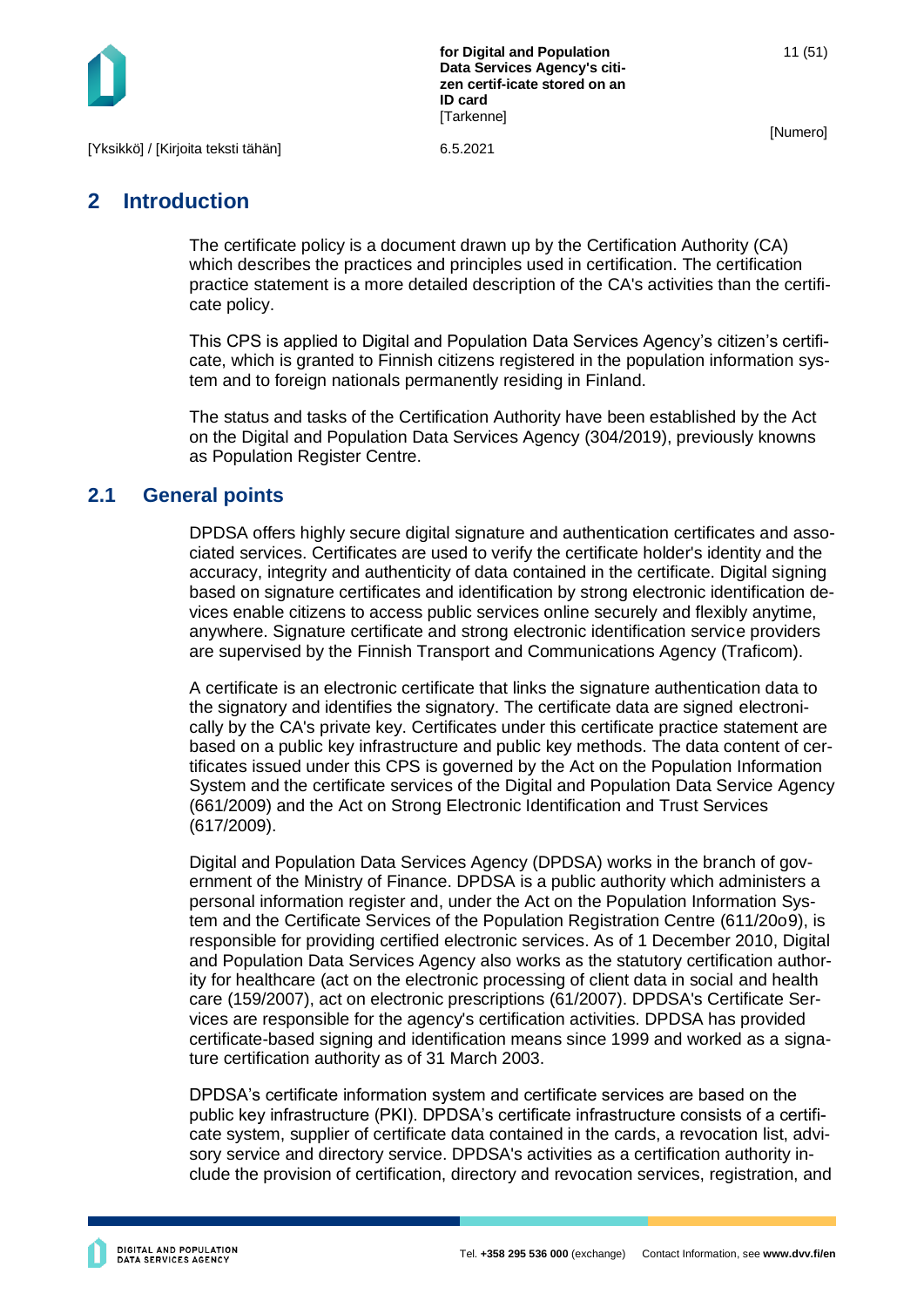

[Yksikkö] / [Kirjoita teksti tähän] 6.5.2021

the creation and identification of a card that contains the certificate. DPDSA is responsible for the functioning of the certificate system as a whole, including on behalf of any registration authorities and technical suppliers it may use. These activities are described in Chapter 1.3.

DPDSA draws up a separate certificate policy for each type of certificate issued by it, and a separate certification practice statement for each technical platform. The certificate policy contains a general description of the practices, terms and conditions, responsibility allocation and other matters related to certificate usage for each type of certificate. The certification practice statement contains a detailed description of the applicable practices. Each document is identified by an OID. The documents are available online at [www.fineid.fi.](http://www.fineid.fi/)

The Digital and Population Data Services Agency, which acts as the certifier, uses an electronic client identifier to identify the certificate holder. This identifier is also a part of the data content of the certificate. The electronic client identifier is a technical means of identification, defined in the Act on the Population Information System and the certificate services of the Digital and Population Data Service Agency (661/2009), created specifically for electronic services and does not contain personally identifying data.

A citizen certificate can be issued and stored on various technical platforms (microchips), including ID cards, chip payment cards issued by banks, and SIM cards of mobile devices. This CPS describes citizen certificates stored on ID cards.

Regulation (EU) No. 910/2014 of the European Parliament and of the Council of 23 July 2014 on electronic identification and trust services for electronic transactions in the internal market and repealing Directive 1999/93/EC shall apply with regard to signature certificates in trust services as of 1 July 2016. The provisions of the Regulation were enacted by the amendment of 1 July 2016 of the Act on Strong Electronic Identification and Trust Services (617/2009). The act provides for the provision of strong electronic identification services and electronic signature and their legal ramifications. The personal identity card is provided for in the identity card act (829/1999), and certificates issued by Digital and Population Data Services Agency are provided for in the Act on the Population Information System and the certificate services of the Digital and Population Data Service Agency (661/2009).

This certification practice statement describing the issuing of a citizen certificate has been registered by Digital and Population Data Services Agency.

The citizen certificate comprises three certificates with two purposes: authentication and encryption, and digital signatures. The authentication certificate is a means of strong electronic authentication pursuant to the said act. Signature certificates are means of electronic signature pursuant to the Act on Strong Electronic Identification and Trust Services. One of the digital signature certificates meeting the same requirement level has been implemented with the RSA algorithm and one with the ECC algorithm. The certificate holder can use either of these certificates for digital signatures.

This certification practice statement describes the issuing and production of a signature certificate for digital signatures conformant to the Regulation and the Act on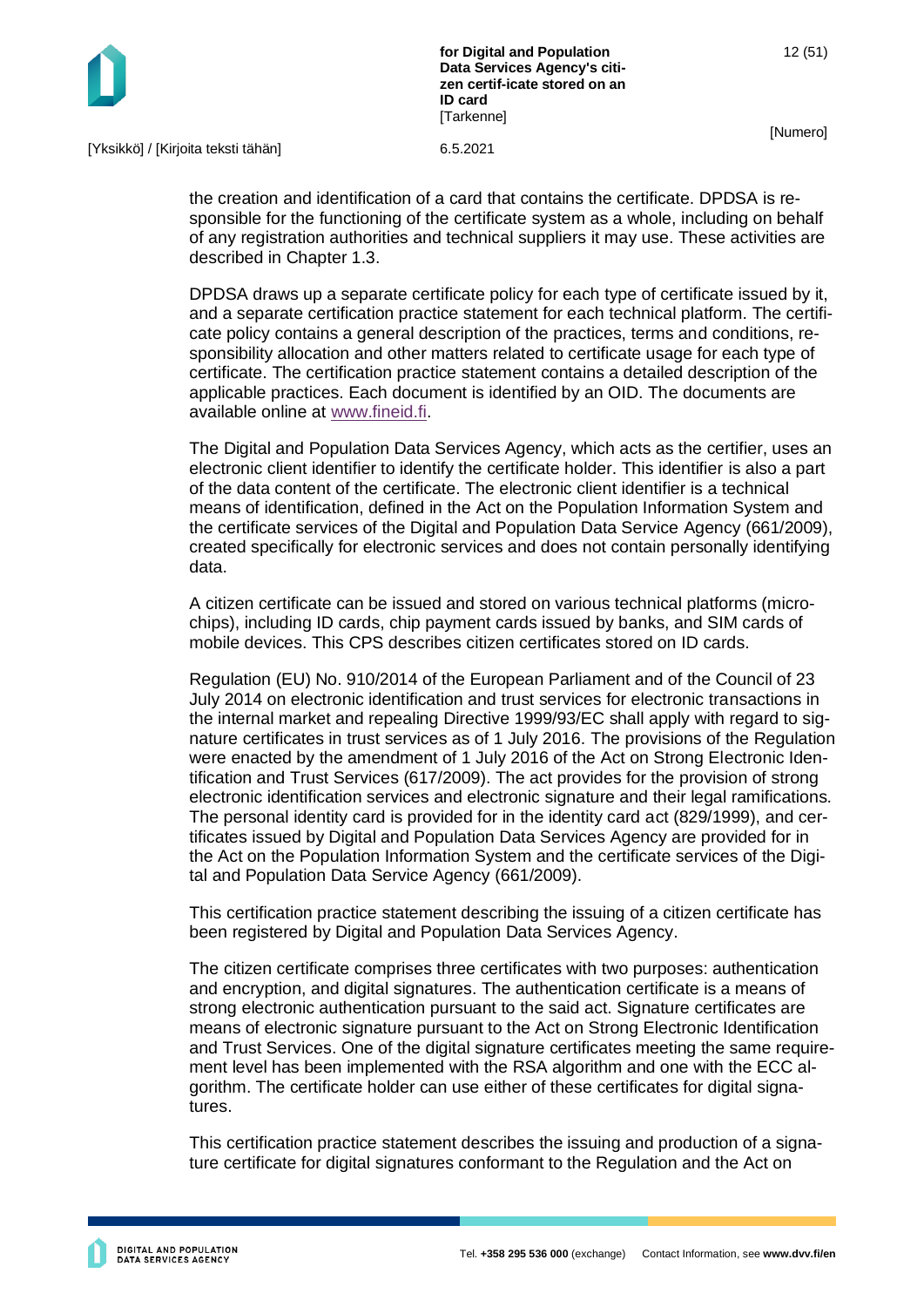

**for Digital and Population Data Services Agency's citizen certif-icate stored on an ID card [Tarkenne]** 

13 (51)

[Numero]

[Yksikkö] / [Kirjoita teksti tähän] 6.5.2021

Strong Electronic Identification and Trust Services and detailed requirements pertaining to the division of responsibility. Signature certificates issued in accordance with this CPS can be used to authenticate electronic signatures that meet the requirements for digital signature certificates and creation tools as provided for in Articles 28 and 29 of the Regulation. The level of the identification certificate meets the requirements of High level of assurance in accordance with the Regulation and the regulation on levels of assurance.

This document also describes solutions and procedures pertaining to the granting, production and data storage of an identification certificate offered as a means referred to in the Act on Strong Electronic Identification and Trust Services, included in the citizen certificate, conforming to the requirements of the production environment of the signature certificate.

## <span id="page-13-0"></span>**2.2 Identifiers**

The title of this CPS is the Certification Practice Statement for Citizen Certificates Stored on an ID Card, OID on 1.2.246.517.1.10.202.1.

This certification practice statement refers to the Certificate Policy for DPDSA's Citizen Certificates, OID 1.2.246.517.1.10.202.

Digital and Population Data Services Agency adheres to a certificate policy concerning signature certificates issued to the public as per trust services under Regulation No. (EU) 910/2014. The document reference as per ETSI EN 319 411-1 [2], QCP-nqscd; OID: 0.4.0.194112.1.2. Signature certificates issued in accordance with this certificate policy can be used to authenticate electronic signatures that correspond to approved certificates and creation devices for electronic signatures as referred to in the Regulation.

The certificate policy and the certification practice statement are available at [www.fin](http://www.fineid.fi/)[eid.fi.](http://www.fineid.fi/)

## <span id="page-13-1"></span>**2.3 Certification authority and applications of certificates**

The certification authority provides certificate services according to the terms and conditions specified in this certification practice statement and guarantees their functioning to the certificate holder in accordance with Chapter 2.2.1 on the responsibilities of the certification authority. The certification authority is responsible for the functioning of the certificate system as a whole, including on behalf of any registration authorities and technical suppliers it may use. This certification practice statement has been registered by the Digital and Population Data Services Agency. The DPDSA is a public authority which administers a personal information register and, under the Act on the Population Information System and the certificate services of the Digital and Population Data Service Agency (661/2009), is responsible for providing certified electronic services. The DPDSA Certificate Service is comprised of the following functions: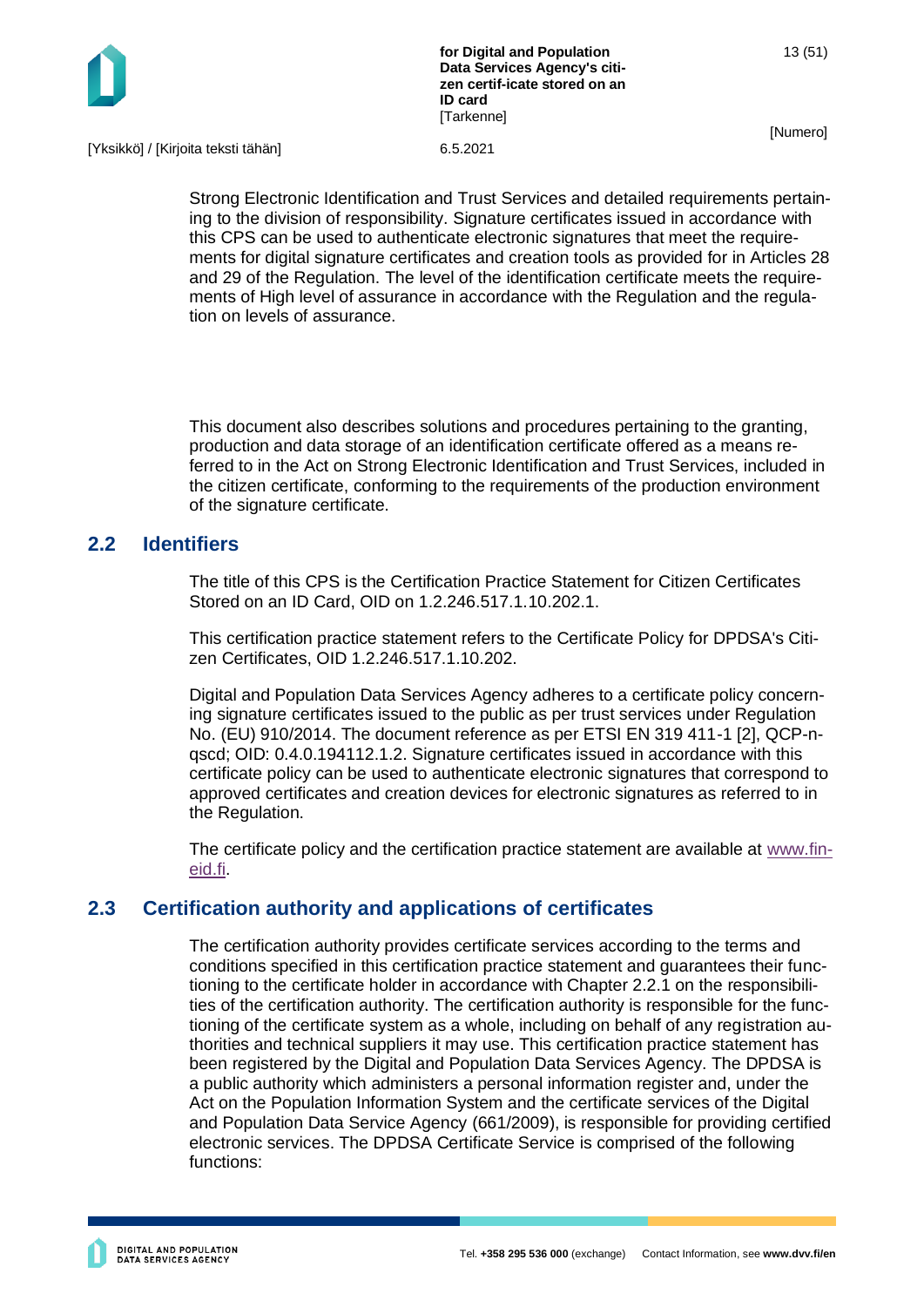

[Yksikkö] / [Kirjoita teksti tähän] 6.5.2021

#### <span id="page-14-0"></span>**2.3.1 Certification authority**

The certification authority's task is to:

- provide certificate and directory services in accordance with its certificate policy and certification practice statement, and certification revocation services
- identify certificate applicants
- ensure the accuracy of the data content of certificates
- see to the revocation of certificates and the accuracy of status data and publish certificate revocation lists
- adhere to high data security standards and good data processing practices when processing the personal information of certificate holders

#### <span id="page-14-1"></span>**2.3.2 Registration authority**

Citizen certificates stored on an ID card are registered by the police.

- The registration authority acts on behalf of and at the responsibility of the certification authority.
- The registration authority shall comply with the certification authority's certificate policy and certification practice statement.
- The registration authority identifies certificate applicants in accordance with the certification practice statement.
- The card platform for citizen certificates stored on an ID card is produced by the Police.
- The police registration authority provides the applicant's identification information needed to create the citizen certificate.

#### <span id="page-14-2"></span>**2.3.3 ID card manufacturer and identifier**

- With regard to certificates, the associated key pairs and activation data, the manufacturer acts on behalf of the certification authority, at its responsibility and in accordance with the agreement.
- The manufacturer shall comply with the certification authority's certificate policy and certification practice statement.
- ID cards are uniquely identified in accordance with data provided by the registration authority.

#### <span id="page-14-3"></span>**2.3.4 Revocation service**

The certificate revocation service revokes a certificate when the certificate holder or the CA wishes to revoke it before its stipulated expiry date. Revoked certificates are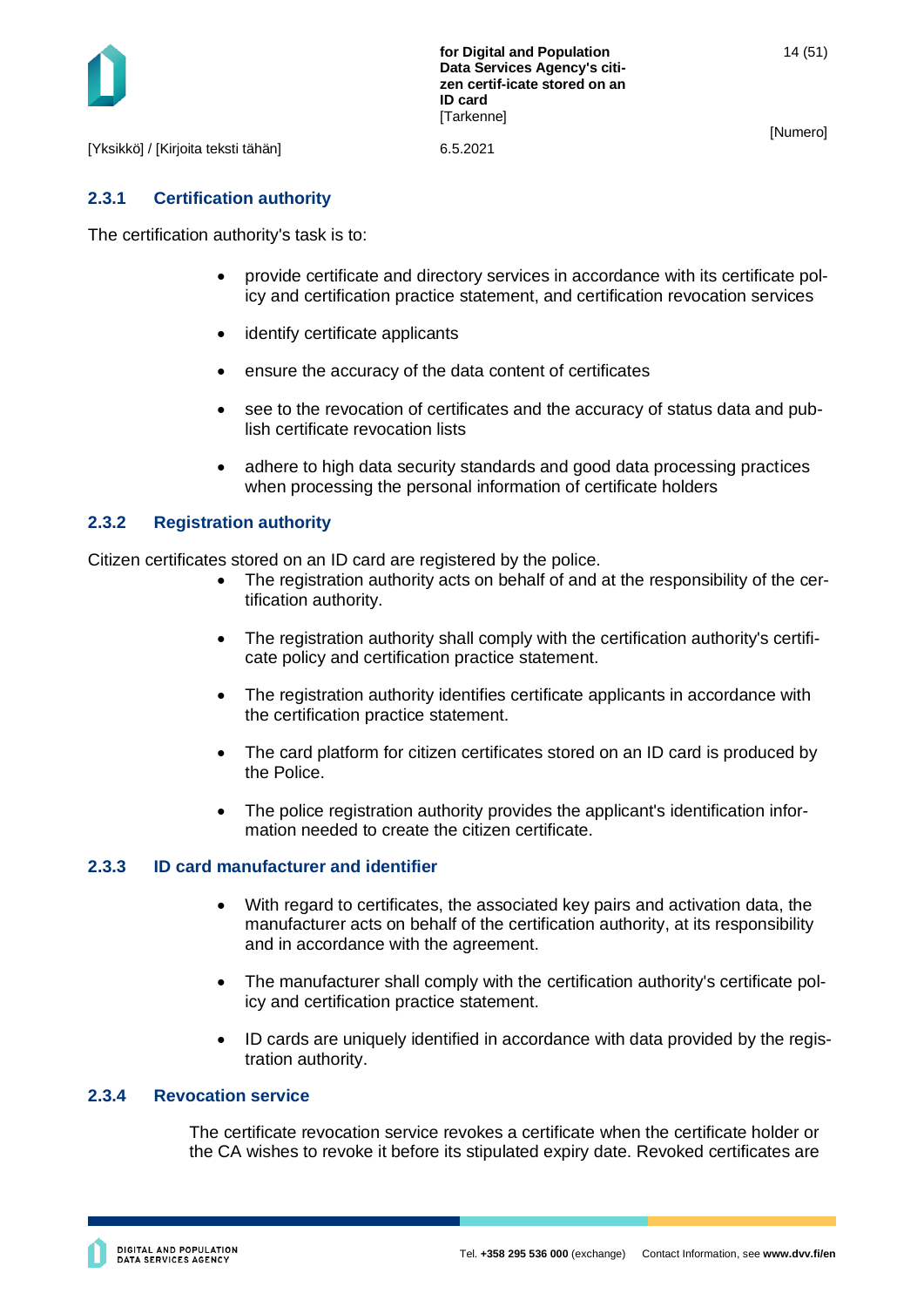

added to the revocation list. For example, revocation of a citizen certificate stored on an ID card can be requested if the card is lost.

#### <span id="page-15-0"></span>**2.3.5 Directory service**

The directory service is a public Internet-based service which can be used to retrieve all citizen certificates granted by the certification authority and the certification authority's certificates and revocation list. The directory service is available at [ldap://ldap.fin](ldap://ldap.fineid.fi/)[eid.fi.](ldap://ldap.fineid.fi/)

#### <span id="page-15-1"></span>**2.3.6 Certificate holder**

A citizen certificate conformant to this CPS can be granted to a Finnish citizen or a foreign national habitually residing in Finland pursuant to the home municipality act (201/1994) whose personal details have been saved in the population information system.

The certificate holder must comply with the certification authority's certificate policy and certification practice statement.

#### <span id="page-15-2"></span>**2.3.7 The trusting party**

The trusting party is a natural person or an organisation that trusts the certificate information and uses the certificate for authentication, encryption and electronic signing. The trusting party must verify that the certificate is valid and not on a revocation list. The certification authority provides an online certificate status check service that implements OCSP.

#### <span id="page-15-3"></span>**2.3.8 Certificate usage**

Citizen certificates issued under this certification practice statement can be used for personal authentication, encryption and electronic signing. The citizen certificate can be used without limitation according to its purpose in administrative applications and services and those provided by private organisations.

The certificate policy and certification practice statement contain requirements concerning the obligations of the certification authority, registration authority, certificate holder and trusting party as well as matters related to legislation and dispute resolution.

## <span id="page-15-4"></span>**2.4 Contact details**

#### <span id="page-15-5"></span>**2.4.1 Organisation responsible for administering the certification practice statement**

This certification practice statement has been registered by the Digital and Population Data Services Agency. DPDSA is responsible for the administration and updating of this certification practice statement.

Copyright under this certification practice statement belongs to DPDSA.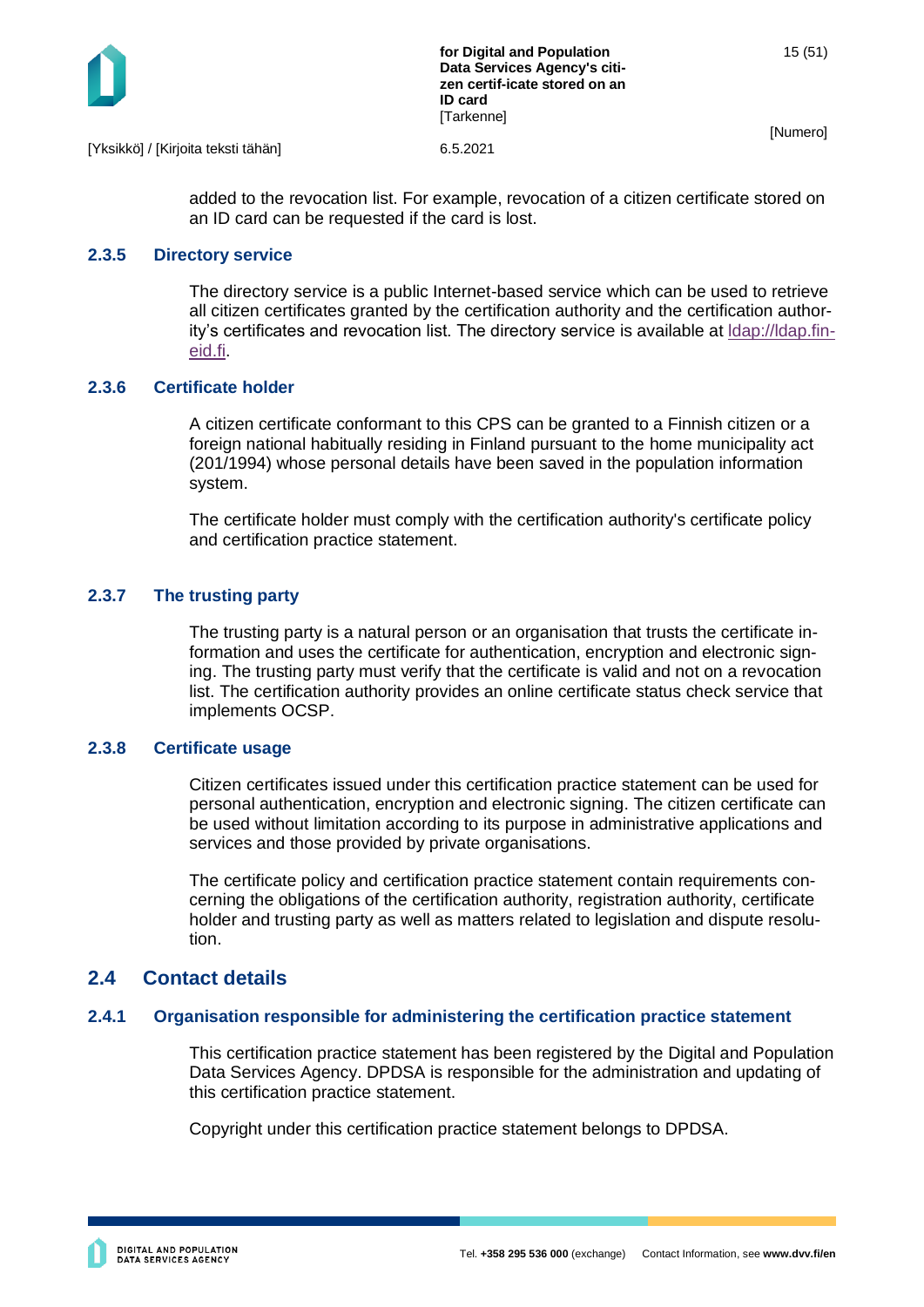

[Yksikkö] / [Kirjoita teksti tähän] 6.5.2021

#### <span id="page-16-0"></span>**2.4.2 Contact person**

Questions pertaining to the CPS and communication pertaining to these documents are the responsibility of Digital and Population Data Services Agency's Certificate Services unit.

Questions regarding this certification practice statement should be addressed to:

#### **Digital and Population Data Services Agency**

| P.O. Box 123 (Lintulahdenkuja 2) | Tel. +358 295 535 001 |
|----------------------------------|-----------------------|
| 00531 Helsinki                   | Fax. +358 9 876 4369  |
| Business ID: 0245437-2           | kirjaamo@dvv.fi       |

## **Digital and Population Data Services Agency (DPDSA) Certificate Services**

P.O. Box 123

FI-00531 Helsinki

www.fineid.fi

## <span id="page-16-1"></span>**3 General terms and conditions**

This certification practice statement is effective as of 1 Jan 2020. The amendment and publication procedure of this policy is described in section 8 of this document.

## <span id="page-16-2"></span>**3.1 Obligations**

#### <span id="page-16-3"></span>**3.1.1 Certification authority's obligations**

- The DPDSA is a statutory certification authority.
- The certification authority shall act in accordance with current legislation.
- The certification authority shall perform its duties duly and reliably.
- The certification authority has the necessary technical ability and financial resources for appropriately arranging the certificate activities and for covering potential liability for damages.
- The certification authority is responsible for all areas of the certification activity, including the reliability and functioning of services and products produced by any technical suppliers or persons who assist the certification authority, such as registration authorities and card manufacturers.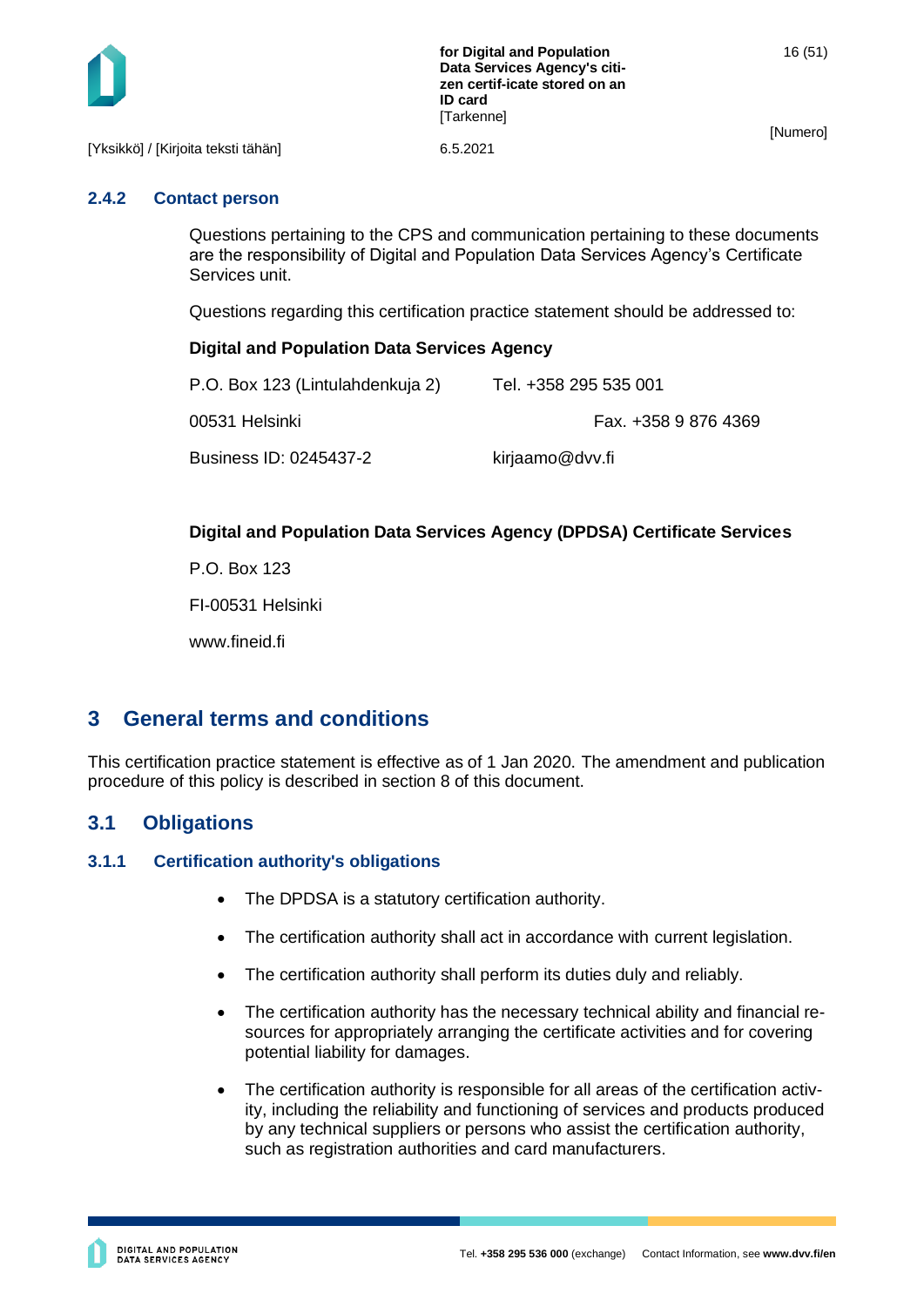

[Yksikkö] / [Kirjoita teksti tähän] 6.5.2021

- The certification authority draws up and maintains a certificate policy which describes at a general level the procedures for the issuance, maintenance and management of citizen certificates, the terms and conditions, the allocation of responsibilities, and other matters related to the use of citizen certificates.
- The certification authority draws up and maintains certification practice statements which describe how the certification authority applies its certificate policy.
- The certification authority complies with the certificate policy and CPS requirements.
- The certification authority makes the certificate policy and the certification practice statement publicly available.
- The certification authority shall employ sufficient staff with the expertise, experience and competence required for producing certificate services.
- The certification authority shall use reliable systems and products protected against unauthorised use.
- The certification authority shall keep information regarding the certificate and certificate activities publicly available, based on which the operations and reliability of the certification authority can be assessed.
- The certification authority ensures the confidentiality of signature creation data.
- The certification authority will not store or copy any signature creation data provided to a signatory.

#### <span id="page-17-0"></span>**3.1.2** The registration authority's **obligations**

- The registration authority shall comply with the certificate policy and the certification practice statement in its registration activities.
- The registration authority identifies the certificate applicant personally and reliably in a way described in the certification practice statement and so that the applicant's identity and other information pertaining to the applicant's person needed in the granting of the certificate will carefully be inspected.
- The registration authority shall see to the careful handling and confidentiality of personal data.
- The registration authority shall provide the certificate applicant with data of the terms of use of the certificate.
- The registration authority shall adhere to registration procedures agreed upon with the certificate authority.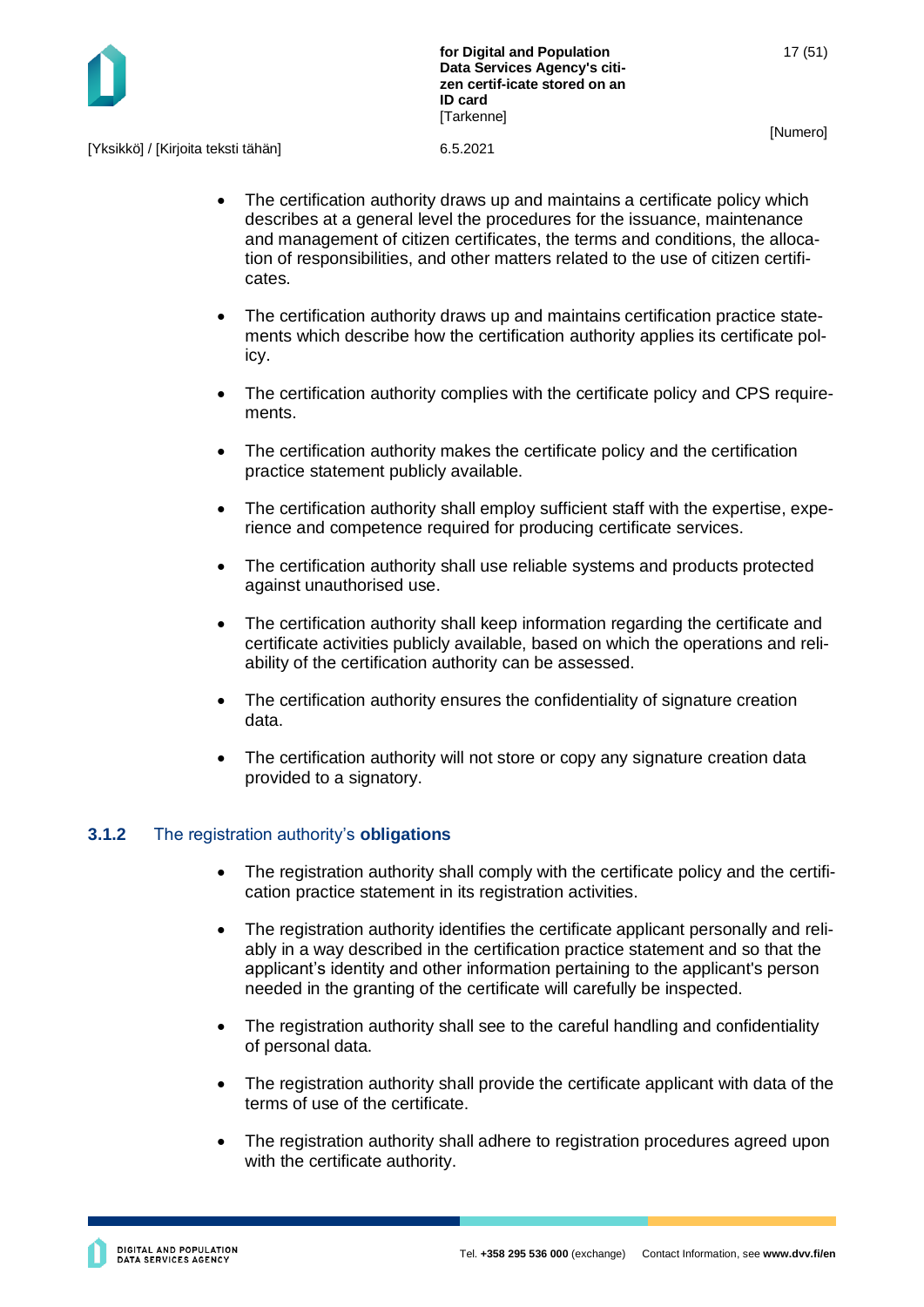

18 (51)

[Numero]

## <span id="page-18-0"></span>**3.1.3 Certificate holder's obligations**

- The purpose of the certificate is specified in the certificate policy and certification practice statement of each certificate type and in the certificate holder's instructions. The certificate may only be used in accordance with its intended use for digital signing, authentication or encryption.
- The holder of a citizen certificate sees to it that the data provided when applying for citizen certificates are correct.
- The holder of a certificate is liable for the use of the citizen certificate, legal actions taken with it and their financial consequences. With regard to the signature certificate, the provisions of the Regulation shall apply.
- The holder of a citizen certificate shall store his/her private keys and the PIN code required for using them separately from each other and aim to prevent the loss, access by third parties, alteration or unauthorised use of the private keys. Transferring the ID card or disclosing the card access number to a third party, for example by lending, releases the certificate authority and the trusting party from any liability arising out of the use of the microchip.
- The ID card containing the citizen certificate shall be handled and protected with the same care as other corresponding cards or documents, such as credit cards, driving licence or passport. Personal card access codes must be kept physically separate from the ID card.
- The loss or suspected misuse of the citizen certificate and ID card must be reported without delay to the certification authority by calling the free revocation service at+358 800 162 622. Deaf and hard-of-hearing customers can contact the textphone service at +358 100 2288.

## <span id="page-18-1"></span>**3.1.4 Obligations of the party trusting a citizen certificate**

It is the obligation of the party trusting a certificate to ensure that the certificate is used according to its intended use. The intended use of the signature certificate contained in a citizen certificate on an ID card is digital signing. The intended use of an authentication and encryption certificate is the authentication of a person and encryption of data.

A party trusting the certificate must adhere to the certificate policy and certification practice statement.

A party trusting a citizen certificate may bona fide trust a citizen certificate after verifying that *the citizen certificate is valid.* A party trusting a citizen certificate shall check the certificates on the revocation list. The certification authority provides an online certificate status check service that implements OCSP. In order to reliably verify the validity of a citizen certificate, the trusting party must comply with the following procedure for revocation list checks.

If a party trusting a citizen certificate copies the revocation list from a directory, it must verify the genuineness of the revocation list by checking the digital signature of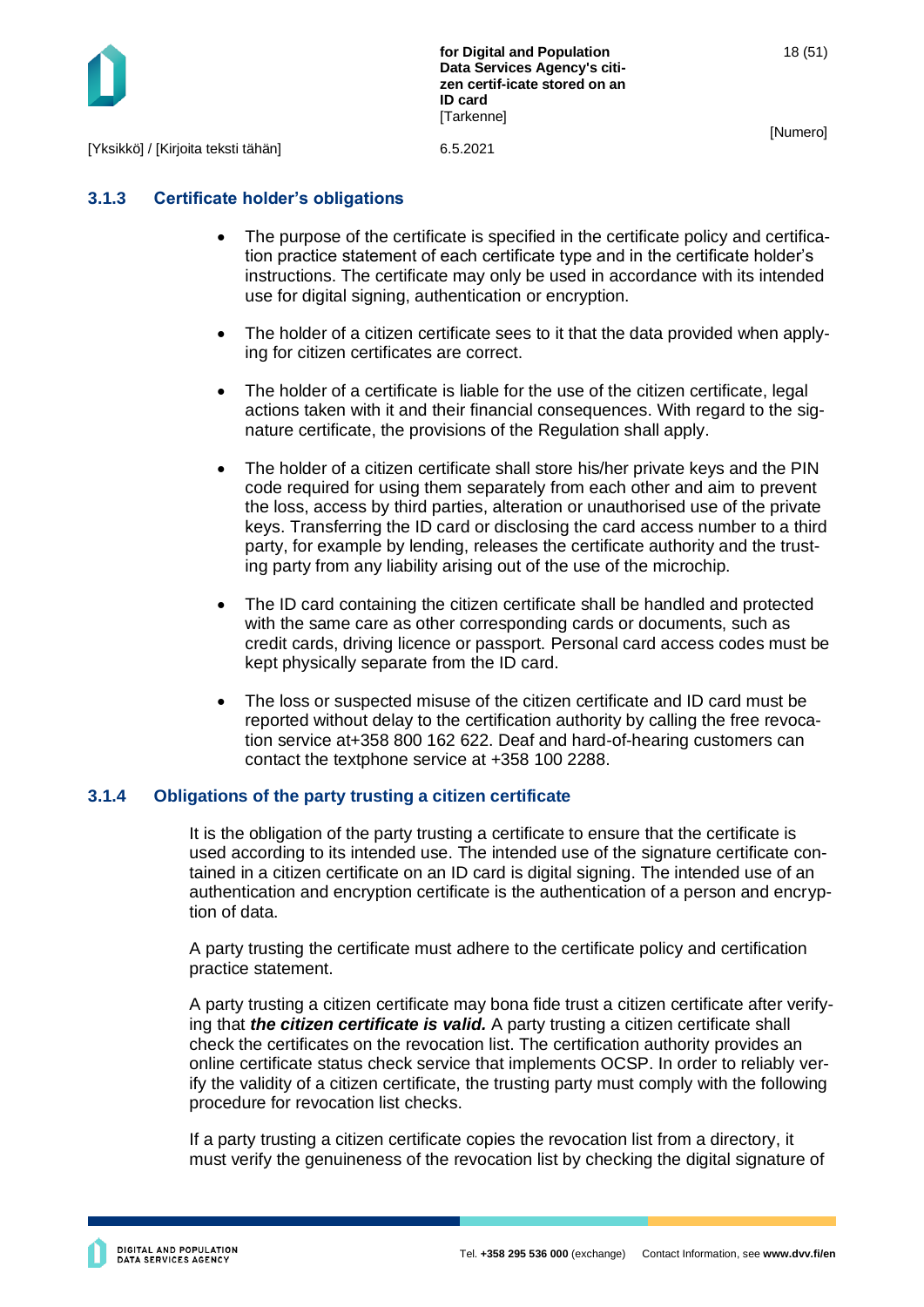

[Yksikkö] / [Kirjoita teksti tähän] 6.5.2021

the revocation list's certification authority. In addition, the validity period of the revocation list must be checked.

If the most recent revocation list cannot be obtained from the directory because of hardware or directory service malfunction, the citizen certificate must not be accepted if the validity period of the last obtained revocation list has expired. All approvals of a citizen certificate after the validity period take place at the risk of the party trusting the citizen certificate.

#### <span id="page-19-0"></span>**3.1.5 Obligations pertaining to the publishing of a citizen certificate**

The identification certificates of the Citizen certificates are published in a generally available public directory, and revoked citizen certificates on a revocation list where a party trusting the certificate must check its validity.

## <span id="page-19-1"></span>**3.2 Liabilities**

#### <span id="page-19-2"></span>**3.2.1 Certification authority's liabilities**

Digital and Population Data Services Agency as a certification authority is liable for the safety of the entire certificate system. The certification authority is liable for services it has commissioned as if for its own.

Digital and Population Data Services Agency is responsible for the citizen certificate having been created with adherence to the procedures prescribed in the Act on the Population Information System and the certificate services of the Digital and Population Data Service Agency (661/2009), the Act on Strong Electronic Identification and Trust Services, the Act on Electronic Services and Communication in the Public Sector, the certificate policy and the certification practice statement and according to the data provided by the applicant of the certificate. Digital and Population Data Services Agency is liable only for the data it has stored in the citizen certificate.

Digital and Population Data Services Agency is liable for the usability of the citizen certificate, when used appropriately, throughout its validity period, unless it has been placed on a revocation list. The citizen certificate has been given to a person identified in a manner required for citizen certificates. The certificate holder has been given instructions pertaining to the use of the citizen certificate prior to the signing of the agreement.

When signing a citizen certificate with its private key, the certification authority assures it has checked the personal data in the citizen certificate according to the policies described in the certificate policy and the certification practice statement.

The certification authority is responsible for including the right person's citizen certificate on the revocation list and that it appears on the revocation list in the time specified in this CPS.

#### <span id="page-19-3"></span>**3.2.2 Registration authority's liabilities**

The registration authority of a citizen certificate is a point of registration that registers the certificate on behalf of and at the risk of Digital and Population Data Services Agency, which acts as the applicant's certification authority. The procedures of the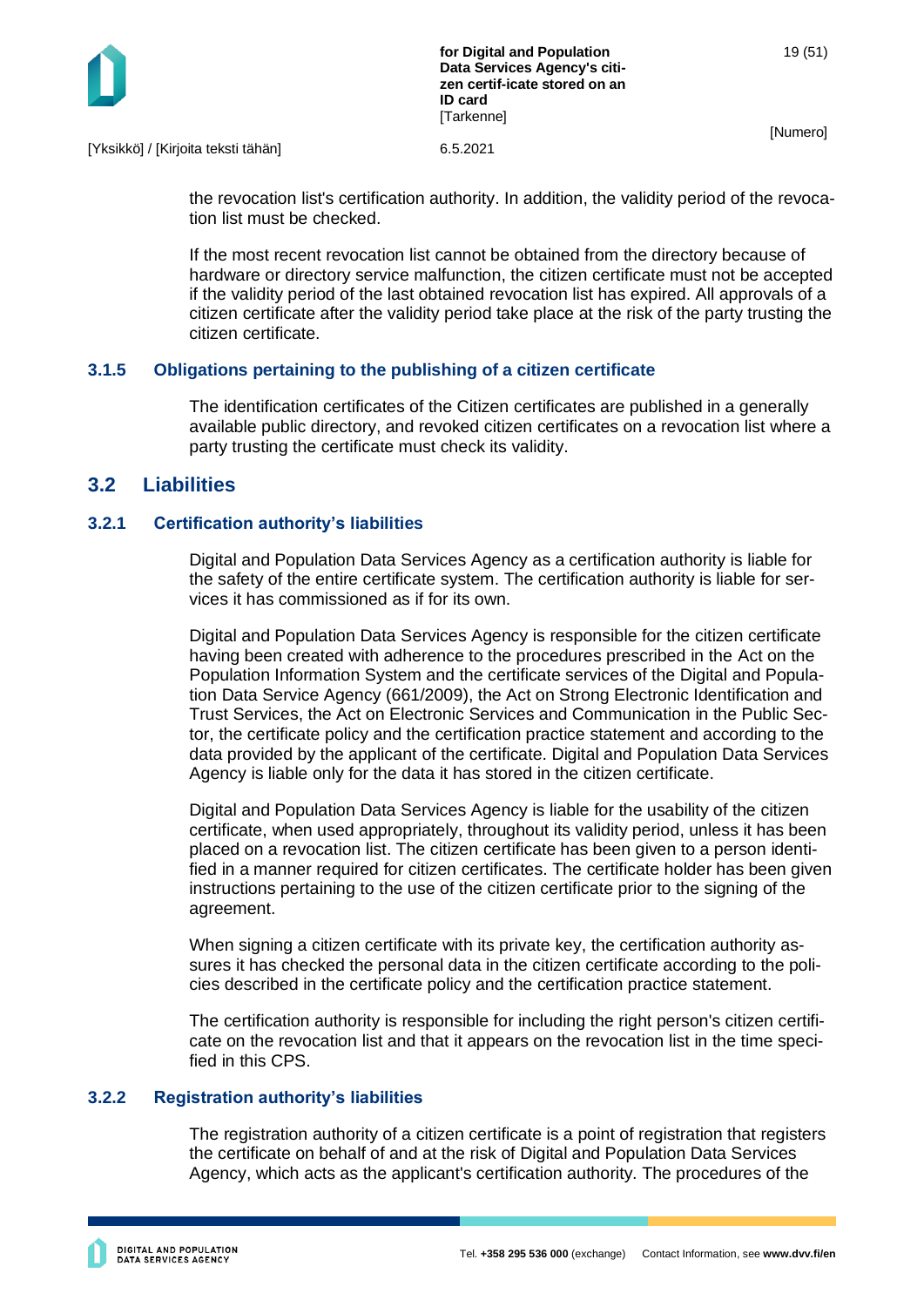

[Yksikkö] / [Kirjoita teksti tähän] 6.5.2021

police in conjunction with registration activity are provided by the act on identity cards.

#### <span id="page-20-0"></span>**3.2.3 The citizen certificate holder's liabilities**

A citizen certificate is the electronic identity of its holder and may not be given to another person to use.

The holder of a citizen certificate is liable for its use, legal actions taken with it and their financial consequences.

An ID card left in a card reader is susceptible to misuse. When ending a session or leaving the terminal unattended, the citizen certificate holder must remove the ID card from the reader and carefully close all applications used by him/her.

The responsibility of a citizen certificate holder ends when they have reported the necessary data to the revocation service for revoking the certificate and when they have received a revocation notice from the official receiving the call. In order to terminate liability, the revocation request must be made immediately upon noticing the reason for the request.

#### <span id="page-20-1"></span>3.2.4 Liabilities of a party trusting a citizen certificate

A party trusting a citizen certificate cannot bona fide trust it and the correctness of the digital signature if the validity of the citizen certificate has not been checked on the revocation list. The certification authority provides an online certificate status check service that implements OCSP. Accepting a citizen certificate in the above cases releases Digital and Population Data Services Agency of liability. A party trusting a citizen certificate shall verify that the certificate granted corresponds to its intended use in the legal action in which it is used.

#### <span id="page-20-2"></span>**3.2.5 Limitations of liability**

Digital and Population Data Services Agency's liability for damages related to the production of certificate services is determined according to the service agreement concluded with the certificate applicant. Digital and Population Data Services Agency is bound by the certification authority's liability for damages conformant to the Act on Strong Electronic Identification and Trust Services and the Act on Electronic Services and Communication in the Public Sector. Where applicable, the Tort Liability Act (412/1974) also applies.

The electronic identity card is provided for in the identity card act (829/1999), and certificates issued by Digital and Population Data Services Agency are provided for in the Act on the Population Information System and the certificate services of the Digital and Population Data Service Agency (661/2009). Electronic services are also subject to the provisions of the Act on Electronic Services and Communication in the Public Sector (13/2003).

Digital and Population Data Services Agency is not liable for damage caused by the disclosure of card access codes or a certificate holder's private keys, unless said disclosure is the direct result of Digital and Population Data Services Agency's direct actions.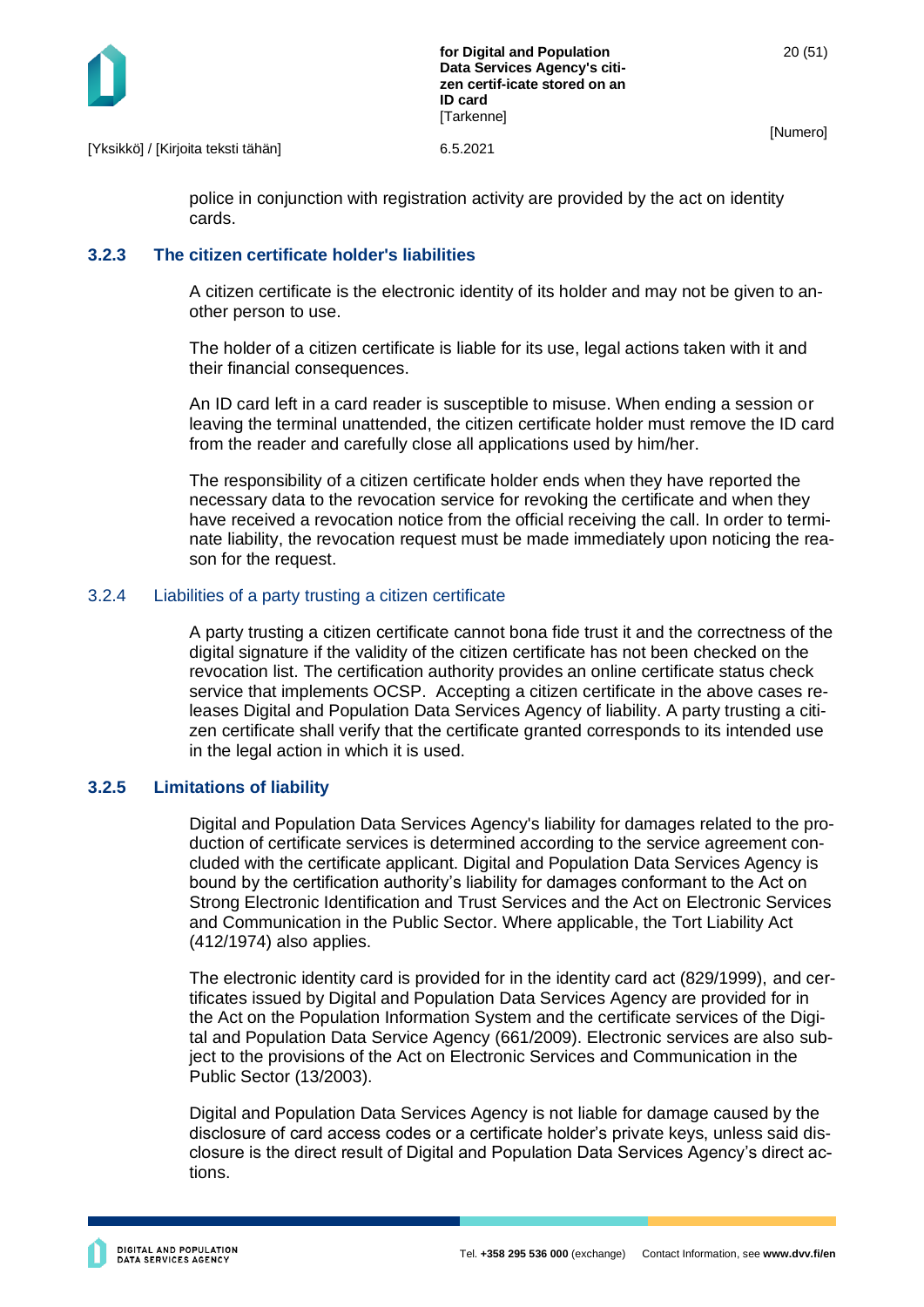

[Yksikkö] / [Kirjoita teksti tähän] 6.5.2021

The maximum extent of Digital and Population Data Services Agency's liability to the certificate holder and a party trusting the certificate is for direct damage incurred, if the damage is the result of Digital and Population Data Services Agency's direct actions.

Digital and Population Data Services Agency is not liable for indirect or consequential damage caused to the citizen certificate holder. Neither is Digital and Population Data Services Agency liable for the indirect or consequential damage incurred by a party trusting a citizen certificate or by another contractual partner of the certificate holder.

Digital and Population Data Services Agency is not responsible for the operation of public telecommunication connections, such as the Internet, or for the inability to execute a legal transaction because of the non-functionality of a device or software used by the citizen certificate holder or for the use of a certificate in contradiction to its intended use.

The certification authority has the right to interrupt the service for changes or maintenance. Changes to or maintenance of the revocation list will be announced in advance.

The certification authority has the right to further develop the certificate service. A citizen certificate holder or a party trusting a certificate must bear their own expenses thus incurred, and the certification authority is not liable to compensate the certificate holder or a party trusting the certificate for any expenses caused by the certification authority's development work.

The certification authority is not liable for errors in the online service or applications intended for citizens and organisations and based on a certificate or any resulting expenses.

The responsibility of an ID card holder ends when they have reported the necessary data to the revocation service for revoking the certificate and when they have received a revocation notice from the official receiving the call. In order to terminate liability, the revocation request must be made immediately upon noticing the reason for the request.

## <span id="page-21-0"></span>**3.3 Financial liability**

#### <span id="page-21-1"></span>**3.3.1 Certification authority**

Digital and Population Data Services Agency's liability for damages related to the production of certificate services is determined according to the service agreement concluded with the certificate applicant. Digital and Population Data Services Agency is bound by the certification authority's liability for damages conformant to the Act on Strong Electronic Identification and Trust Services and the Act on Electronic Services and Communication in the Public Sector. Where applicable, the Tort Liability Act (412/1974) also applies.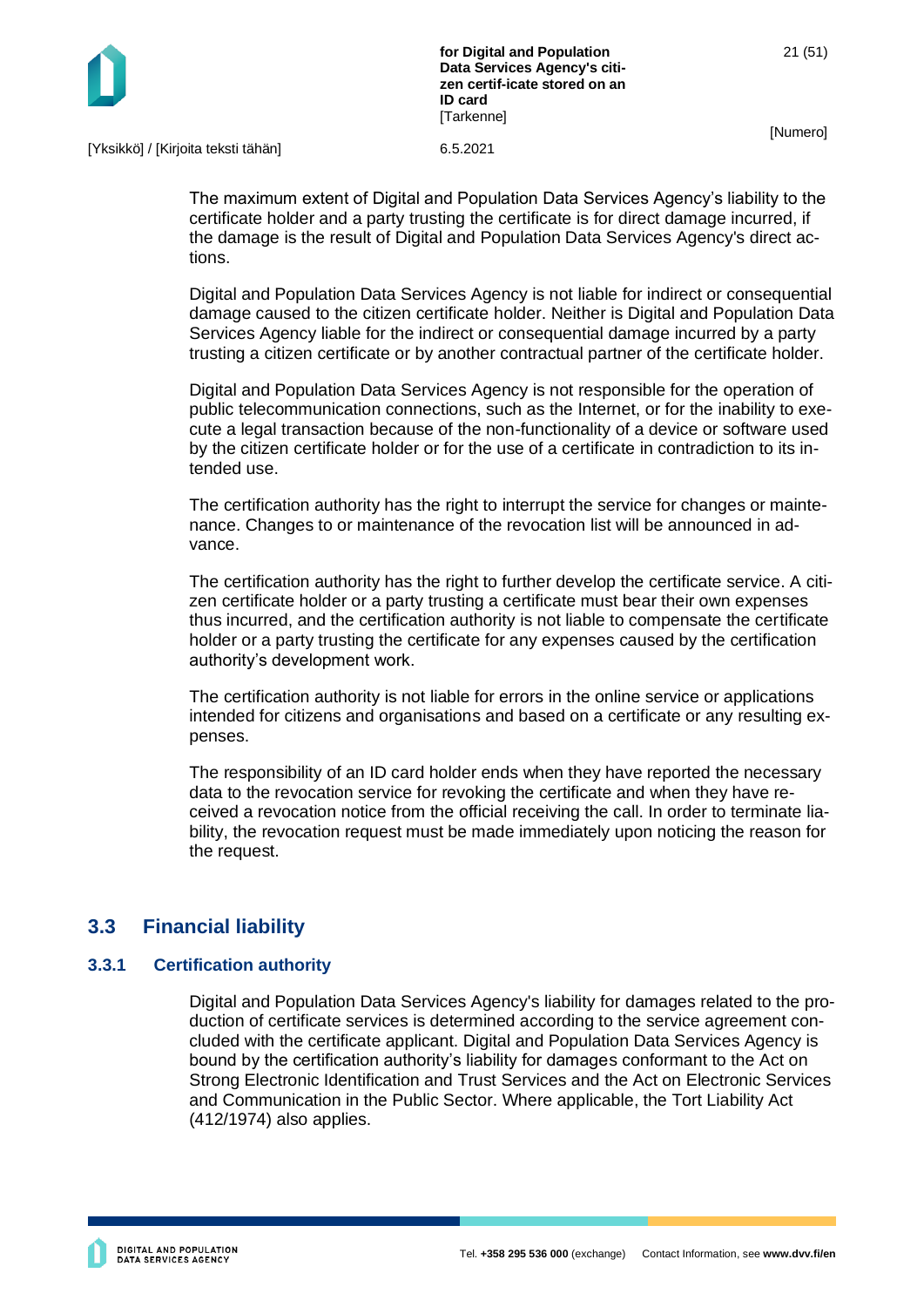

[Yksikkö] / [Kirjoita teksti tähän] 6.5.2021

The maximum extent of Digital and Population Data Services Agency's liability to the party trusting the certificate is for direct damage incurred, if the damage is the result of Digital and Population Data Services Agency's actions.

#### <span id="page-22-0"></span>**3.3.2 Other parties**

A party trusting a citizen certificate may trust the correctness of the digital signature of a citizen certificate if they have verified that the certificate has not been included in a revocation list, the validity of the certificate has not expired and the party has no other justifiable reason to doubt the correctness of the use of the certificate. The certification authority provides an online certificate status check service that implements OCSP.

The certification authority is responsible for the citizen certificate in accordance with the certification authority's commitments in this certificate policy and the certification practice statement on citizen certificates.

#### <span id="page-22-1"></span>**3.3.3 Certification authority's financial administration**

The certificate services produced by Digital and Population Data Services Agency are covered by a financial administration system and supervision as has separately been set forth. The Digital and Population Data Services Agency is a government agency under the Ministry of Finance. The financial management of DPDSA is based on acts and decrees that govern central government finances and regulations issued by the Ministry of Finance and the Treasury. The National Audit Office is responsible for financial oversight of DPDSA. In addition, its performance is reviewed from the points of view of effectiveness, economy and productivity.

## <span id="page-22-2"></span>**3.4 Interpretation and implementation**

#### <span id="page-22-3"></span>**3.4.1 Applicable legislation**

A signature certificate issued under this CPS meets the requirements on signature certificates set out in Regulation (EU) No. 910/2014 of the European Parliament and of the Council of 23 July 2014 on electronic identification and trust services for electronic transactions in the internal market and repealing Directive 1999/93/EC.

Provisions on digital signatures made with a signature certificate are set out in the Act on Strong Electronic Identification and Trust Services (617/2009) The personal identity card is provided for in the identity card act (829/1999), and certificates issued by Digital and Population Data Services Agency are provided for in the Act on the Population Information System and the certificate services of the Digital and Population Data Service Agency (661/2009).

The DPDSA's liability for damages in connection with certificate service provision is determined on the basis of the Tort Liability Act (412/1974). In addition, the DPDSA is bound by the requirements set out in the Act on Strong Electronic Identification and Trust Services (617/2009) and the Act on Electronic Services and Communication in the Public Sector (13/2003).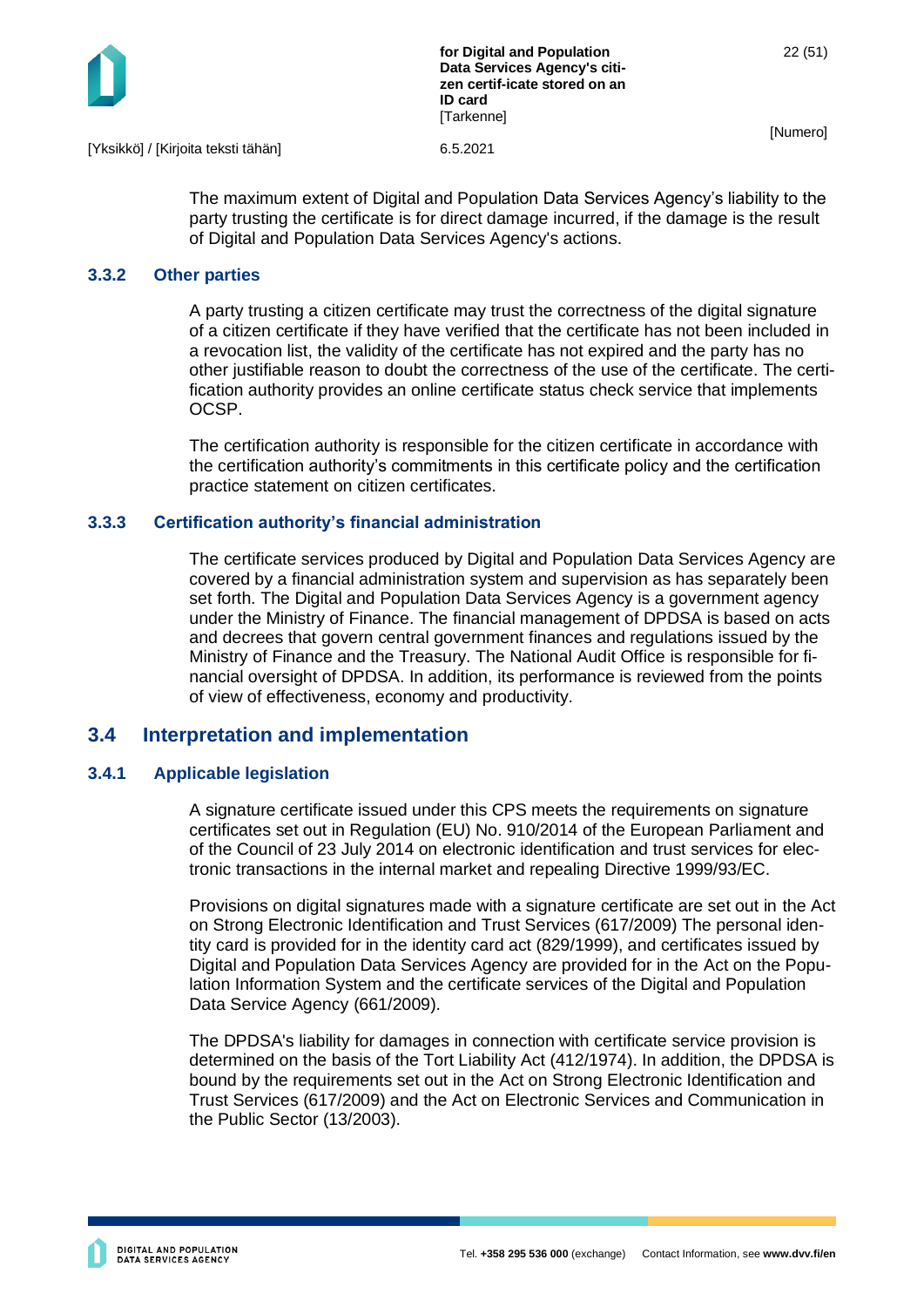

[Yksikkö] / [Kirjoita teksti tähän] 6.5.2021

In accordance with the Act on Electronic Services and Communication in the Public Sector, signature certificates can be used in all communication with public administration.

Digital and Population Data Services Agency conforms to the principles of good personal data processing set forth in the Personal Data Act (523/1999) and to the good information management practices of the Act on the Openness of Government Activities (621/1999). Digital and Population Data Services Agency also secures information security with continuous training. Digital and Population Data Services Agency has also prepared policy rules for information services and certificate services.

The DPDSA outsources the tasks related to registration and identification to the police. With regard to this activity, the DPDSA complies with the regulations set forth in the act on the government's joint services (2007/223).

The position of Digital and Population Data Services Agency is prescribed in the act on the Digital and Population Data Services Agency (304/2019). In Finland, signature certificate authorities are supervised by the Finnish Transport and Communications Agency.

Digital and Population Data Services Agency is responsible for the citizen certificate having been created with adherence to the procedures prescribed in the Act on the Population Information System and the certificate services of the Digital and Population Data Service Agency (661/2009), the Act on Strong Electronic Identification and Trust Services, the Act on Electronic Services and Communication in the Public Sector and the certificate policy and according to the data provided by the applicant of the certificate.

The certificate services of Digital and Population Data Services Agency are supervised by Finnish Transport and Communications Agency (Traficom), a body conformant to the Act on Strong Electronic Identification and Trust Services, which issues regulations and recommendations on certification activities. For that reason, DPDSA does not participate in voluntary accreditation systems. The DPDSA's certificate activities are supervised by Traficom, and the DPDSA complies with the Personal Data Act when processing personal information. Digital and Population Data Services Agency works in constant collaboration with the Office of the Data Protection Ombudsman with respect to the processing of personal data.

Applicable legislation is adhered to in settling appeals and disputes, in administrative supervision and implementation of law. In the provision of signature certificates, the Act on Strong Electronic Identification and Trust Services and the supervision and appeals procedure described therein must, in particular, be taken into account.

#### <span id="page-23-0"></span>**3.4.2 Settling of disputes**

When granting citizen certificates, Digital and Population Data Services Agency is responsible for the certificates meeting the requirements set in this certification practice statement and the certificate policy for citizen certificates.

Any disputes shall be settled according to Finnish law. Applicable legislation is adhered to in settling appeals and disputes, in administrative supervision and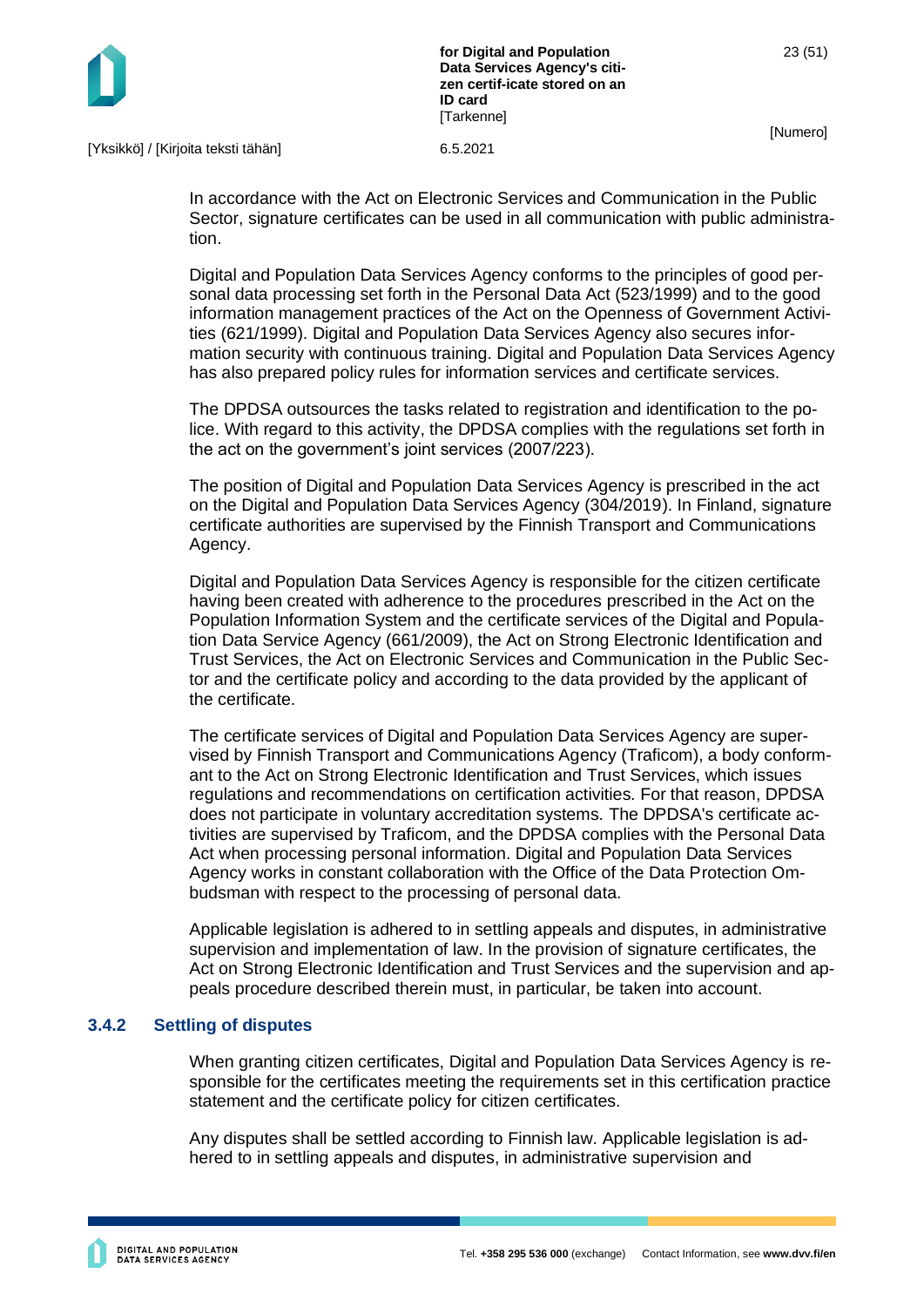

implementation of law. In the provision of signature certificates, the Act on Strong Electronic Identification and Trust Services and the supervision and appeals procedure described therein must, in particular, be taken into account.

## <span id="page-24-0"></span>**3.5 Fees**

This section specifies the fees related to the use of a citizen certificate stored on an ID card.

#### <span id="page-24-1"></span>**3.5.1 Granting and renewing a citizen certificate**

Citizen certificates stored on an ID card can be applied for from the police. The certificate is issued on the basis of a new application and in accordance with the identification procedure set out in the act on identity cards. The price of acquiring an ID card is determined according to the then-valid Decree of the Ministry of Finance on the payment of Digital and Population Data Services Agency fees.

#### <span id="page-24-2"></span>**3.5.2 Fees related to the use of a citizen certificate**

The certification authority does not separately charge the citizen certificate holder for the use of the citizen certificate, the revocation service or a public directory. Individual online service providers may charge for the use of their services. The use of a citizen certificate does not require a specific announcement or permit from the certification authority.

#### <span id="page-24-3"></span>**3.5.3 Fees related to the revocation of a citizen certificate**

Reporting a citizen certificate to a revocation list is free of charge. Retrieving revocation lists from the directory and checking the validity of citizen certificates against the revocation list are also free of charge.

#### <span id="page-24-4"></span>**3.5.4 Other fees**

The use of advisory services is subject to a separate fee according to the then-valid price list.

If the service provider wishes to arrange for information maintenance service between the unique identifier of the citizen certificate holder and the identifiers of its own background system or between other updated data, the service provider may apply for information disclosure permission in the information service from Digital and Population Data Services Agency. This service will be priced according to the then-valid Act on Criteria for Charges Payable to the State and the Decree of the Ministry of Finance on the payment of Digital and Population Data Services Agency fees.

## <span id="page-24-5"></span>**3.6 Publishing and availability of data**

#### <span id="page-24-6"></span>**3.6.1 Publishing of the certification authority's data**

The certification authority publishes the certification authority's identification certificates of the citizen certificates and revocation lists in a non-chargeable, publicly available, public directory. The certification authority publishes the certificate policy, the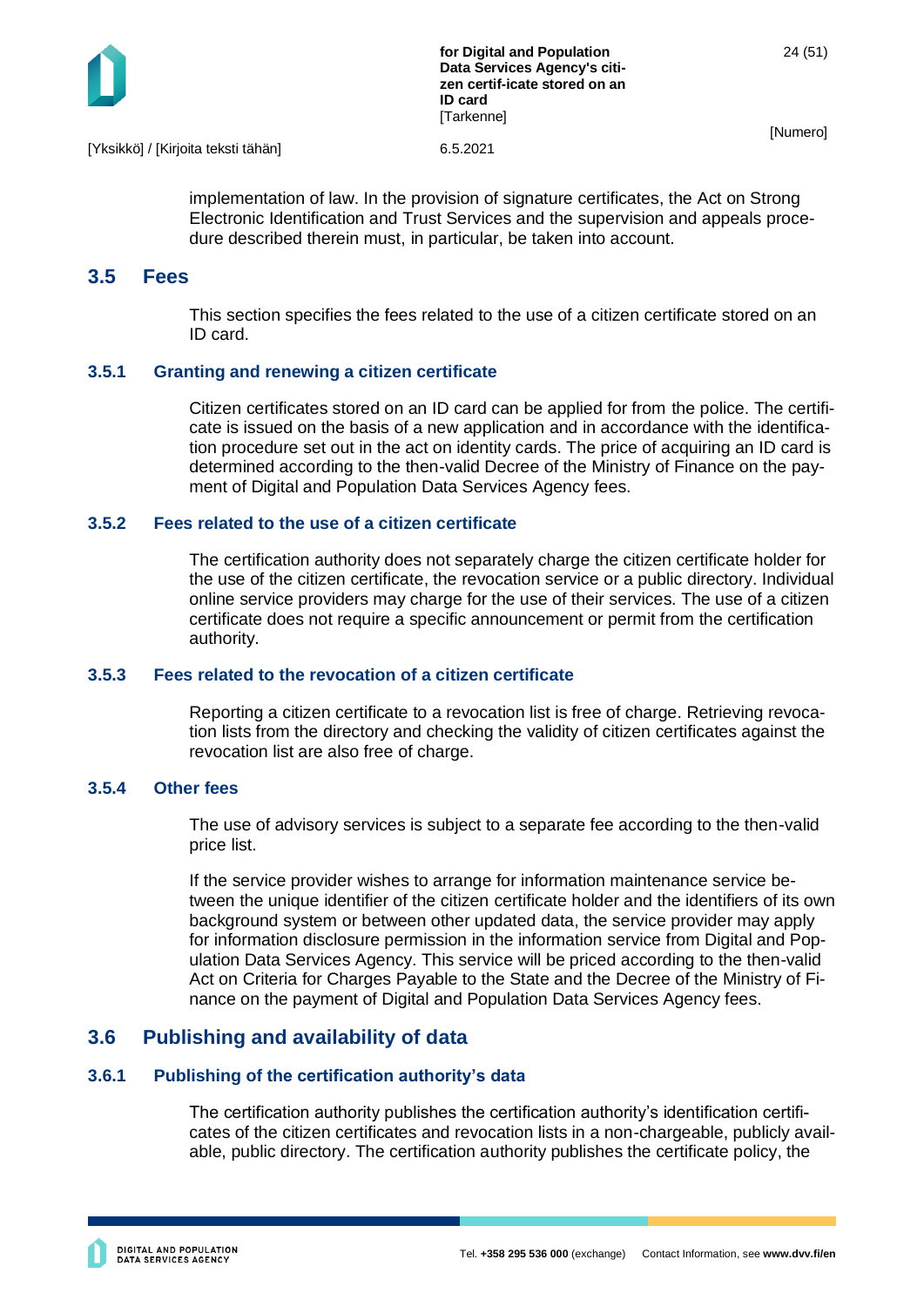

[Yksikkö] / [Kirjoita teksti tähän] 6.5.2021

certification practice statements, the PKI disclosure statement (PDS) and other public documents pertaining to the production of certificate services on its website.

#### <span id="page-25-0"></span>**3.6.2 Publication frequency**

Each identification certificate of the citizen certificate is published in the public directory immediately upon its creation and remains in said directory for as long as it remains valid. The certification authority publishes a revocation list that is valid for eight hours from its publication. This revocation list is updated once per hour with a new one.

## <span id="page-25-1"></span>**3.6.3 Availability of data**

Directory and revocation list data are publicly available. The FINEID specifications published by the certification authority are available on the certification authority's website. In addition, the certificate policies and certification practice statements are available on the certification authority's website.

#### <span id="page-25-2"></span>**3.6.4 Repositories**

The information published by the certification authority is available on the certification authority's website. Confidential data used in the certificate system are stored in the CA's own confidential repository. The certification authority's data are archived according to the valid archiving rules. Special attention is paid to the handling of personal information, and DPDSA has published a specific set of procedures for the provision of certificate services in accordance with the Personal Data Act. The certification authority has also prepared a register description for each component of the certificate system conformant to the Personal Data Act with respect to the processing of personal data.

## <span id="page-25-3"></span>**3.7 Information security audit**

Finnish Transport and Communications Agency (Traficom), which supervises signature certification authorities, may audit the operation of a certification authority under the prerequisites set forth in the Act on Strong Electronic Identification and Trust Services.

#### <span id="page-25-4"></span>**3.7.1 Audit frequency**

The DPDSA carries out a data security audit on the facilities, equipment and operations of its technical suppliers as appropriate. The audit is carried out at least once a year and at the start of each new contract period. In its audit procedure, the Digital and Population Data Services Agency adheres to the practices set out in the ISO/IEC 27001 information security management standard.

The audit is carried out to determine the technical supplier's compliance with the agreement, taking into account the requirements of information security management standards. Technical suppliers are generally assessed on the basis of the ISO/IEC 27001 standard and Traficom regulations.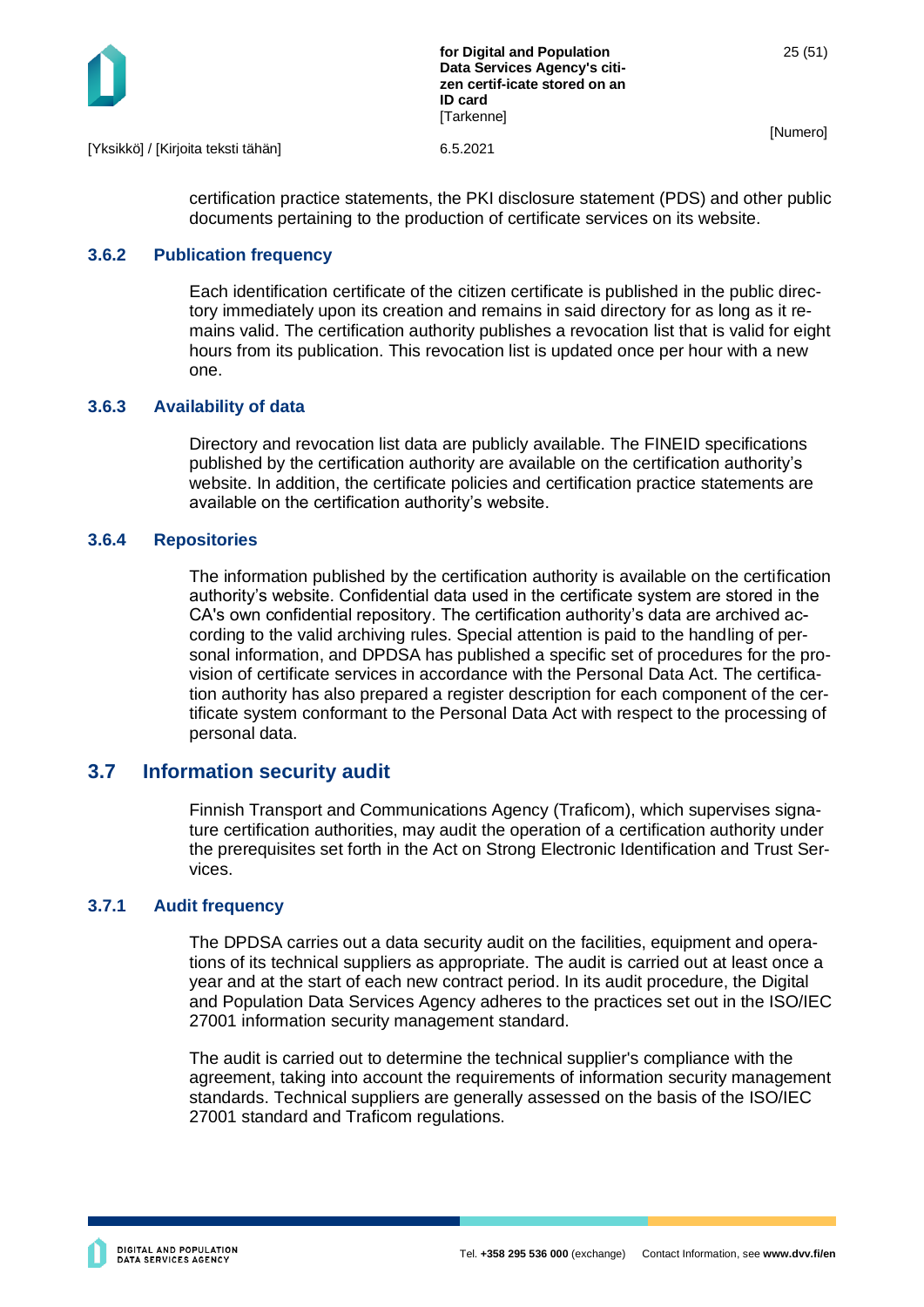

**for Digital and Population Data Services Agency's citizen certif-icate stored on an ID card [Tarkenne]** 

26 (51)

[Numero]

[Yksikkö] / [Kirjoita teksti tähän] 6.5.2021

#### <span id="page-26-0"></span>**3.7.2 Auditor**

Digital and Population Data Services Agency's information security audit is carried out by Digital and Population Data Services Agency's Head of Information Management or an external auditor specialised in auditing technical vendors pertaining to certificate services.

#### <span id="page-26-1"></span>**3.7.3 Audit objects and scope**

The objects of the audit are determined by the Act on Strong Electronic Identification and Trust Services or, if Digital and Population Data Services Agency is carrying out the audit, the information security standard ISO/IEC 27001, Digital and Population Data Services Agency's information security policy or the technical terms of delivery.

The audit is carried out considering the implementation of the eight areas of information security. Audited information security properties include confidentiality, integrity and availability.

The audit covers Traficom regulations on the information security of the certification authority's operations.

The audit compares the policy, certification practice statement and application instructions to the operation of the entire certificate organisation and system. Digital and Population Data Services Agency ensures that the application instructions are consistent with the certificate policy.

In audits, attention is paid to information security in administration as well as various service providers, for example, on the basis of the following categories:

Revocation service:

- Communications security
- Human resources security
- Physical security

Certificate production:

- task allocation and personal tasks human resources security
- physical security
- Security related to the CA's keys
- The certificate production system and the backup system
- communications security

Card production:

the production line as a whole from end to end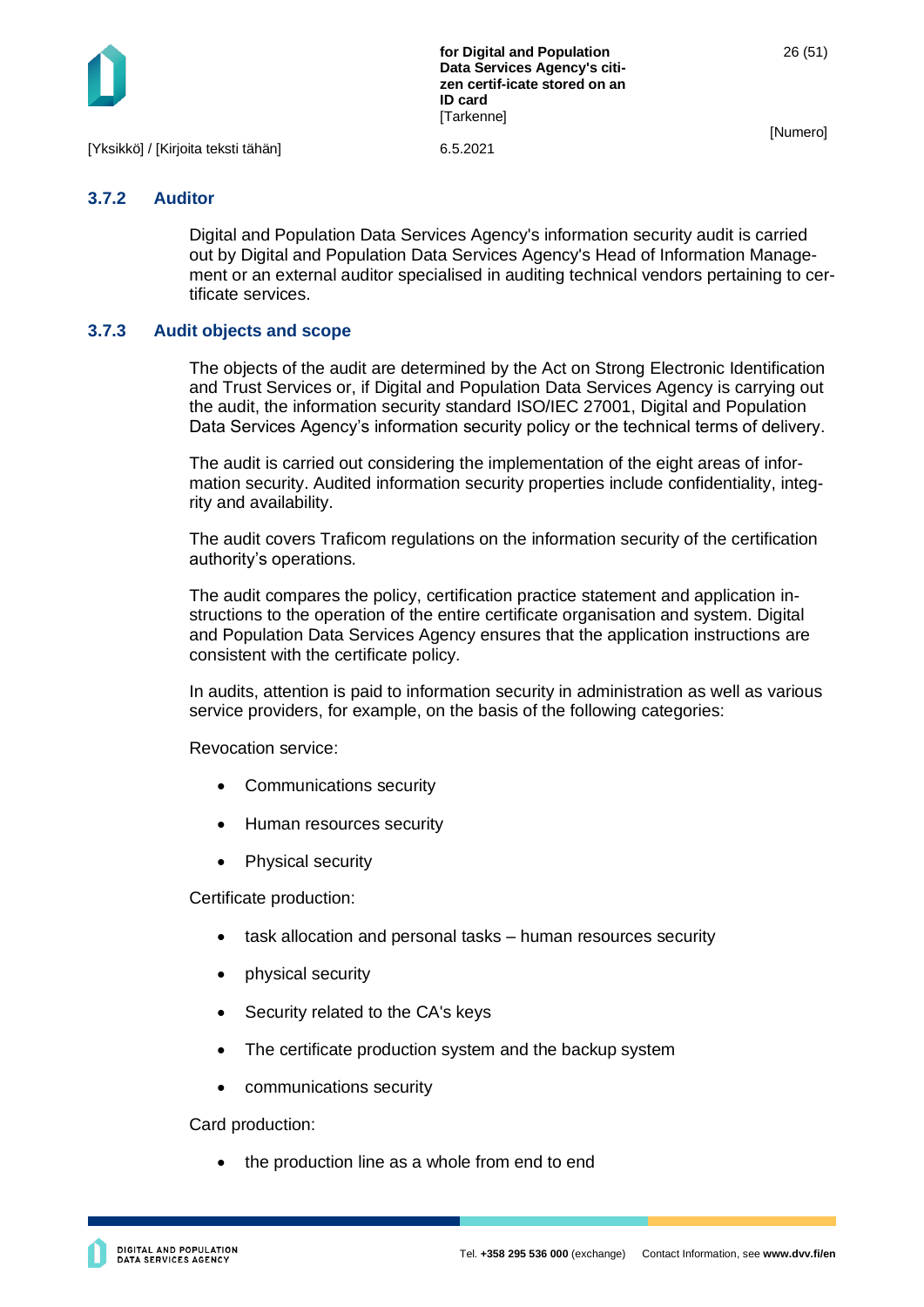

[Yksikkö] / [Kirjoita teksti tähän] 6.5.2021

- quality control of card production
- communications security
- human resources security
- physical security

Directory service:

- components used
- control connections
- directory maintenance and operation in fault situations
- human resources security
- communications security
- physical security

HelpDesk operation:

- communications security
- personnel's competence and training
- processes for auxiliary functions

#### <span id="page-27-0"></span>**3.7.4 Measures resulting from deviations**

Observed deviations are recorded in the audit report and reacted to in accordance with legislation, the information security standard ISO 27001 and the valid terms of delivery.

#### <span id="page-27-1"></span>**3.7.5 Communicating the result of an audit**

The results of an audit are communicated according to the law, the information security standard ISO/IEC 27001, Digital and Population Data Services Agency's information security policy and the valid terms of delivery. A detailed, fixed-form audit result intended for internal use is confidential and will not be disclosed to the public. Fixed-form reports are prepared separately for use outside of the organisation.

The DPDSA communicates the audit results to Traficom in accordance with the Act on Strong Electronic Identification and Electronic Services and Traficom's regulations and recommendations.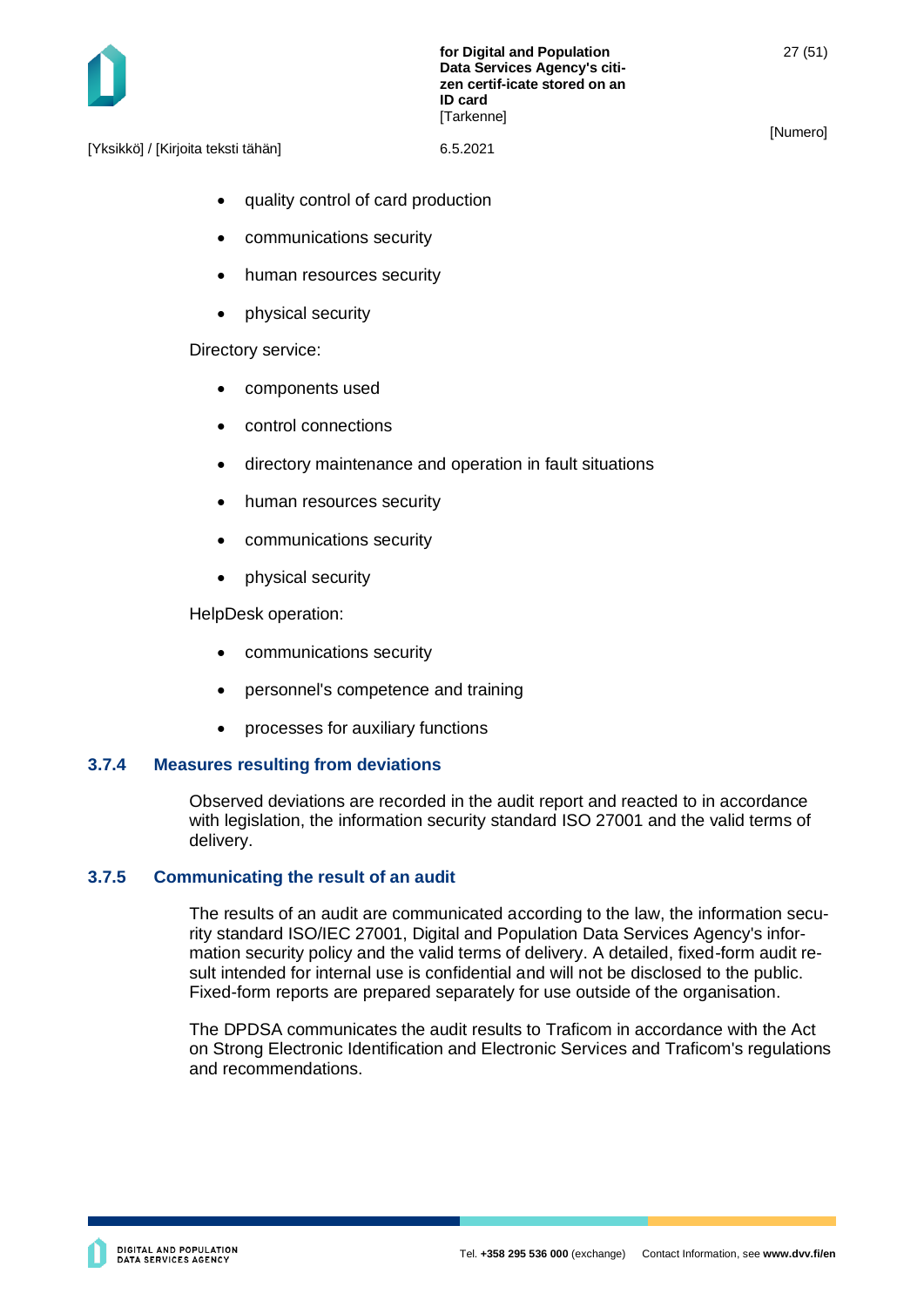

## <span id="page-28-0"></span>**3.8 Publication of data**

#### <span id="page-28-1"></span>**3.8.1 Data published by the certification authority**

The data in the certificate system are confidential unless they are based on the regulations on information disclosure set forth in the Personal Data Act, the Act on the Openness of Government Activities, the Act on the Population Information System and the certificate services of the Digital and Population Data Service Agency (661/2009), the Act on Strong Electronic Identification and Trust Services or for purposes set forth in the certificate policy or certification practice statement.

#### <span id="page-28-2"></span>**3.8.2 Public data**

The data of the public directory and the revocation list are public, as are the certification practice statements and the data specified in the certificate policy and the published FINEID specifications.

#### <span id="page-28-3"></span>**3.8.3 Data related to the expiry or revocation of a citizen certificate**

The validity period of the citizen certificate is recorded in the certificate. Citizen certificates revoked during their validity period are published on a publicly available revocation list.

#### <span id="page-28-4"></span>**3.8.4 Data disclosed to authorities**

The data disclosed to authorities are specified according to the valid legislation.

#### <span id="page-28-5"></span>**3.8.5 Other data**

The data of the certificate system are not disclosed for purposes other than those listed above in this section.

#### <span id="page-28-6"></span>**3.8.6 Disclosure of data on the request of the certificate holder**

The holder of a certificate has the right to receive information pertaining to him/her, for example personal data, in accordance with the applicable legislation.

#### <span id="page-28-7"></span>**3.8.7 Other principles concerning disclosure of information**

It is material for the reliability of the certification authority that Digital and Population Data Services Agency take all measures to see to the secrecy of confidential material it obtains in connection with the certificate activities and to the good administration of data unless otherwise required by legislation pertaining to the right of authorities to obtain information on the operation of the certificate system.

Digital and Population Data Services Agency conforms to the Personal Data Act and specific legislation in the processing of personal data. Digital and Population Data Services Agency has prepared the policy rules for the processing of personal data in connection with information disclosure and with the certificate activities. Special care must be taken when processing personal data.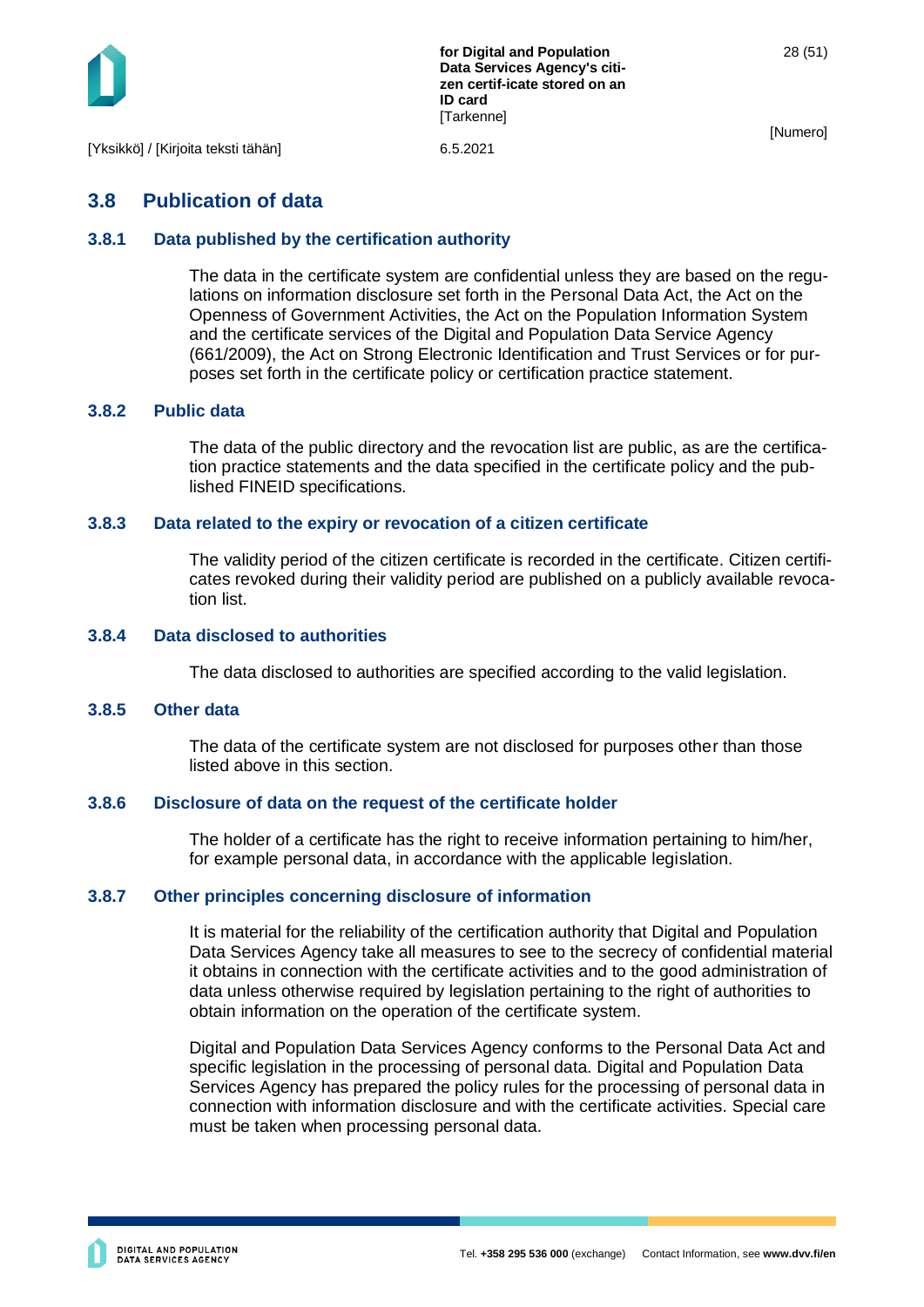

**for Digital and Population Data Services Agency's citizen certif-icate stored on an ID card [Tarkenne]** 

[Numero]

[Yksikkö] / [Kirjoita teksti tähän] 6.5.2021

## <span id="page-29-0"></span>**3.9 Intellectual property rights**

Digital and Population Data Services Agency owns all data pertaining to the certificates and documentation in accordance with the technical terms of delivery. Digital and Population Data Services Agency has full ownership and utilisation rights to this CPS.

## <span id="page-29-1"></span>**4 Identification of certificate applicant**

## <span id="page-29-2"></span>**4.1 Registration**

Sections 4.1–4.3 present the procedures and processes that are adhered to in the identification and authentication of certificate applicants.

The rights and obligations of a certificate applicant are specified in contract documents and general instructions for use, which comprise an agreement concluded with the certificate applicant. The application document contains the details of the rights and obligations of both parties.

The application document and terms and conditions of use clearly state that the applicant for a citizen certificate, with his/her signature, confirms the correctness of the information provided and approves the creation of the citizen certificate and its publication in a public directory. At the same time, the applicant accepts the rules and terms pertaining to the use of the citizen certificate and sees to the storage of citizen certificates and card access numbers and the reporting of any misuse or lost cards.

An agreement has been concluded between the certification authority and registration authority, card manufacturer and other vendors that produce parts of the certificate services, indisputably specifying the rights, liabilities and obligations of all parties.

The citizen certificate applicant is responsible for the correctness of all material data that the applicant has given the certification authority or registration authority. The citizen certificate holder must use the citizen certificate only for its intended uses.

When a certification authority grants a citizen certificate, it also approves the application for certificate.

The citizen certificate applicant may store the e-mail address in the citizen certificate and the population information system at his/her discretion. The e-mail address is marked in the certificate and the population information system as stated by the applicant. The e-mail address stored in the citizen certificate is stored in the public directory, as is the rest of the data content in the citizen certificate. The e-mail address cannot be changed during the validity of the citizen certificate.

The original card access codes can be changed by the certificate holder. The use of the citizen certificate in online services requires compatible card reader software. Certificate holders can download the software from the DPDSA's website at [www.fin](http://www.fineid.fi/)[eid.fi.](http://www.fineid.fi/) The PIN codes stored on the ID card can be changed via the software.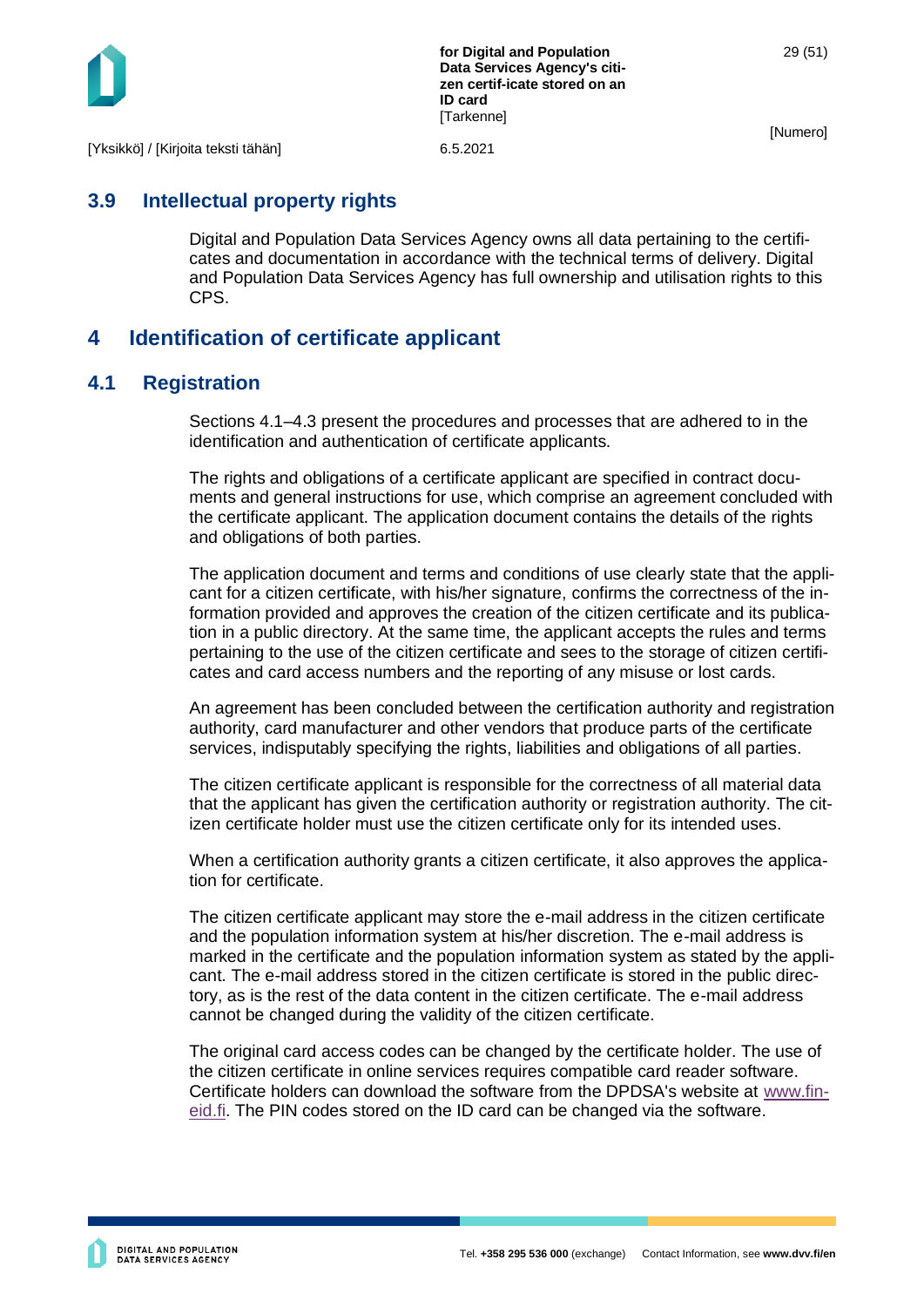

[Yksikkö] / [Kirjoita teksti tähän] 6.5.2021

It is the responsibility of the citizen certificate holder to prevent the use of private keys and the related card access codes belonging to him/her in a way contradictory to the terms of use by taking care of the card and codes as set forth in the terms of use.

The certificate holder must immediately notify the revocation service if he/she suspects that his/her citizen certificate may have been used in breach of the terms and conditions.

#### <span id="page-30-0"></span>**4.1.1 Naming policies**

The DPDSA's root certificate authority is:

CN = VRK Gov. Root CA – G2

OU = Varmennepalvelut

OU = Certification Authority Services

O = Vaestorekisterikeskus CA

 $C = FI$ 

The DPDSA's certification authority for citizen certificates is:

CN (Common name) = VRK Gov. CA for Citizen Qualified Certificates – G3

OU (Organizational unit) = Valtion kansalaisvarmenteet

O (Organization) = Vaestorekisterikeskus CA

 $C$  (Country) =  $FI$ 

Certificate holder naming policy for citizen certificates:

2.5.4.5 (Serial Number) = Electronic client ID (SATU)

SN (Surname) = Surname

G (Given name) = Given name

CN (Common name) = Surname Given name SATU

 $C$  (Country) =  $FI$ 

E (EmailAddress) = Email address (optional)

The CA's public key is stored in the CA certificate, the public directory, and the citizen certificate holder's ID card. The ID card containing the citizen certificate contains the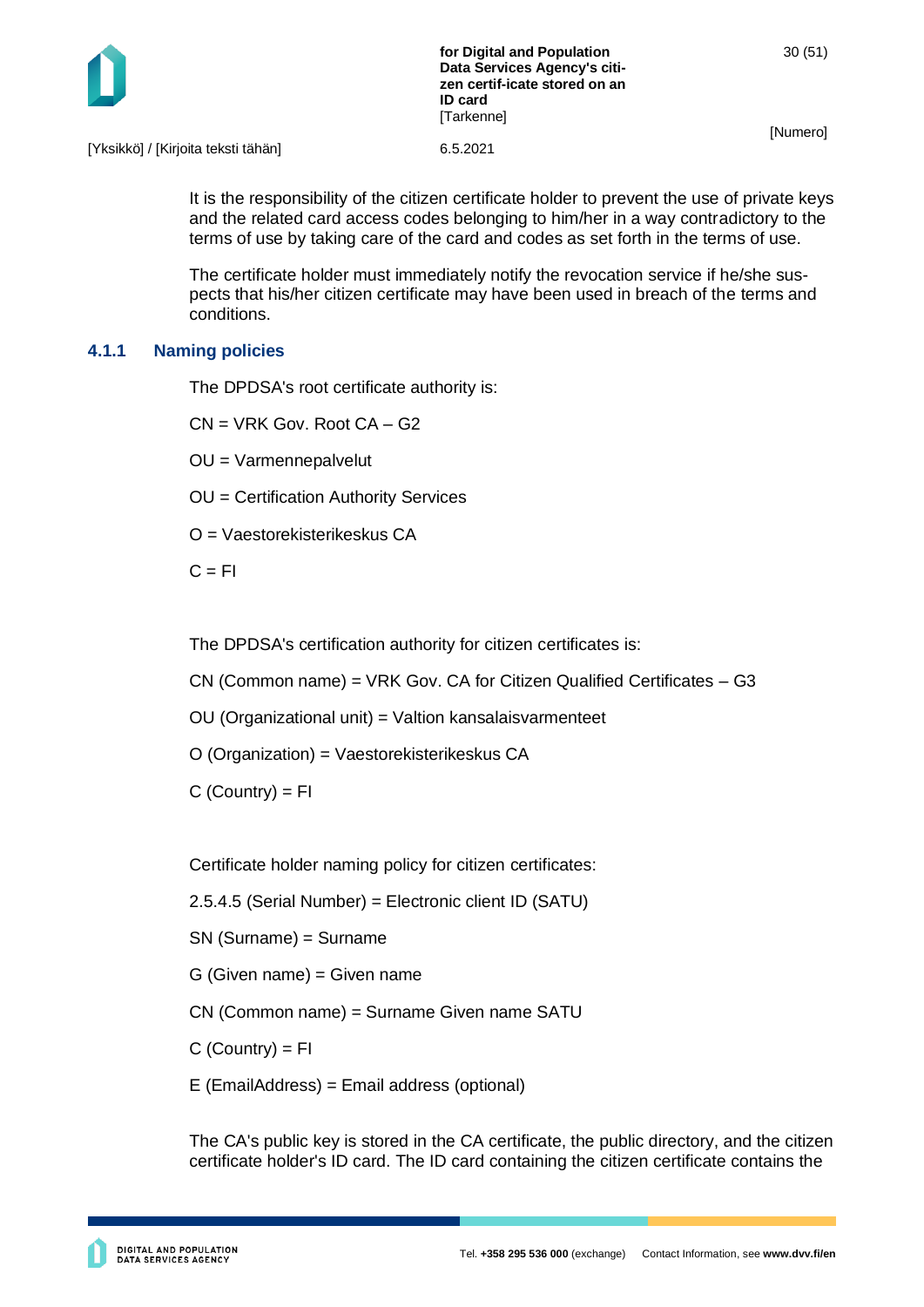

[Yksikkö] / [Kirjoita teksti tähän] 6.5.2021

card holder's photo and signature sample for visual identification purposes. The data in a citizen certificate unambiguously determine the citizen certificate holder. The certification authority will determine the official identity of the certificate applicant, if necessary.

#### <span id="page-31-0"></span>**4.1.2 Delivery of private keys to the certificate holder**

The private keys associated with the citizen certificate are created within the technical component of the card and delivered to the certificate holder when the card is delivered. No copy of private keys created within the technical component exists or can be made afterwards.

The ID card containing the citizen certificate is delivered to the certificate applicant in accordance with the procedure agreed with the registration authority representing the CA.

The ID card must be activated using the card access number before it can be used in e-services. The ID card is activated by the user with the card access number. When you use the ID card for the first time, for instance when accessing e-services from your home computer, the card reader software will automatically launch the ID card activation process. During this process, you will first be prompted to enter your card access number, after which you can activate and specify your own personal PIN codes. After the activation process has been completed, you can use your identity card in all e-services.

You will have two activated codes. A basic PIN which controls ID card maintenance and electronic identification. A signature PIN that you can use to create an electronic signature.

If you enter your PIN incorrectly five times, the card will become locked, and the function protected by the code can no longer be used. The locking of the basic PIN prevents the use of all PIN-protected applications. The locking of the signature PIN prevents electronic signature use. To unlock these PINs, you need your card access number.

## <span id="page-31-1"></span>**4.2 Renewal of key pair**

The public keys in citizen certificates and the private keys in the microchip cannot be renewed. The creation of new key pairs requires a new citizen certificate.

The renewal of certificates adheres to the same procedures as when applying for the certificate for the first time.

## <span id="page-31-2"></span>**4.3 Renewing a key pair after inclusion on revocation list**

The public keys in citizen certificates and the private keys in the microchip cannot be renewed. The creation of new key pairs requires a new citizen certificate.

The renewal of certificates adheres to the same procedures as when applying for the certificate for the first time.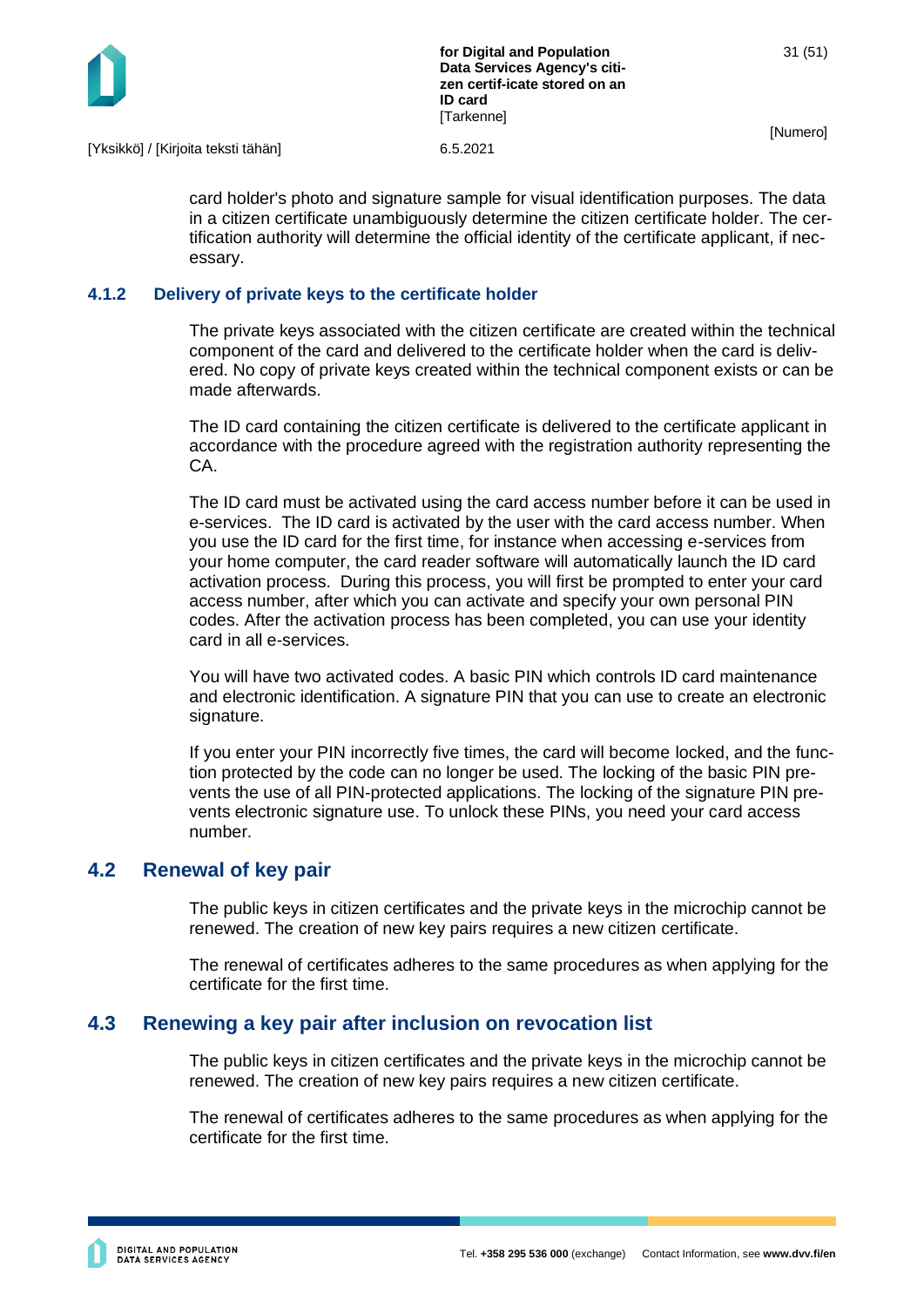

## <span id="page-32-0"></span>**4.4 Identification of the requester of revocation**

The holder of a citizen certificate may have the certificate revoked before the expiration of the citizen certificate's validity period.

## <span id="page-32-1"></span>**4.5 Revocation request procedure**

Revocation requests are primarily made by the certificate holder upon discovering that a certificate has been lost or it may have been misused. Requests can also be made by e.g. the card manufacturer or the registration authority.

The revocation request must be made immediately upon suspecting the misuse of a certificate, for example because of loss or theft. Citizen certificates can be revoked by calling the free revocation service at +358 800 162 622.

All revocation requests, reasons for revocation, the method of identifying the requester, and the CA's response to the request are archived. Calls concerning revocation requests are recorded.

## <span id="page-32-2"></span>**4.6 Identification of the party requesting revocation of a citizen certificate**

The caller is identified by verifying his/her personal information. If the caller is not the holder of the certificate being revoked, both the caller and the certificate holder must be identified.

The unique identifier of the certificate which is needed for the revocation request is determined from the certificate holder's identification details.

If the revocation request is made by a registration authority or a card manufacturer, identification is done according to the process described in section 4.4.3.

## <span id="page-32-3"></span>**5 Operational requirements**

## <span id="page-32-4"></span>**5.1 Citizen certificate application**

The rights and obligations of an applicant of a citizen certificate are specified in contract documents and general instructions for use given before the signing of the citizen certificate application, the document and instructions comprising an agreement concluded with the citizen certificate applicant. The application document contains the details of the rights and obligations of both parties. When an applicant applies for a citizen certificate, he/she also accepts the general terms of use.

The application document and instructions of use clearly state that the applicant for a citizen certificate, with his/her signature, confirms the correctness of the information provided and approves the creation of the citizen certificate and its publication in a public directory. At the same time, the applicant accepts the rules and terms pertaining to the use of the citizen certificate and sees to the storage of the citizen certificate and card access numbers and the reporting of any misuse or lost certificate/cards.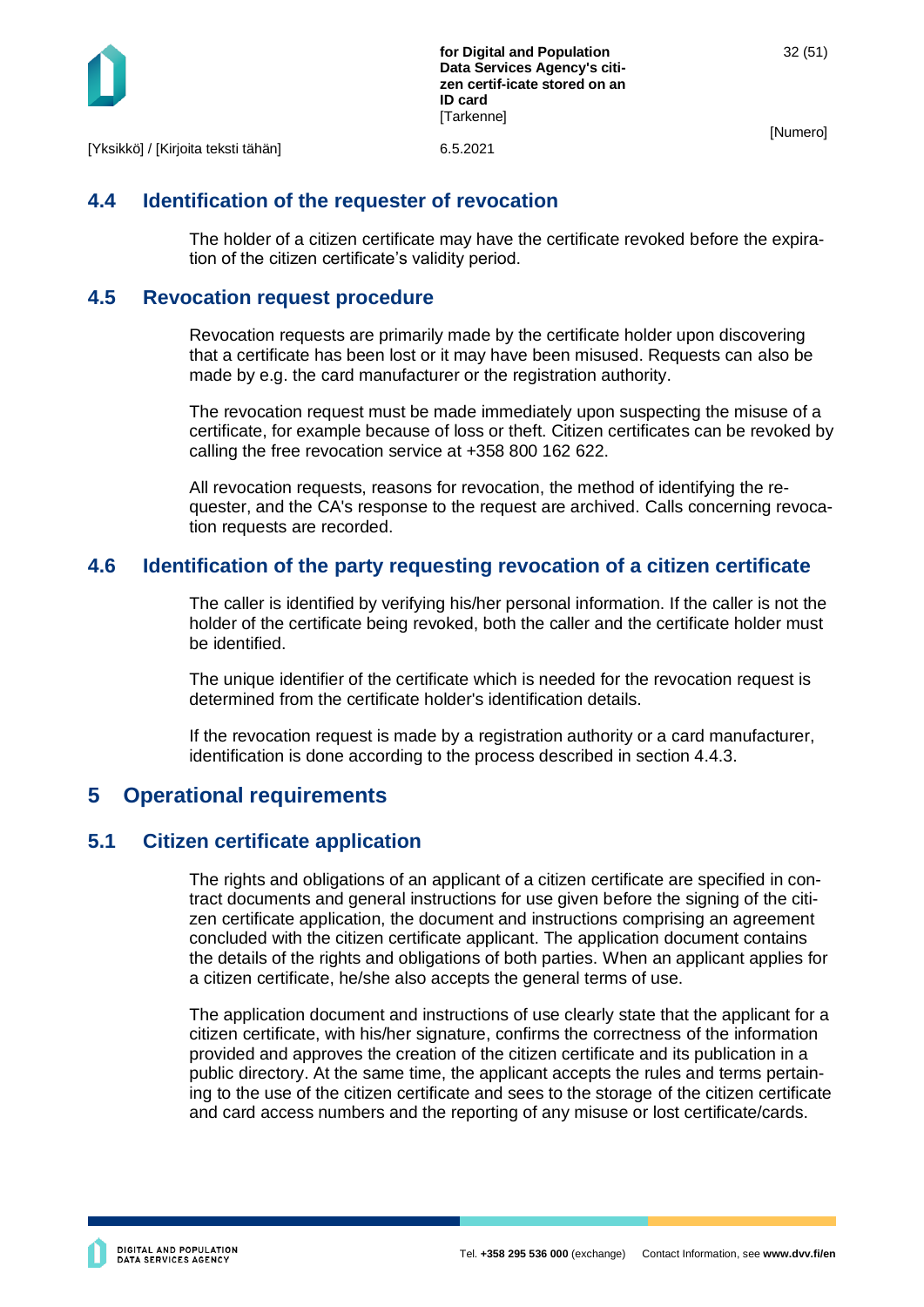

[Yksikkö] / [Kirjoita teksti tähän] 6.5.2021

An agreement has been concluded between the certification authority and registration authority, card manufacturer and other vendors that produce parts of the certificate services, indisputably specifying the rights, liabilities and obligations of both parties.

Citizen certificate applications are made in person by visiting a police registration authority or another registration point. The applicant's identity is verified from an identity document issued by the police, which can be an identity card or a passport. Other acceptable forms of identity are: a valid passport or identity card issued by an official government agency of an EEA member state, Switzerland or San Marino or a valid passport issued by an official government agency of another state. If the applicant does not hold any of these documents, the police will verify his/her identity by other methods. The method of identification is recorded in the application form and confirmed by signature by the registration clerk.

The information presented by the applicant is compared with the information held by DPDSA.

## <span id="page-33-0"></span>**5.2 Issuance of a citizen certificate**

The certification authority issues the citizen certificate upon accepting the application.

When issuing a citizen certificate, the certification authority is responsible for its data content being correct at the time of delivery of the certificate.

#### <span id="page-33-1"></span>**5.3 Acceptance of a citizen certificate**

A citizen certificate can be collected from the registration point in person.

When the certificate is given to the applicant, he or she is reminded of the fact that there are no copies of the private keys and no copies can be made later.

The citizen certificate holder may download the card reader software from the Digital and Population Data Services Agency website to use the citizen certificate in electronic services.

## <span id="page-33-2"></span>**5.4 The validity and revocation of a citizen certificate**

#### <span id="page-33-3"></span>**5.4.1 Prerequisites of revoking a citizen certificate**

A citizen certificate must be placed on a revocation list when there is reason to suspect misuse, for example because of loss or theft. Citizen certificates can be revoked by calling the free revocation service. The revocation request must be made immediately upon suspicion of potential misuse.

It is the responsibility of the citizen certificate holder to prevent the use of private keys and the related card access codes belonging to him/her in a way contradictory to the terms of use by taking care of the card and codes as set forth in the terms of use.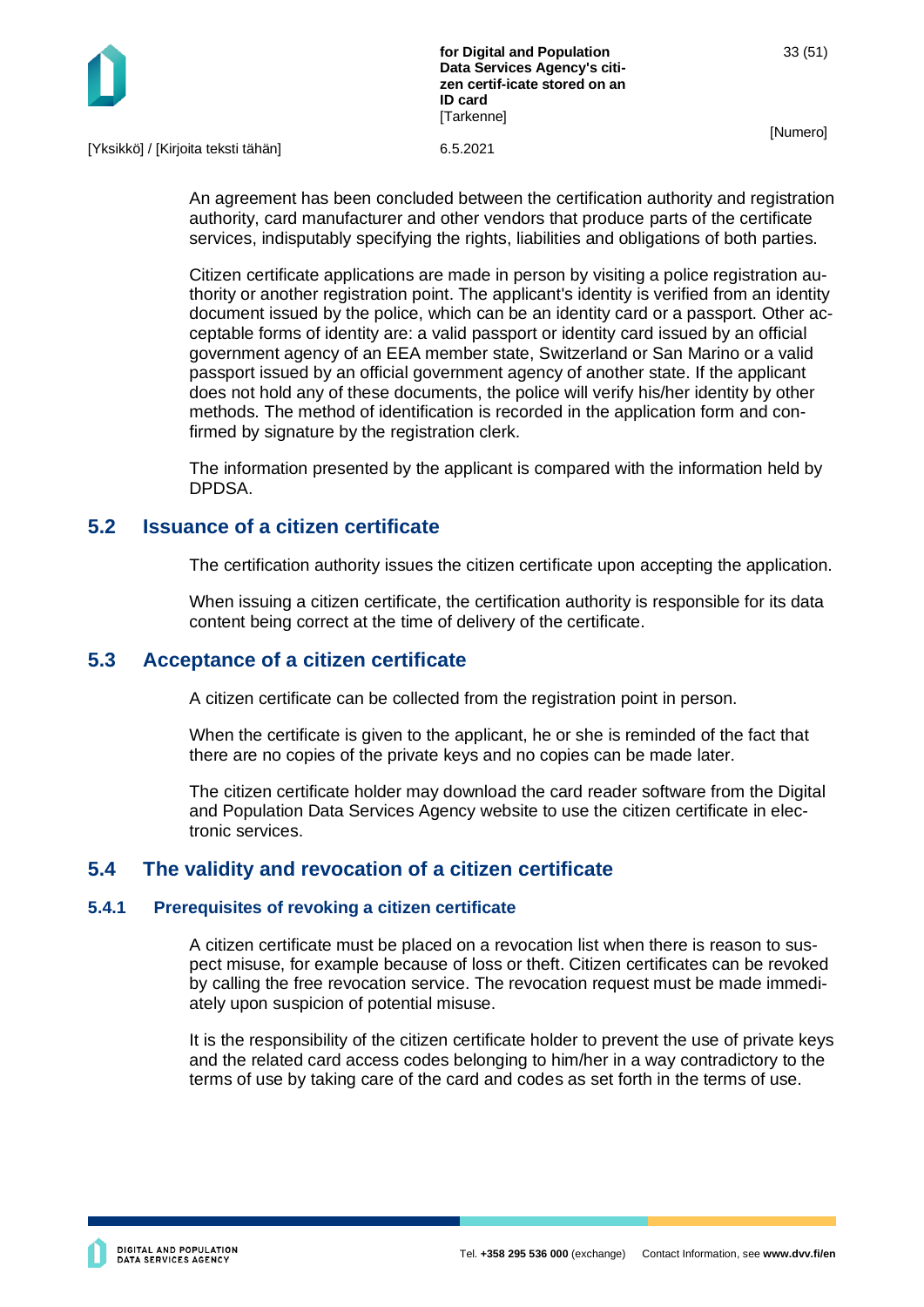

#### <span id="page-34-0"></span>**5.4.2 Requester of revocation**

The revocation request for a citizen certificate is primarily made by its holder. If the caller is not the holder of the certificate being revoked, both the caller and the certificate holder must be identified.

Revocation requests can also be made by the certification authority, card manufacturer or registration authority. The method of identifying the person requesting the revocation is recorded.

The reasons for revocation, the date and time, and the request handler's details are recorded.

#### <span id="page-34-1"></span>**5.4.3 Revocation transaction**

Citizen certificates can be revoked by the following methods:

- a) By calling the revocation service
- b) By visiting the registration authority

Information of the inclusion of a certificate on a revocation list will be publicly available within an hour of the revocation request having been deemed valid and approved. The revocation list is valid for eight hours.

#### **5.4.4 Cancellation of an ID card**

<span id="page-34-2"></span>The police will cancel an ID card upon the card holder's request. An ID card issued to a minor will be cancelled if the guardian revokes his/her consent. An ID card can be cancelled if it has been lost, stolen, damaged, altered, or illegally used by another person. It can also be cancelled if the information related to the citizen certificate has changed. The police will contact the revocation service to request revocation of citizen certificates held on an ID card issued by the police if the card is still valid and, in the case of expired cards, if the card has been lost or stolen. If the ID card holder wants to request revocation of the citizen certificate before cancellation, he/she must contact the revocation service.

#### **5.4.5 Prevention of the use of citizen certificates by other methods**

<span id="page-34-3"></span>The card holder is responsible for requesting revocation of the citizen certificate. Upon the card holder's request, the citizen certificate is placed on a revocation list, and the DPDSA-issued citizen certificate is prevented. However, any other applications stored in the card platform can still be used according to their designated purpose. Revocation of the citizen certificate does not affect the ID card's validity as proof of identity and a Finnish national's travel document.

Citizen certificates are revoked by calling the revocation service. The certificate holder's liability ends upon receipt of an identifiable notification that enables the revocation. The certificate holder's liability for the use of the certificate ceases at the same time. If necessary, the notification can be given by another person, in which case the caller's identity and connection with the ID card holder must be ascertained.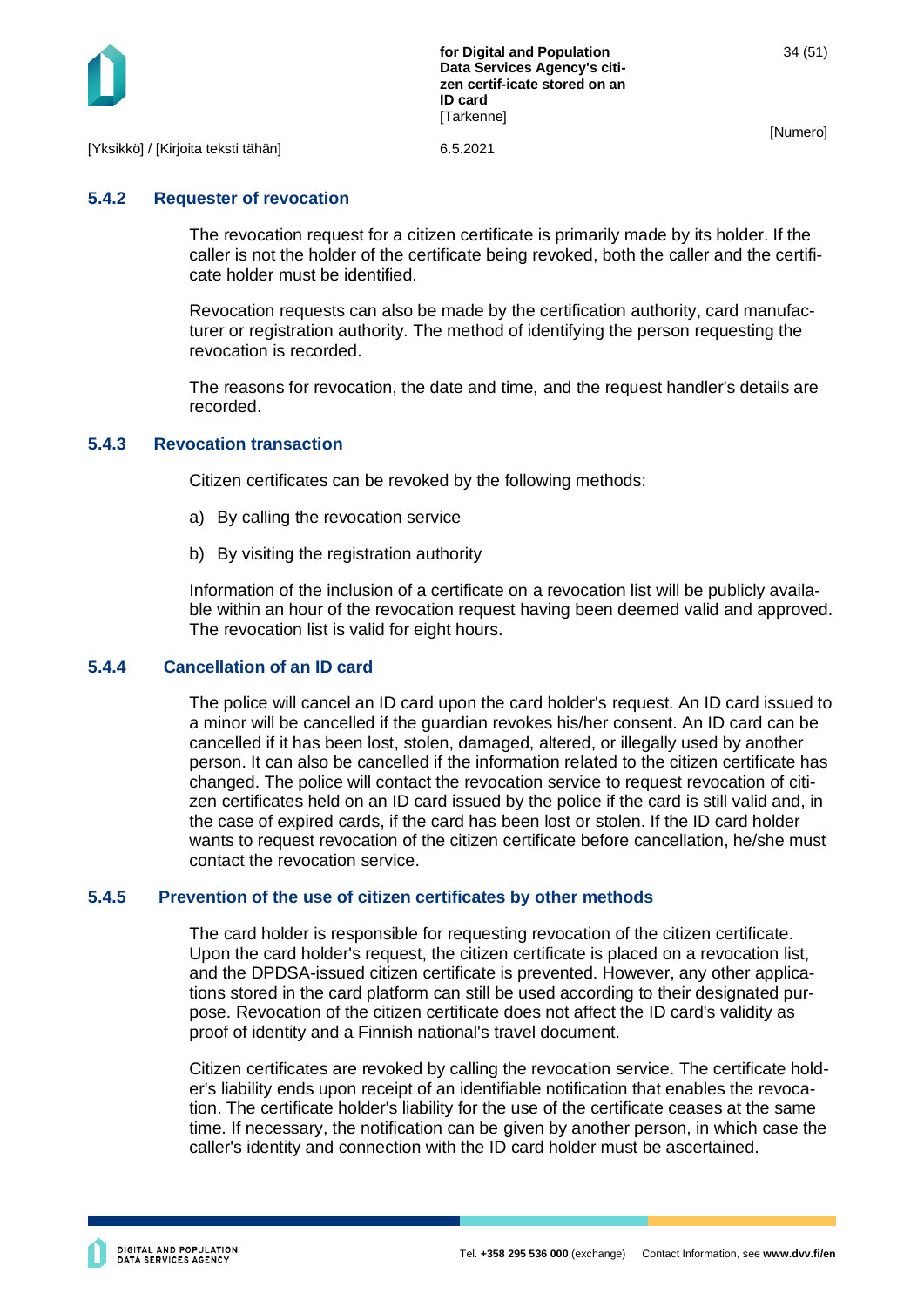

[Yksikkö] / [Kirjoita teksti tähän] 6.5.2021

The revocation service confirms to the requester during the call when the revocation has been completed successfully.

If the person requesting the revocation of a certificate is not the certificate holder and the certificate holder has not contacted the certification authority or registration authority in connection with the revocation, the certificate holder will be notified of the revocation by letter.

Revoked certificates cannot be reinstated.

#### <span id="page-35-0"></span>**5.4.6 Prevention of the use of the ID card as proof of identity and a Finnish national's travel document**

The card holder can report a lost or stolen ID card to the police. The police record the notification in the ID card register maintained by the police, and the card will no longer be accepted as proof of identity or travel document. In addition, the police report the citizen certificate stored in the technical component of the card to the revocation list. When a card holder reports his/her ID card as found, the police records it in the ID card register. The card can then be used as proof of identity or a Finnish national's travel document.

As a new ID card is handed over to the holder, the official at the police service point will cut off the bottom right-hand corner of the expired identity card beside the photo. A card invalidated in this manner can still be used by the card holder to manage his/her documents and files which have been encrypted with the card and use any applications or information he/she has stored on the card.

#### <span id="page-35-1"></span>**5.4.7 Revocation of a citizen certificate by the Digital and Population Data Services Agency**

DPDSA revokes a citizen certificate belonging to a deceased person upon receiving notice of the death. Digital and Population Data Services Agency will notify the beneficiary of the deceased certificate holder of the revocation. Digital and Population Data Services Agency may revoke certificates signed with its private key if there is reason to believe that Digital and Population Data Services Agency's private keys have become disclosed or accessed by unauthorised parties.

The Digital and Population Data Services Agency will revoke a citizen certificate issued by it if an error is found in its data content.

All citizen certificates that are valid and have been granted with the exposed key must be closed on one or several revocation lists whose validity period does not expire until the validity of the last revoked citizen certificate has expired.

If the private key used by the Digital and Population Data Services Agency in certificate creation or another technical method has become exposed or otherwise unusable, the Digital and Population Data Services Agency must duly notify all cardholders and the Finnish Transport and Communications Agency of the event.

Digital and Population Data Services Agency may also revoke a citizen certificate for other special reasons.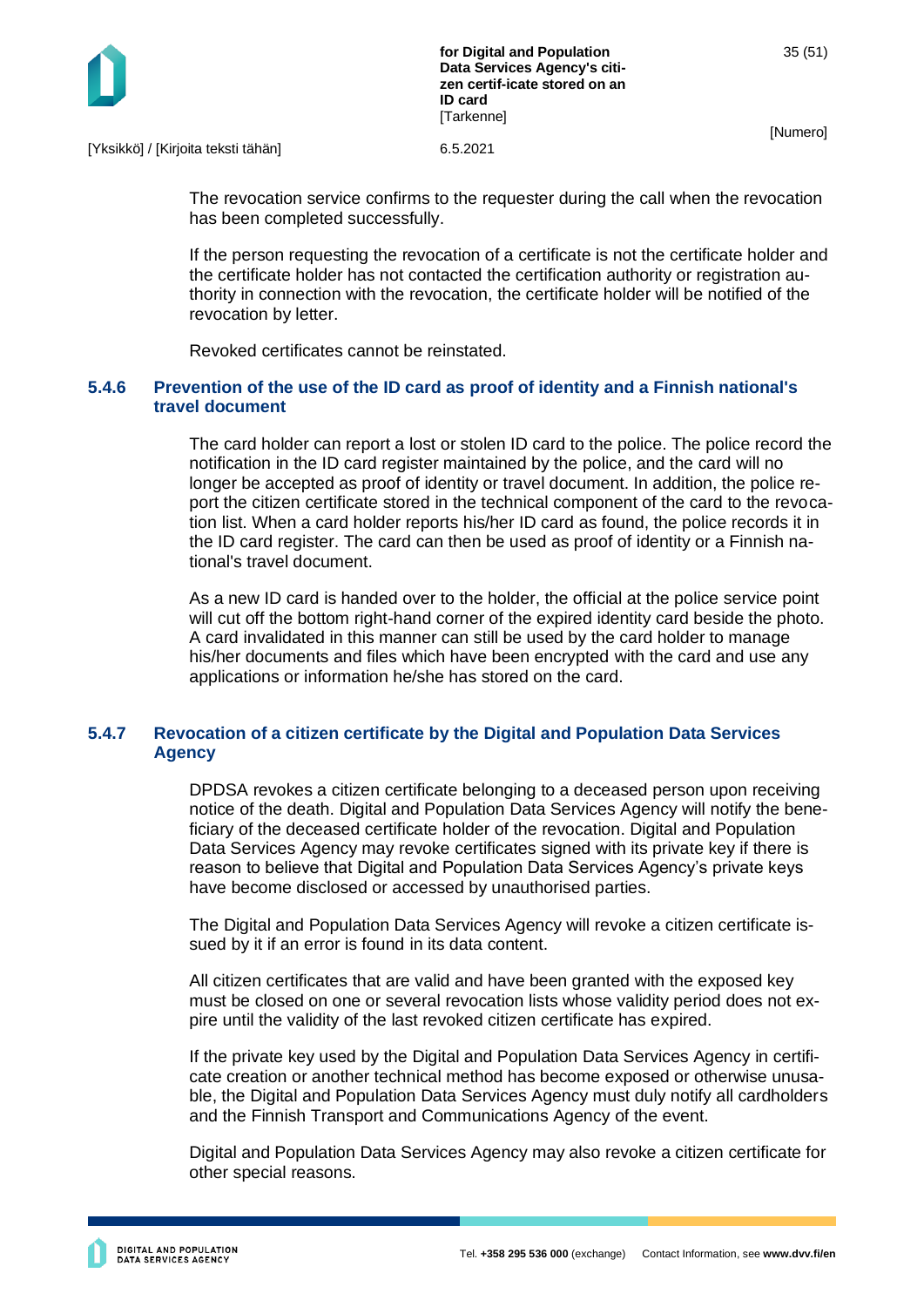

[Yksikkö] / [Kirjoita teksti tähän] 6.5.2021

#### <span id="page-36-0"></span>**5.4.8 Timing of a revocation event**

Citizen certificates are revoked immediately in connection with a revocation request.

#### <span id="page-36-1"></span>**5.4.9 Requirements for terminating the validity of a certificate**

Citizen certificates cannot be temporarily suspended. Revoked citizen certificates cannot be reinstated.

#### <span id="page-36-2"></span>**5.4.10 Creator of revocation request**

Citizen certificates cannot be temporarily suspended.

#### <span id="page-36-3"></span>**5.4.11 Making a revocation request**

Citizen certificates cannot be temporarily suspended.

#### <span id="page-36-4"></span>5.4.12 Limitations of the revocation period

Citizen certificates cannot be temporarily suspended.

#### <span id="page-36-5"></span>5.4.13 Publishing frequency of the revocation list

Information of the inclusion of a certificate on a revocation list will be publicly available within an hour of the revocation request having been deemed valid and approved. The revocation list is valid for eight hours.

The revocation list contains the time of publication of the next revocation list.

The new revocation list will be published by the expiration of the validity of the valid revocation list.

In case of system updates and other exceptional situations, DPDSA may publish revocation lists at a different frequency and extended validity periods.

#### <span id="page-36-6"></span>**5.4.14 Revocation list requirements**

The obligations of a party trusting the certificate are described in section 2.1.4.

#### <span id="page-36-7"></span>**5.4.15 Online certificate status check**

The certification authority provides an online certificate status check service that implements OCSP. The certification authority publishes a revocation list of revoked certificates.

## <span id="page-36-8"></span>5.4.16 Requirements related to online certificate status check

The certification authority provides an online certificate status check service that implements OCSP.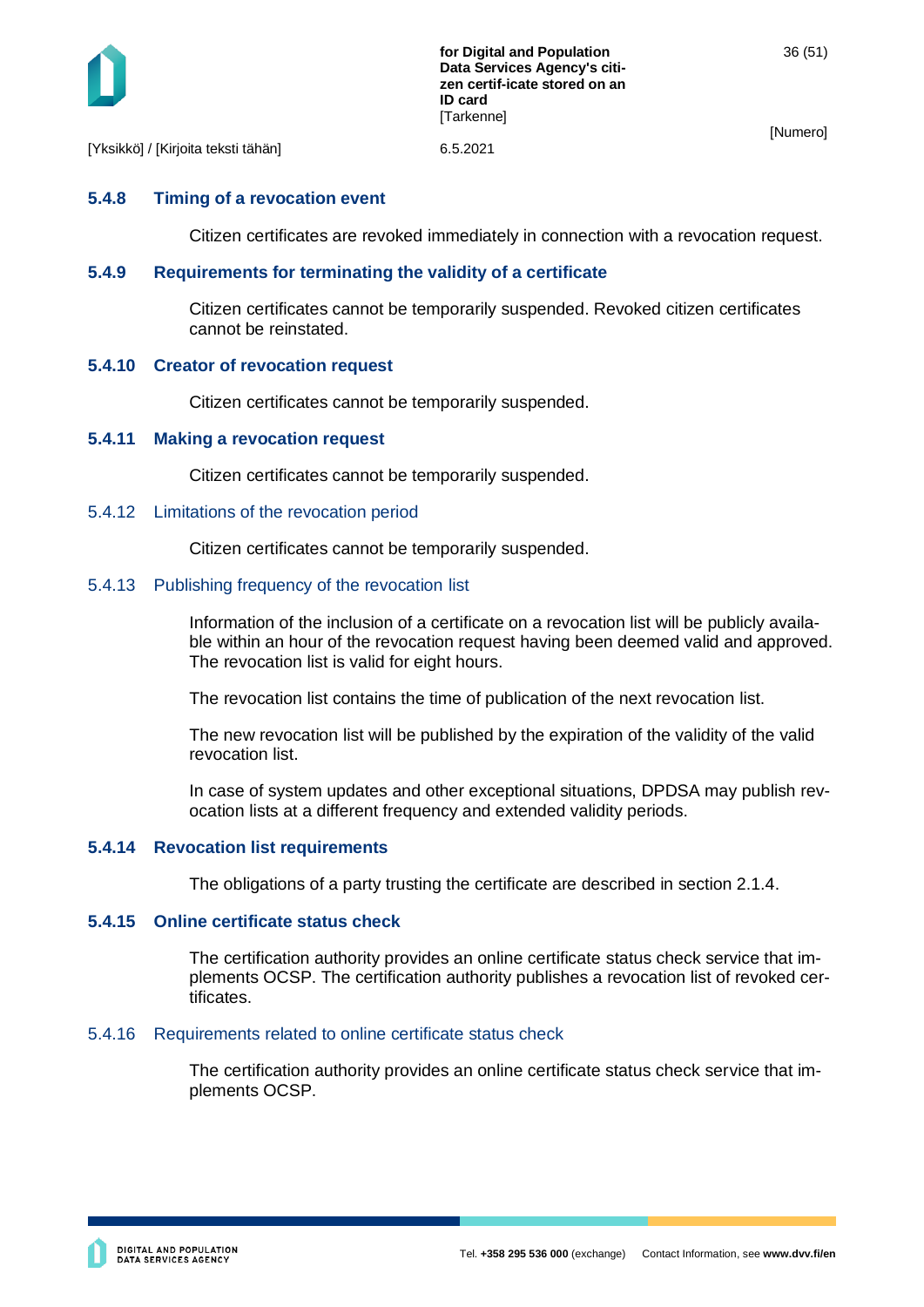

[Yksikkö] / [Kirjoita teksti tähän] 6.5.2021

#### <span id="page-37-0"></span>**5.4.17 Special requirements pertaining to the exposure of the certificate holder's private key**

It is the certificate holder's responsibility to protect the use of their private keys by taking care of their microchip or card and PIN codes as described in the instructions for use. The certificate holder must immediately notify the revocation service if he/she suspects that his/her certificate(s) may have been used in breach of the terms and conditions.

## <span id="page-37-1"></span>**5.5 System supervision**

For supervision purposes, the certification authority stores log data about certificate production events, the certificate system's access management, hardware configuration, system software and application software, their changes, backups and recoveries. In addition, the CA supervises documents related to the activity. Any non-conformances will be reported as agreed.

## <span id="page-37-2"></span>**5.6 Archiving of data pertaining to citizen certificates**

#### <span id="page-37-3"></span>**5.6.1 Material stored**

The provisions of the Archive Act (831/1994) are applied as the general law for archiving. The right to obtain information is determined according to the Act on the Openness of Government Activities (621/1999). With respect to the archiving of citizen certificates, the provisions pertaining to archiving in electronic services legislation are also applied. Certificate register data are held for at least 10 years after expiry of the citizen certificate. The certification authority archives the following information:

- a) The application form signed by the applicant, and the acknowledgement of receipt of the ID card and the associated terms and conditions.
- b) Data on ID cards issued by the police are collected in an ID card register maintained and administered by the police.
- c) Issued citizen certificates, their data contents and additional details related to their life cycle management starting from the time of expiry or revocation of the certificate.
- d) Events related to the creation or renewal of the CA's private key
- e) Citizen certificate revocation requests
- f) Revocation lists submitted to the public directory and other information related to certificate revocation
- g) Current and previous versions of the certificate policy and the corresponding certification practice statements
- h) User actions by the administrators and users of the certificate system who are registered users of the certificate system are recorded in log files.
- i) Audit reports and records, including data security audits and system audits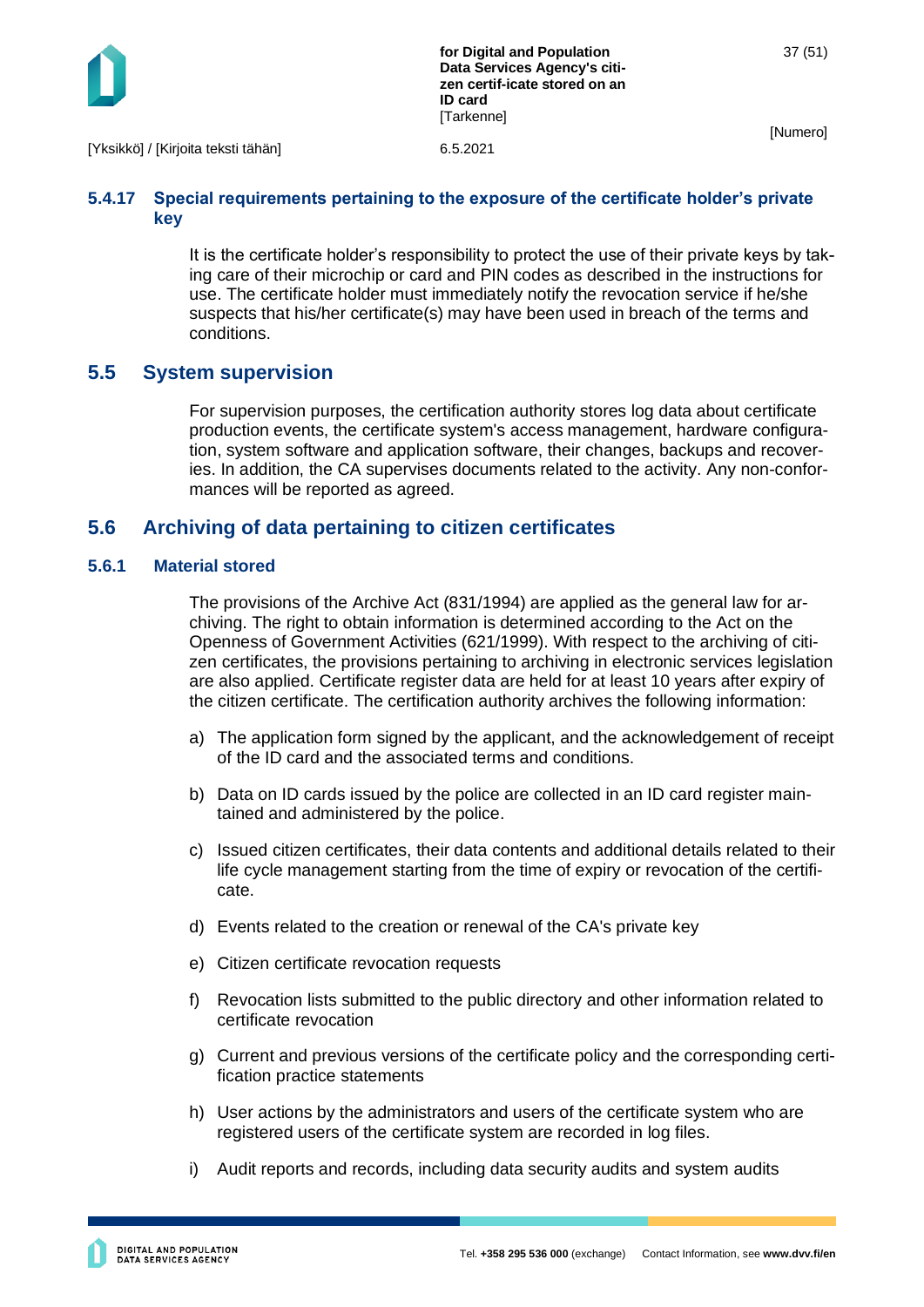

[Yksikkö] / [Kirjoita teksti tähän] 6.5.2021

The archive data are stored in accordance with regulations pertaining to the certification authority in question.

#### <span id="page-38-0"></span>**5.6.2 Protection of archives**

The police store the archived documents related to the ID card application, the applicant's identification and the card's issuance in appropriate facilities.

Archived data are stored on high-security premises with access control.

#### <span id="page-38-1"></span>**5.6.3 Backup methods for archived data**

Backups are stored in a place physically separate from the original data.

#### <span id="page-38-2"></span>**5.6.4 Acquisition and backup methods for archived data**

If the CA's service is interrupted or terminated, the CA shall notify all of its customers that the archive will continue to be available. All archive queries should be sent to the CA or other party which is designated by the CA before it terminates its service.

The certification authority ensures the availability and readability of the archives even in the event that the certification authority's operations are interrupted or terminated.

Archived data will be made available as deemed appropriate from the point of view of the certificate holder or the trusting party.

## <span id="page-38-3"></span>**5.7 Management of the continuity of operations and handling of deviations**

Digital and Population Data Services Agency has a continuity and preparedness plan that enables the continuity of the operations of Digital and Population Data Services Agency.

#### <span id="page-38-4"></span>**5.7.1 The certification authority's private key has been compromised or the certification authority's certificate has been revoked**

In each certification practice statement, the certification authority states the measures that the certificate holders, parties trusting the certificate and registration administrators and the certification authority's staff must take if the certification authority's private key has become disclosed or otherwise unusable.

In such cases, the certification authority will either suspend its service as described in section 4.8 or carry out the following measures:

- a) The certification authority notifies all certificate holders, trusting parties, and clients with whom the CA has agreements in place or who are otherwise, on the grounds of a contractual relationship or government activities, in a relationship with the CA that entitles them to be notified by the CA.
- b) The certification authority creates a new key in accordance with section 6.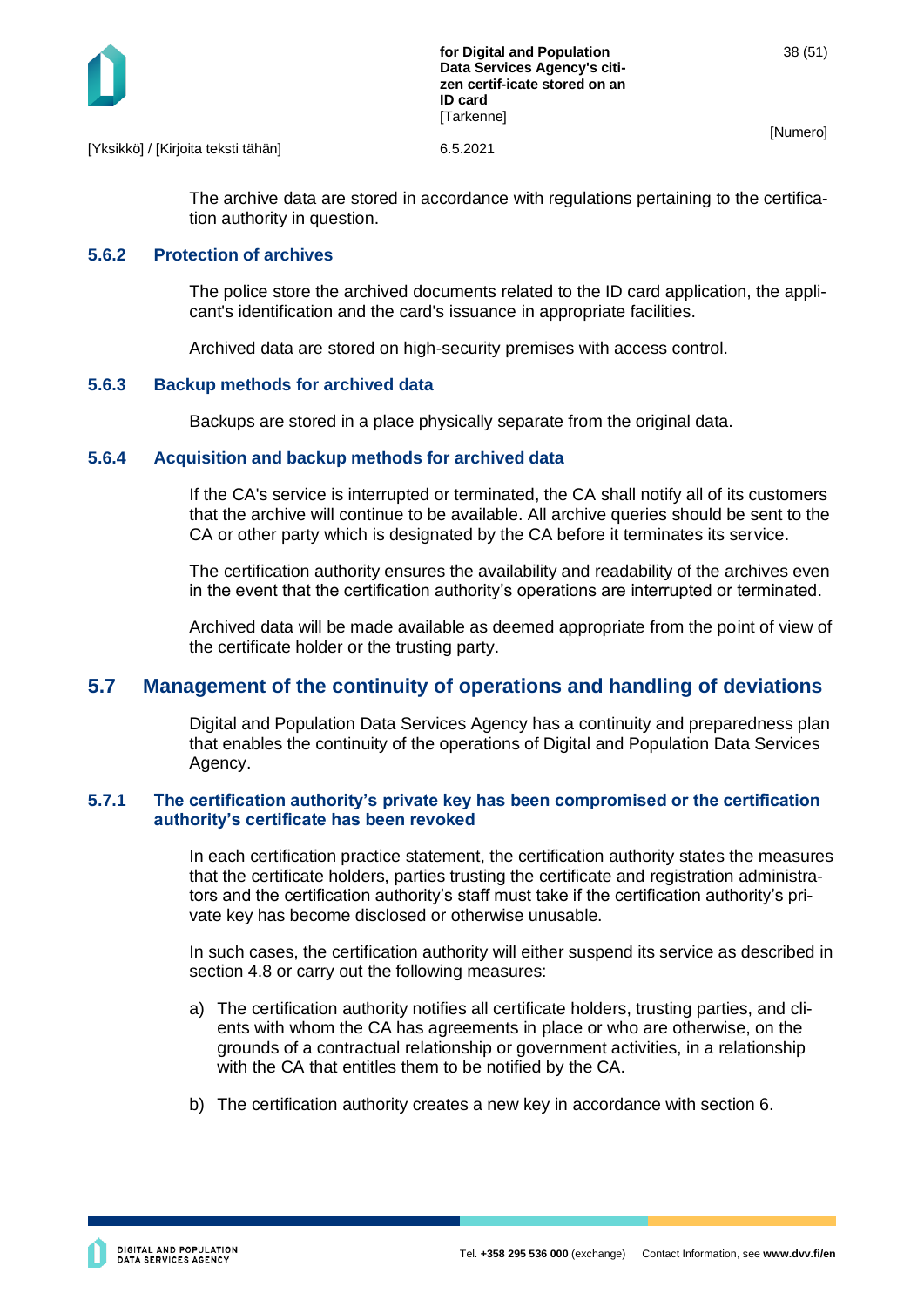

[Yksikkö] / [Kirjoita teksti tähän] 6.5.2021

- c) All citizen certificates that are valid and have been granted with the exposed key must be closed on one or several revocation lists whose validity period does not expire until the validity of the last revoked citizen certificate has expired.
- d) The certification authority archives the required data as per section 38 of the Act on Strong Electronic Identification and Trust Services for the statutory period and otherwise complies with the Archives Act.

#### <span id="page-39-0"></span>**5.7.2 Compromised security because of a natural disaster or other catastrophe**

Digital and Population Data Services Agency's security policy takes into account the measures necessitated by the compromising of external security. Digital and Population Data Services Agency is ISO 27001 certified with respect to information security, setting the requirements for Digital and Population Data Services Agency's operations also after the occurrence of a catastrophe. The Digital and Population Data Services Agency complies with established data security procedures when issuing and administering citizen certificates.

## <span id="page-39-1"></span>**5.8 End of the certification authority's operations**

The termination of the certification authority is considered to be a situation where all services related to the granting of the certification authority's certificates are permanently terminated. The termination of the certification authority does not refer to a situation where the certification service is transferred from one organisation to another.

The certification authority communicates the termination of the certificate services to the parties specified in section 4.8. a) as soon as possible, however at least one month before the time of termination.

Before the termination of the certification authority, at least the following measures will be taken:

- a) All certificates that are valid and have been granted are closed on one or several revocation lists whose validity period does not expire until the validity of the last revoked certificate has expired.
- b) The certification authority will revoke all authorisations of its contractual partners to carry out tasks pertaining to the granting process of certificates on behalf of the certification authority.
- c) The certification authority ensures that access to the certification authority's archives as set forth in section 4.6 will be maintained also after the termination of the certification authority.
- d) The certification authority is responsible for the archiving of the required data as per section 38 of the Act on Strong Electronic Identification and Trust Services and otherwise complies with the Archives Act.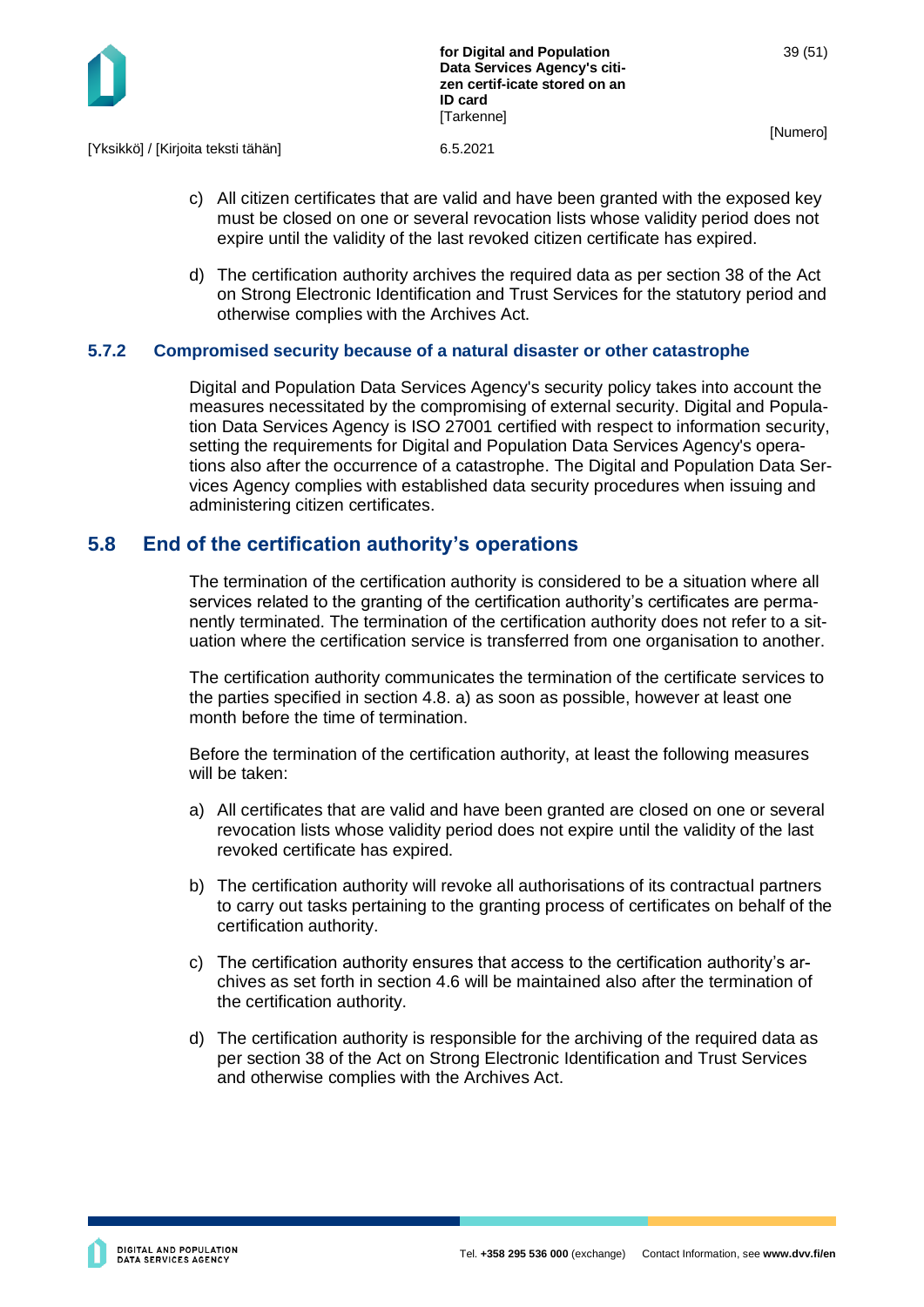

## <span id="page-40-0"></span>**6** Physical, operational and staff security requirements

An information security certificate has been granted to Digital and Population Data Services Agency, affirming that DPDSA's information security meets the requirements of the ISO/IEC 27001 standard.

Digital and Population Data Services Agency uses technical vendors for carrying out the information technology tasks of the certificate service. DPDSA is responsible, as the certification authority, for the safety and operation of certificate production in an appropriate way in all of its sub-areas.

The Digital and Population Data Services Agency adheres to good information management practices. Services related to certificate provision are organised within the Certificate Services of the DPDSA.

## <span id="page-40-1"></span>**6.1 Arrangements related to physical security**

An information security certificate has been granted to Digital and Population Data Services Agency, affirming that DPDSA's information security meets the requirements of the ISO/IEC 27001 standard. Digital and Population Data Services Agency uses technical vendors for carrying out the information technology tasks of the certificate service. DPDSA is responsible, as the certification authority, for the safety and operation of certificate production in an appropriate way in all of its sub-areas.

#### <span id="page-40-2"></span>**6.1.1 Location and building properties**

The certification authority's systems are located in high-security data centres and meet the instructions and orders imposed on data centres regarding security.

Facilities security is implemented by preventing unauthorised entry with sufficient locking systems and the use of suitably solid and durable structures. Data centres have limited windows, and structures are made with durable construction materials.

#### <span id="page-40-3"></span>**6.1.2 Physical access to facility**

Facilities where production duties for the certificate system are carried out have controlled physical access. The access control system detects authorised and unauthorised entry. Access to data centre facilities requires the identification of the person, whereby the person is identified, and the access right is verified and the transactions are registered. Data centre facilities are guarded at all times of the day.

#### <span id="page-40-4"></span>**6.1.3 Electricity supply and air conditioning**

The data centre facilities have an appropriate air conditioning system. Built-in backup power solutions are in place to protect against unexpected power cuts.

#### <span id="page-40-5"></span>**6.1.4 Fire safety**

The data centre facilities are fitted with the necessary fire alarm mechanisms, first-aid fire-fighting equipment, and automatic fire extinguishers.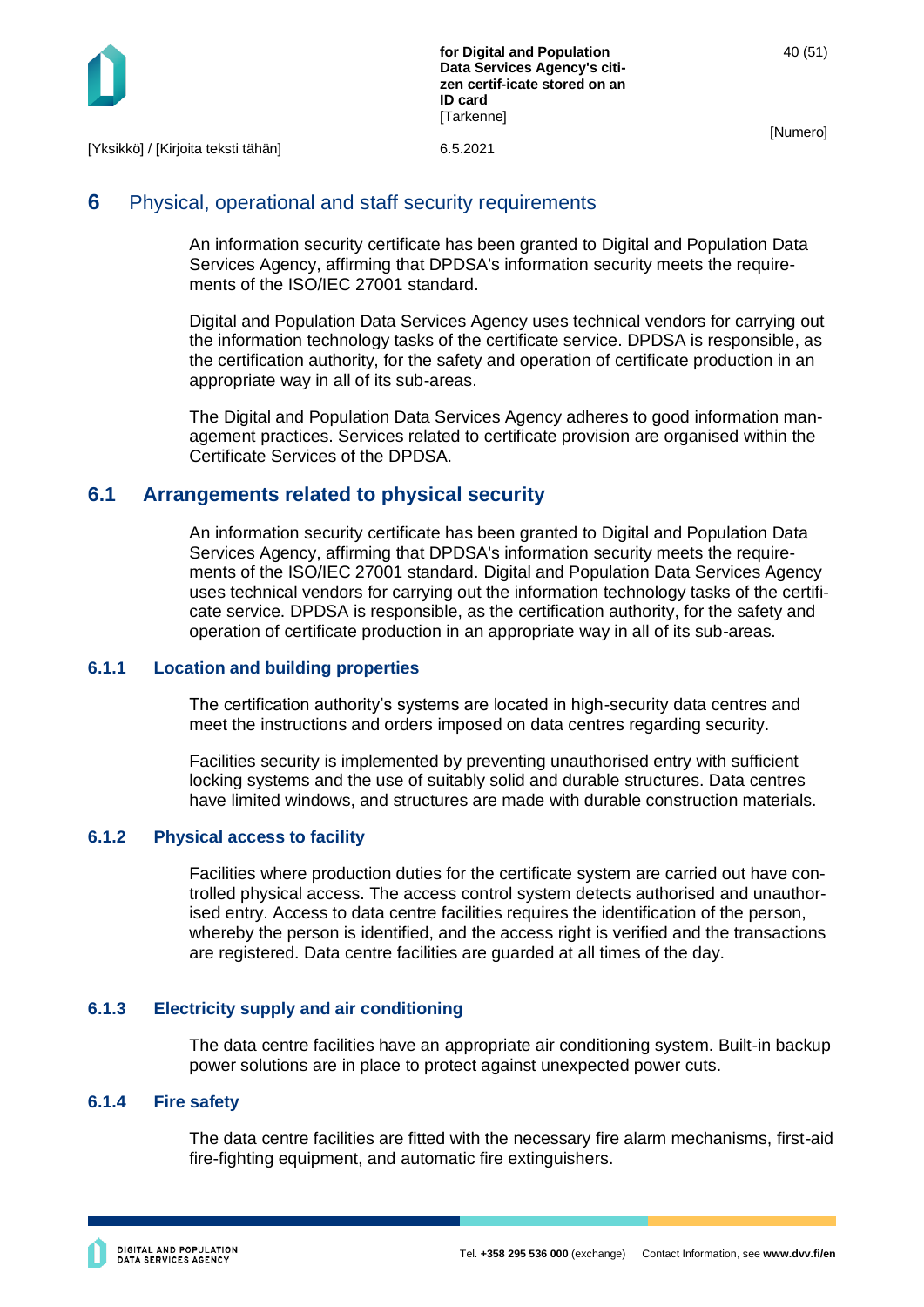

#### <span id="page-41-0"></span>**6.1.5 Data storage**

Archive data and backup copies are stored separately away from the CA's hardware systems.

Data are protected against loss, modification and unauthorised use.

#### <span id="page-41-1"></span>**6.1.6 Handling of redundant data**

Classified data are destroyed using reliable techniques.

#### <span id="page-41-2"></span>**6.1.7 Water damage**

The data centre facilities are fitted with appropriate humidity detectors.

#### <span id="page-41-3"></span>**6.1.8 Auxiliary arrangements**

The hardware solutions have been implemented according to good information administration practice in such a way that in the event of system failure, a backup system can be used without compromising the confidentiality, integrity or availability of the data contained in the system.

The supply and maintenance of spare parts for important devices has been ensured.

#### <span id="page-41-4"></span>**6.2 Operational requirements**

#### <span id="page-41-5"></span>**6.2.1 Division of responsibility**

Digital and Population Data Services Agency uses technical vendors for the registration and information technology duties of certificate production. Digital and Population Data Services Agency serves as the certification authority that is responsible for certificate activities.

The certification authority's tasks are comprised of the following areas of responsibility:

Data security

**Registration** 

System administrator

System user

System supervisor

The certification authority and the technical supplier have concluded a supply agreement which contains detailed descriptions of the supplier's duties, methods and responsibilities and the data security provisions.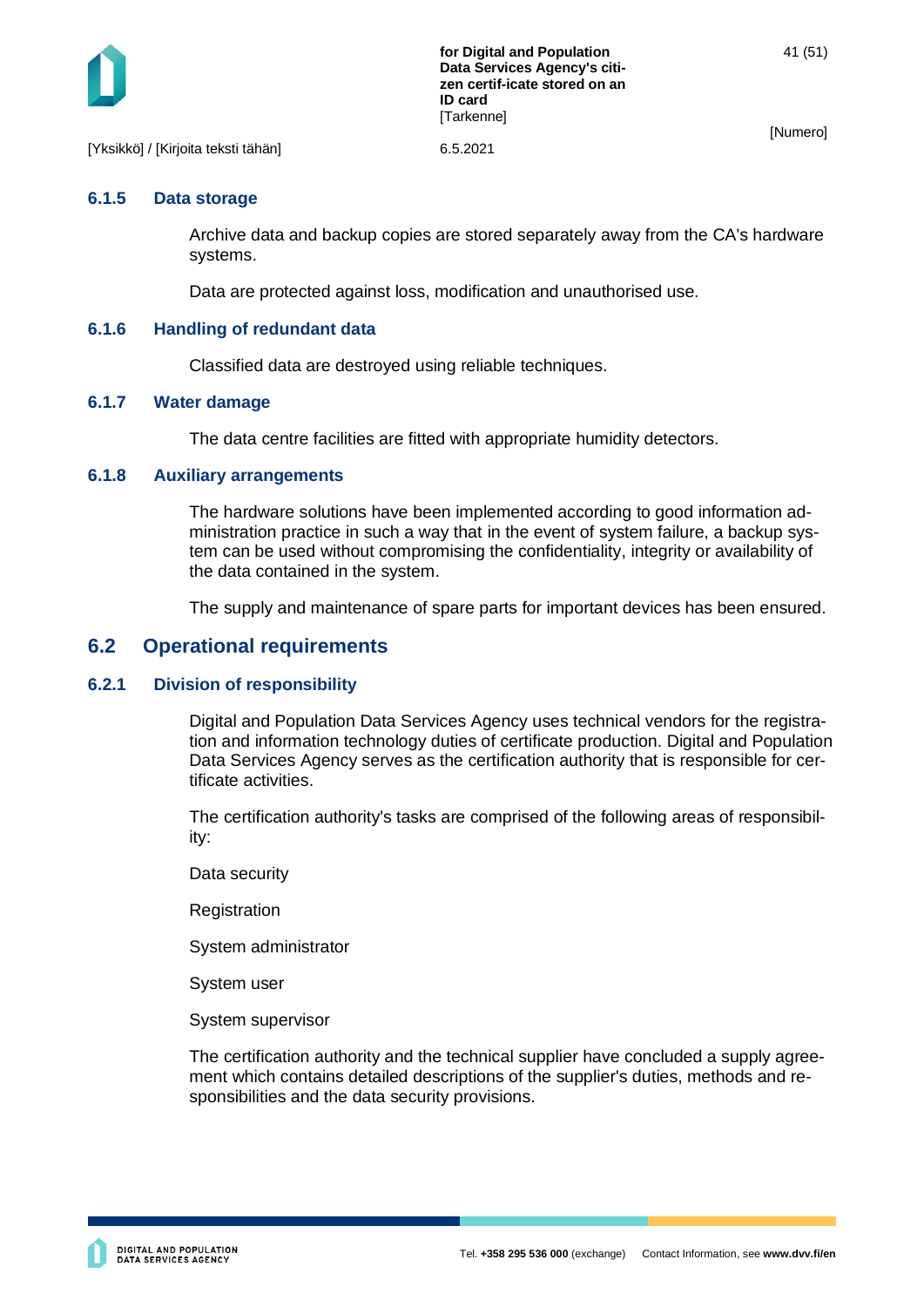

[Yksikkö] / [Kirjoita teksti tähän] 6.5.2021

#### <span id="page-42-0"></span>**6.2.2 Number of staff required for the duties**

The creation, activation, backup and recovery of the certification authority's private key require the presence of two persons with administrator privileges. The revocation of the certification authority's private key is possible only under the supervision of two authorised persons. At least two persons authorised to carry out maintenance on the system are present when the certification authority's private key's hardware security module is initialised.

The use of the system requires the presence of at least one person authorised to do so.

The registration and identification of a citizen certificate stored on an ID card requires the presence of one person. The tasks are carried out by the police.

#### <span id="page-42-1"></span>**6.2.3 Task-specific identification**

The registration authority of a citizen certificate stored on an ID card

The registration authority's duties are performed by the police on the basis of the joint service agreement.

The certificate system administrator

Identified on the basis of a personal system management card. System administrators include the system specialists of the certificate system supplier and authorised personnel of DPDSA.

Certificate system user

Identified on the basis of a personal system access card. The certificate system's users include data centre operations, technical certificate request initiators, and the revocation service.

#### <span id="page-42-2"></span>**6.3 Personal security**

Digital and Population Data Services Agency serves as the certification authority that is responsible for certificate activities. The technical vendors have been selected through competition and work at the responsibility and on behalf of Digital and Population Data Services Agency.

The personnel of the DPDSA's Certificate Service are required to have the necessary educational qualifications and knowledge of certificate operations. Experts monitor industry developments in Finland and Europe and serve as industry experts.

During the contract procedure, the CA has assessed the competence of its technical suppliers' key personnel and employees with regard to the implementation of the certificate service. ICT suppliers maintain the competence of their personnel with regard to the hardware, software, methods and data security used as part of the service provision. In addition, technical suppliers ensure that their personnel are familiar with the data-processing tasks of the certificate service as required by the service.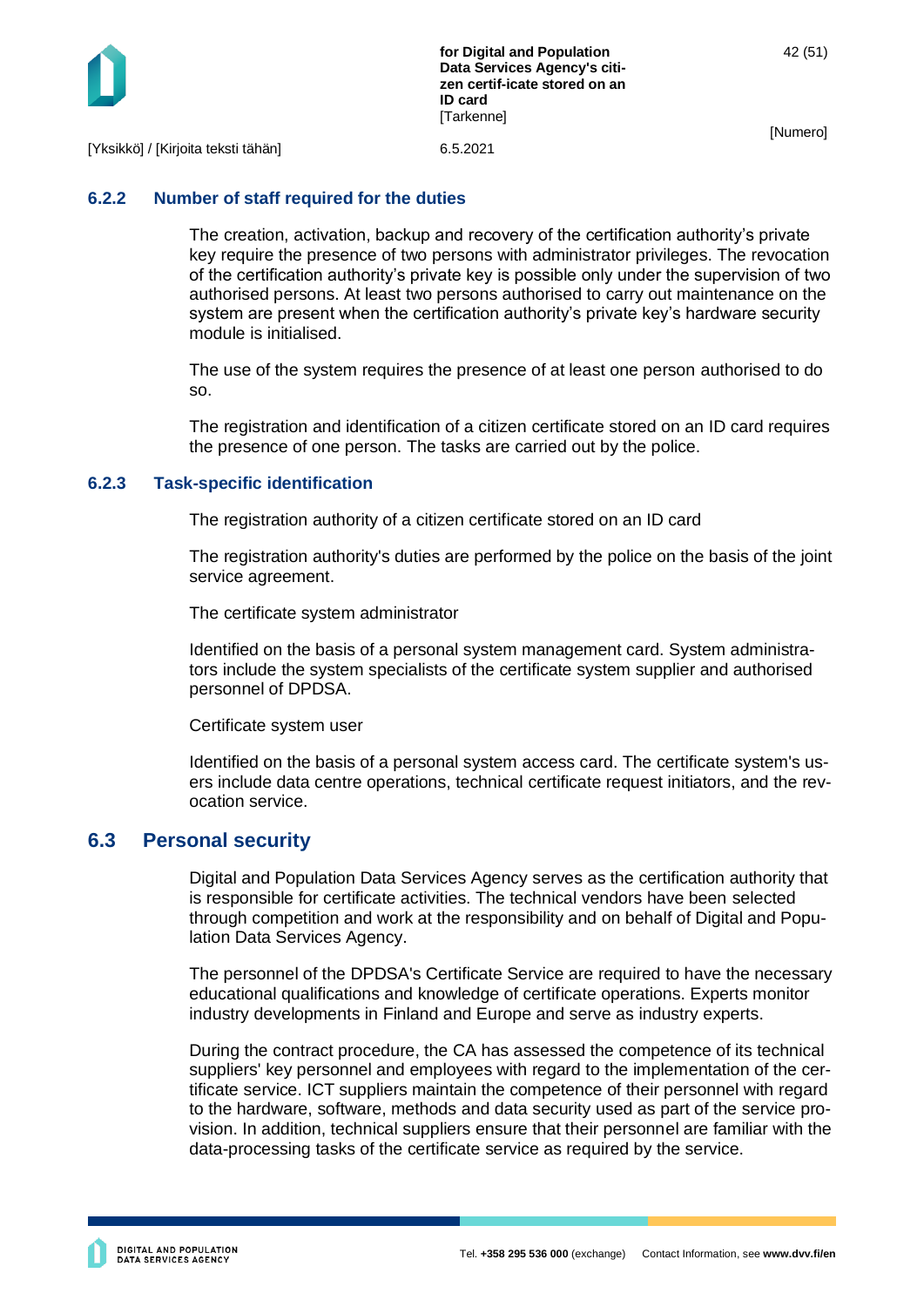

#### <span id="page-43-0"></span>**6.3.1 Carrying out a background check on the staff**

Digital and Population Data Services Agency has a basic security clearance done for its staff and technical vendors who work with the certificate environment. The checks are carried out by the Finnish Security Intelligence Service. The DPDSA reserves the right to reject a technical supplier's employee from a role that involves working with the certificate system.

#### <span id="page-43-1"></span>**6.3.2 Procedure adhered to in the security clearance**

Employees' work experience is mapped during the recruitment stage, and each applicant completes a form which is submitted to the Finnish Security Intelligence Service for background check purposes.

All relevant personnel of the certification authority, certificate service and directory service providers, revocation service, and the card manufacturer must:

- complete a form which is submitted to the Finnish Security Intelligence Service for basic background check purposes
- refrain from duties which are in conflict with their obligations and responsibilities
- not be persons known to have been released from a previous duty on the grounds of negligence of duty or misconduct
- be appropriately qualified for the duties they are taking on

#### <span id="page-43-2"></span>**6.3.3 Requirements on training**

Digital and Population Data Services Agency's staff must be trained so that duties can be carried out in the best possible way. Digital and Population Data Services Agency has a training plan the implementation of which is the responsibility of Digital and Population Data Services Agency's administration unit.

#### <span id="page-43-3"></span>**6.3.4 Maintenance of expertise and skills**

Staff training is planned and maintained in such a way that the expertise related to the management of the task is always at the best possible level required by the task.

#### <span id="page-43-4"></span>**6.3.5 Requirements for task rotation**

When task rotation is planned for the certification authority's tasks, they must be organised in such a way that the person can see to his/her new duties in the best possible way. In task rotation planning, matters such as data security requirements, confidentiality and the principles of handling personal data (as described in the DPDSA's procedural rules regarding the handling of personal data) are taken into account.

Task rotation also adheres to Digital and Population Data Services Agency's information security policy and information security plan as well as Digital and Population Data Services Agency's other general instructions.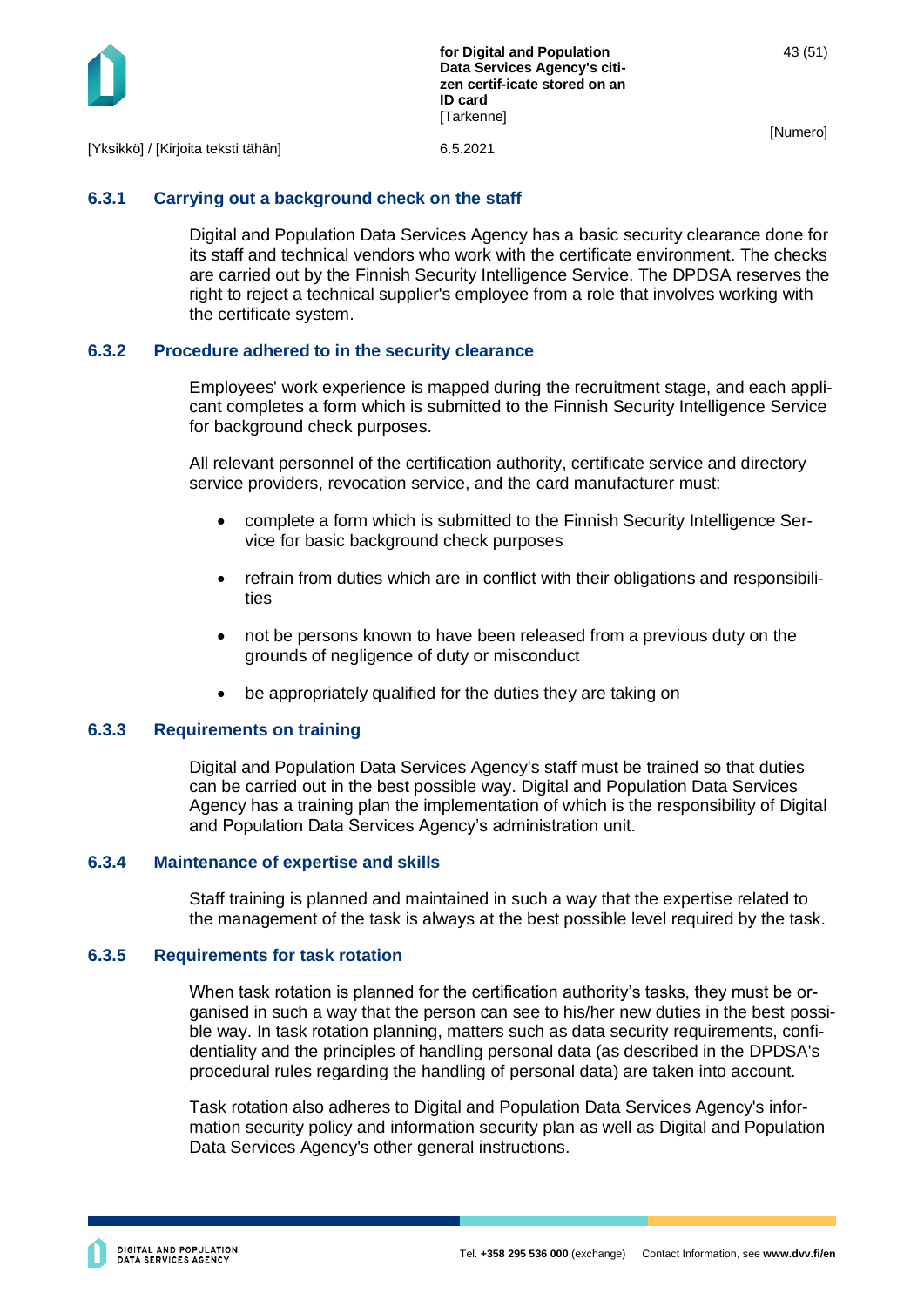

**for Digital and Population Data Services Agency's citizen certif-icate stored on an ID card [Tarkenne]** 

[Numero]

#### <span id="page-44-0"></span>**6.3.6 Measures resulting from deviations**

Digital and Population Data Services Agency's staff work subject to official liability and in accordance with the internal instructions of Digital and Population Data Services Agency. The position of a public official is set forth in the State Officials Act (750/1994).

#### <span id="page-44-1"></span>**6.3.7 Staff representing the organisation**

When recruiting staff, it must be seen to that the staff's skills correspond to the requirements of the task and that there is nothing detected in the person's background check that would put the person's interests at odds with the production of certificate services.

#### <span id="page-44-2"></span>**6.3.8 Documents given to the staff**

The staff always has access to Digital and Population Data Services Agency's quality and security documents.

## <span id="page-44-3"></span>**7 Technical security arrangements**

#### <span id="page-44-4"></span>**7.1 Generation and storage of key pairs**

#### <span id="page-44-5"></span>**7.1.1 Generating key pairs**

Each key is created on the basis of a random number input which is sufficiently long or generated in a way that makes it impossible to trace back computationally even if the time of creation and the device used to create it are known. In addition, the algorithm and method used to generate the random number meet the qualitative requirements, which include e.g. the reliability of the algorithm, the non-repeatability of the generation method, and the genuine randomness of the random number. The certification authority will not publish the probability accuracy or method.

#### **Certification authority:**

The certification authority generates its private signature keys and corresponding public keys. The keys are stored in hardware security modules administered by the certification authority. The modules meet the FIPS 140-1 Level 3 requirements.

#### **Certificate holder:**

Keys can be created by batch processing before certification or directly in conjunction with it. In both cases, the private key is kept read- and write-protected on the ID card.

The certification authority creates the certificate holder's keys in the ID card microchip. No copy of private keys is made.

#### <span id="page-44-6"></span>**7.1.2 Delivery of a private key to certificate applicant**

The ID card, which contains the citizen certificate holder's private keys and requires the original card access numbers in order to be activated, is delivered to the applicant by a method which ensures that the card is not physically in the same place as the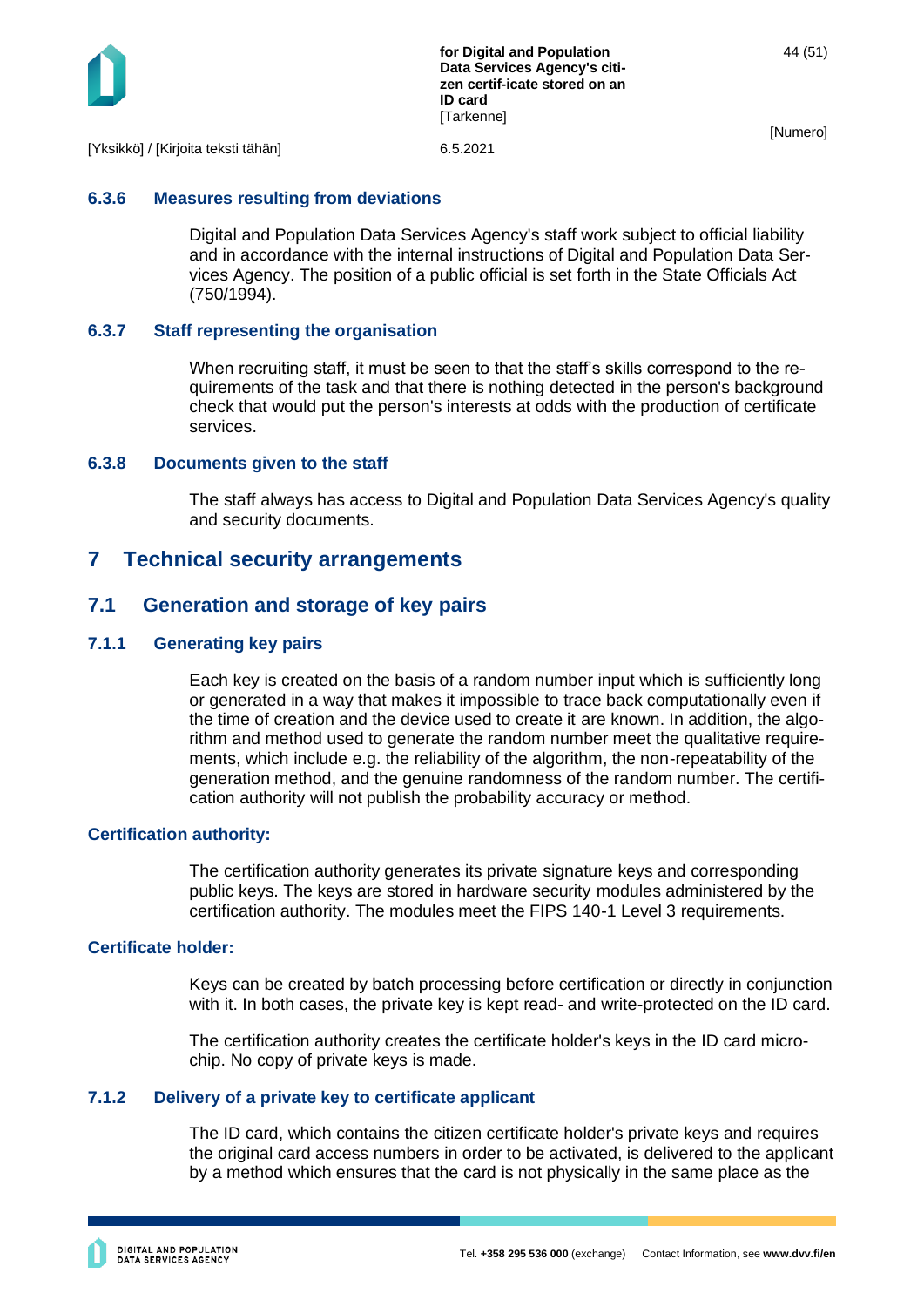

[Yksikkö] / [Kirjoita teksti tähän] 6.5.2021

access numbers before it reaches the applicant. This is done by using separate routes of transmission and by delivering the card and the card access numbers at different times.

The ID card containing the citizen certificate is delivered to the certificate applicant in accordance with the procedure agreed with the registration authority representing the CA.

#### <span id="page-45-0"></span>**7.1.3 Delivery of the certificate holder's public key to the certification authority**

The integrity of public keys is protected until certification is performed. Once keys are generated, the card manufacturer submits certificate requests to the certificate system. The certificate request includes the public key and other certificate data. The connection between the certificate request system and the certificate generation system is encrypted, and persons who boot the system are identified with management cards issued by the certification authority.

#### <span id="page-45-1"></span>**7.1.4 Distribution of the certification authority's public key to the certificate holder**

The certification authority's public key is held in the CA certificate, which is located on an ID card. The CA certificates are freely distributable and available in a public directory and the CA's online service.

#### <span id="page-45-2"></span>**7.1.5 Key lengths**

The certification authority's private key, which is used to sign citizen certificates, and the corresponding public key are 4096-bit RSA keys.

The certificate holder's private and public keys are 2048-bit RSA keys at minimum.

#### <span id="page-45-3"></span>**7.1.6 Intended use of keys**

The data content of the certificate has a field that determines the intended use of the related key (e.g., authentication and encryption or digital signing). The use of the key is restricted to its intended use. For example, a key intended for digital signing must be used only for this purpose and not for authentication and encryption.

#### **CA certificate:**

Purpose: Signing of certificates and revocation lists. The technical description is in the FINEID S2 specifications.

#### **Certificate holder's authentication and encryption certificate:**

Purpose: Electronic identification or data encryption.

#### **Certificate holder's signature certificate:**

Purpose: Digital signature

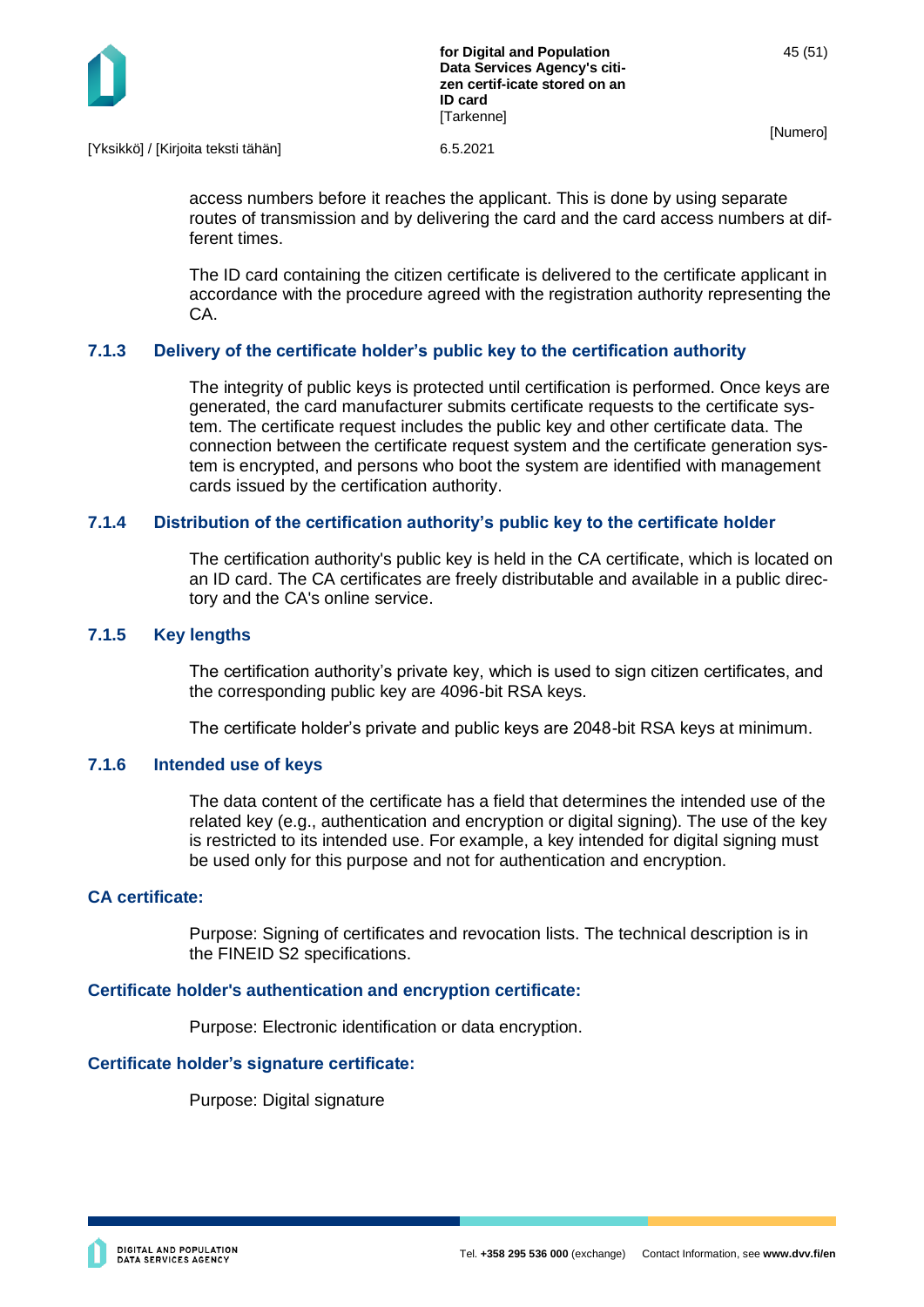

## <span id="page-46-0"></span>**7.2 Protection of private key**

#### <span id="page-46-1"></span>**7.2.1 Standards for the hardware security module**

The certification authority's private keys are stored in hardware security modules administered by the certification authority, meeting the requirements of the necessary security standard.

The certification authority sees to it that the certification authority's private keys are protected against disclosure and unauthorised use. A backup is made of the certification authority's private keys in a manner conformant with critical information security.

#### <span id="page-46-2"></span>**7.2.2 Staff participating in the handling of the certification authority's private key**

The generation of the private key requires the simultaneous presence of or activation of operation by at least two persons.

#### <span id="page-46-3"></span>**7.2.3 Disclosure of private key to a trusted party**

A CA's private key cannot be transferred or copied.

#### <span id="page-46-4"></span>**7.2.4 Backup of a private key**

The certification authority's private keys and their backups are stored with strong encryption in devices that meet the requirements of critical information security.

#### <span id="page-46-5"></span>**7.2.5 Archiving of private keys**

The certification authority's private keys are stored in hardware security modules administered by the certification authority.

#### <span id="page-46-6"></span>**7.2.6 Administration of private keys in hardware security modules**

The certification authority's private signature keys are protected with physical and logical security measures of high reliability. They are used only in a system placed in a secure environment. The use of keys is controlled with management cards which are protected against unauthorised use.

The certification authority's employees who work in trusted roles have an accesscode-protected management card. The management cards are used to verify the user's access privileges to the certificate system or other related systems.

When a CA key is no longer in use, the key is destroyed in such a way that it cannot be retrieved or regenerated. Backup copies of the key are destroyed at the same time. The disposal of broken devices is organised in such a way as to reliably destroy private keys from both hardware and software (by a sufficient number of overwrites).

## <span id="page-46-7"></span>**7.3 Other key management issues**

#### <span id="page-46-8"></span>**7.3.1 Public key archiving**

The certification authority archives all public keys it has certified.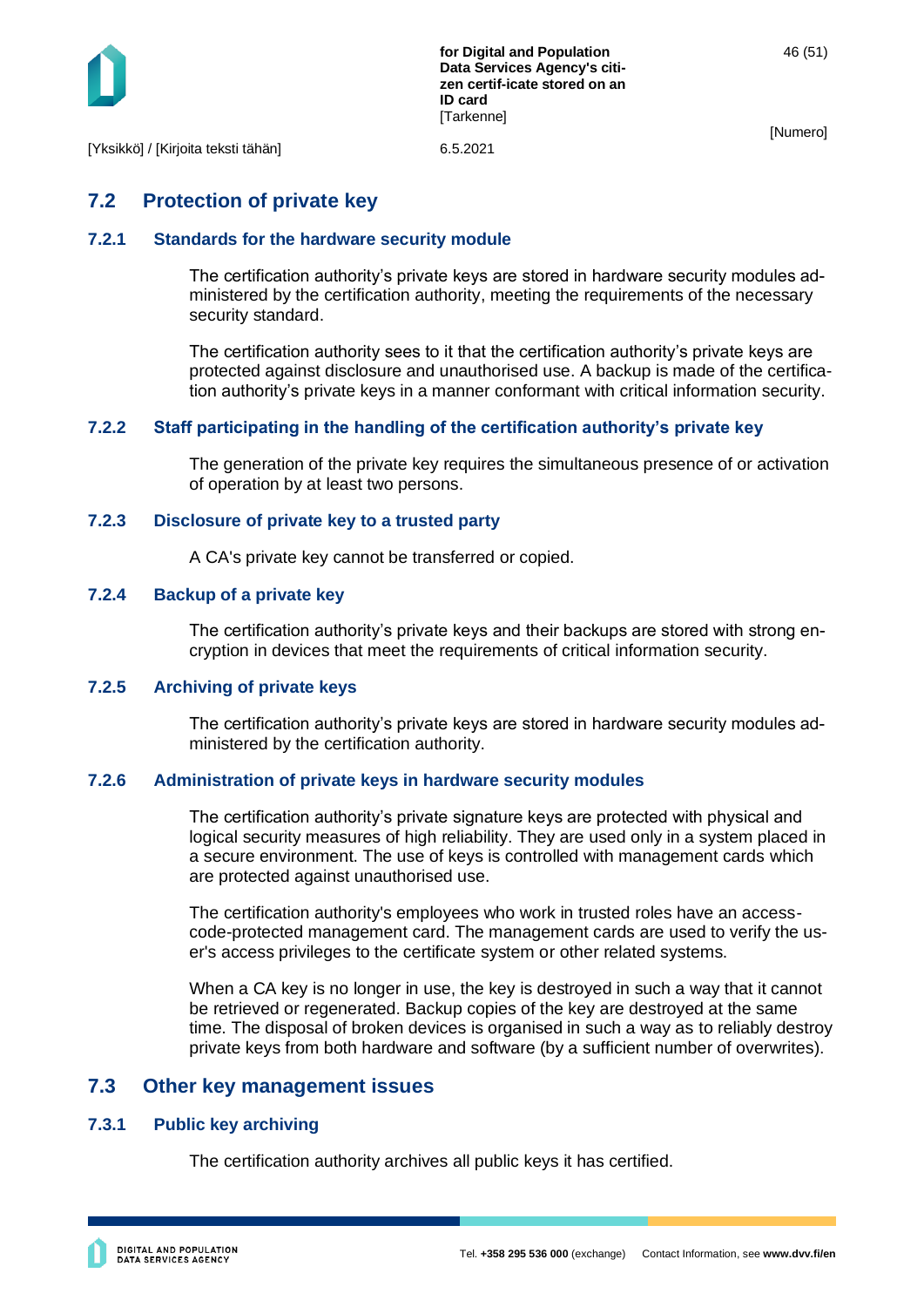

**for Digital and Population Data Services Agency's citizen certif-icate stored on an ID card** [Tarkenne]

47 (51)

[Numero]

#### <span id="page-47-0"></span>**7.3.2 Usage period of public and private keys**

Citizen certificates stored on ID cards are valid for five years. The certificate can be revoked during the validity period. Certified signatures created before the revocation or expiry of the certificate can still be authenticated after the revocation or expiry from the signature certificate.

## <span id="page-47-1"></span>**7.4 Activation data**

#### <span id="page-47-2"></span>**7.4.1 Creation and commissioning of activation data**

The card manufacturer creates the activation data that enable the use of the keys. Individual card access numbers are computed and transferred on to the card and, in encrypted form, on to a response file for transfer into the card manufacturer's production system. After the delivery of the cards, the encrypted card access numbers are transferred to another department separate from the car manufacturing department, and the card access numbers are printed. The letters are sent to the address given by the applicant in the card application once the agreed period of time has elapsed since the cards were sent.

#### <span id="page-47-3"></span>**7.4.2 Protection of activation data**

Card access numbers are protected so that they cannot be read or copied from the card. It is the certificate holder's responsibility to protect the use of his/her keys by taking care of his/her card and PIN codes as described in the terms and conditions of use.

#### <span id="page-47-4"></span>**7.4.3 Other activation data issues**

It is explained to the holder of a citizen certificate that he/she has the possibility to change the original PIN codes to new ones. The program for changing the codes is available free of charge for cardholders at [www.fineid.fi.](http://www.fineid.fi/)

The PIN code is locked and the certificates stored on the card are blocked after five consecutive unsuccessful attempts. A blocked code can be unlocked by visiting a permit service desk of the police in person. The applicant's identity will be identified during the visit.

The card access number is sent to the address given by the applicant within one week of the order. The certificate holder unlocks the card using the card reader software. The software and additional information are available at [www.fineid.fi.](http://www.fineid.fi/)

## <span id="page-47-5"></span>**7.5 Security requirements pertaining to the use of and access to computers**

#### <span id="page-47-6"></span>**7.5.1 Hardware security**

Only equipment suitable for their intended use is used in the certificate system.

Hardware security been implemented according to good information administration practice in such a way that in the event of system failure, a backup system can be used without compromising the confidentiality of the system. The availability of spare parts for mission-critical components is ensured.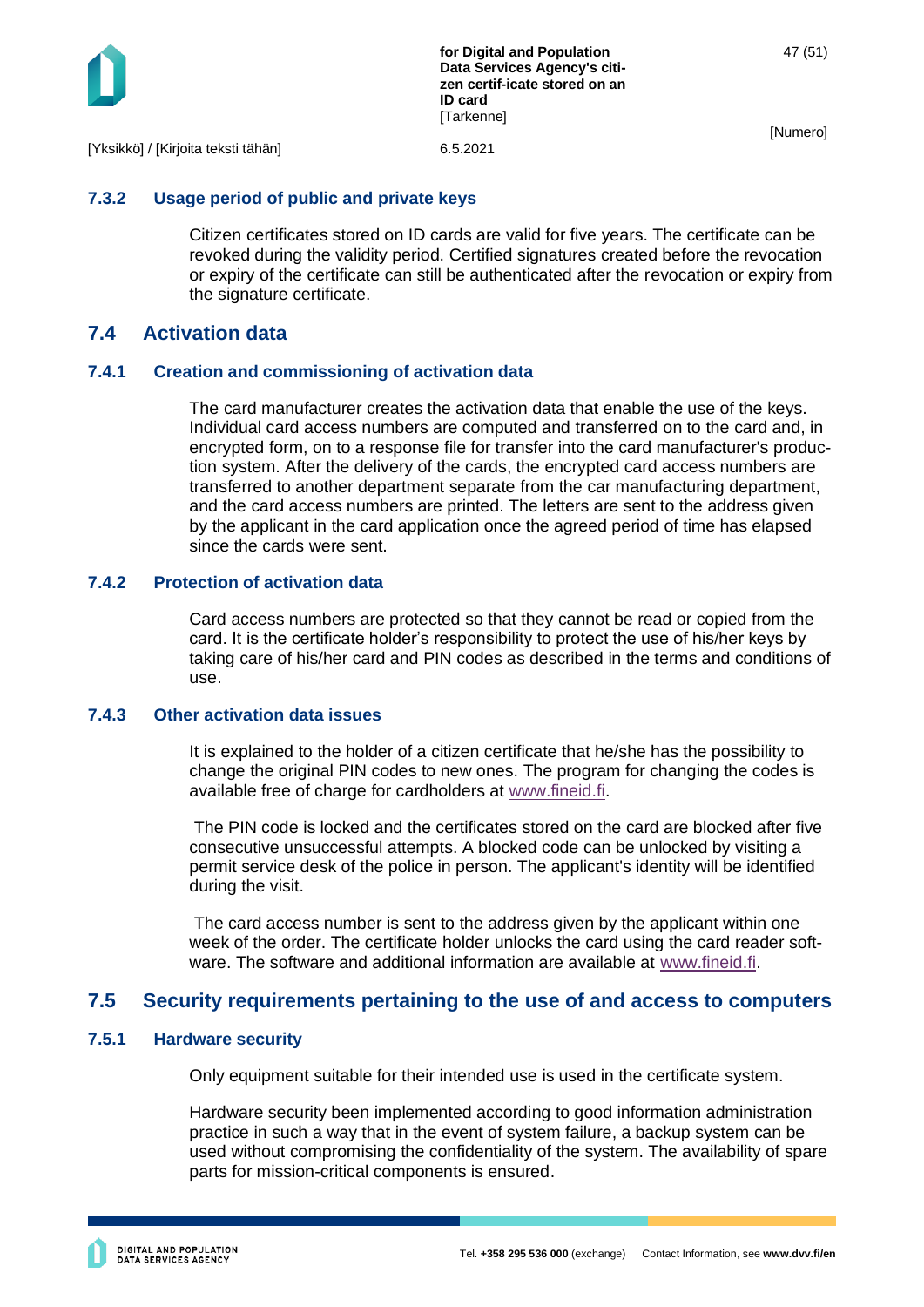

[Yksikkö] / [Kirjoita teksti tähän] 6.5.2021

In service and maintenance processes, access by external personnel to the systems and facilities which are the responsibility of the service production is prevented. Maintenance visits can only be done by technical suppliers who have signed a technical supply agreement and a confidentiality agreement. A list of approved technical suppliers is maintained.

Maintenance visits can only be done under the supervision of a system administrator or another person authorised by him/her.

The certificate system hardware is under 24-hour security monitoring.

## <span id="page-48-0"></span>**7.6 Certificate system life cycle management**

Digital and Population Data Services Agency maintains a classification of importance on certificate service objects and systems, their backups, priorities and minimum maintenance levels.

#### <span id="page-48-1"></span>**7.6.1 Supervision related to developing the system**

The development and testing of the system are done in a separate test environment. Only tested, functional and approved solutions are transferred to the production system.

#### <span id="page-48-2"></span>**7.6.2 Security management**

Digital and Population Data Services Agency's information security is managed according to Digital and Population Data Services Agency's information security policy and the standard ISO 27001.

#### <span id="page-48-3"></span>**7.7 Telecommunication network security**

Telecommunications security is implemented so that the certificate system's telecommunication network works as a joined-up entity and is isolated from other telecommunication networks in an appropriate manner, and its critical components are duplicated. Transmitted messages, their senders or recipients cannot be viewed by unauthorised parties without special measures. The network is only used for tasks related to the certificate system. Redundant network services have been disabled. The network is divided into logical sub-components with restricted connectivity between components. Sufficient authentication, access control and non-repudiation procedures are in place.

#### <span id="page-48-4"></span>**7.8 Monitoring of the use of the hardware security module**

The certification authority sees to it that the certification authority's private keys are protected against disclosure and unauthorised use. A backup is made of the certification authority's private keys in a manner conformant with critical information security.

The hardware security module cannot be accessed without an ID card which is used to identify the person and verify his/her access privileges. The module cannot be activated without a system user's personal management card.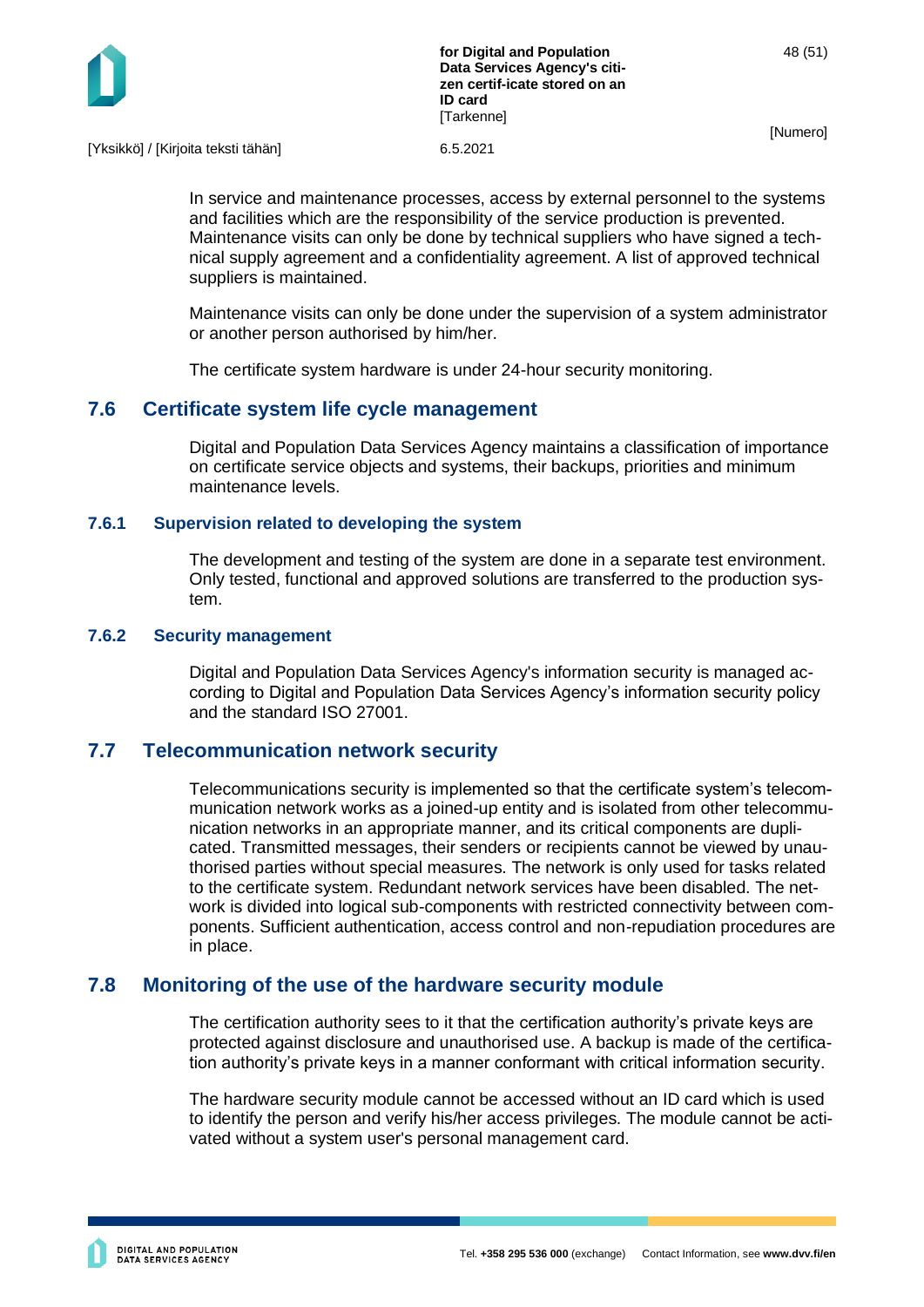

[Yksikkö] / [Kirjoita teksti tähän] 6.5.2021

The presence of two administrator-level persons and their personal management cards are required to create a new user-level privilege. The module collects log data on events.

## <span id="page-49-0"></span>**8 Certificate and revocation list profiles**

## <span id="page-49-1"></span>**8.1 Technical certificate data**

The data content of the root certificate, certification authority certificate and certificate holder's certificates is described in the document FINEID S2. The document is available at the certification authority's website at [www.fineid.fi.](http://www.fineid.fi/)

## <span id="page-49-2"></span>**8.2 Revocation list profile**

The data content of the revocation lists published by the certification authority is described in the document FINEID S2. The document is available at the certification authority's website at [www.fineid.fi.](http://www.fineid.fi/)

## <span id="page-49-3"></span>**9 Specification document management**

## <span id="page-49-4"></span>**9.1 Changing of specifications**

The certification authority may change the specifications because of legislation or functional requirements. Changes to the specifications must be recorded in the certificate policy and certification practice statement documents as described below.

## <span id="page-49-5"></span>**9.2 Publishing and communication**

The CA publishes a certificate policy and a certification practice statement, available at the website [www.fineid.fi.](http://www.fineid.fi/)

The certification authority's public specifications pertaining to the production of certificates can be obtained from the same websites.

Agreements concluded with information technology vendors on the delivery of certificates and production system descriptions and product-related specifications are confidential.

## <span id="page-49-6"></span>**9.3** Certification practice statement change and approval procedure

Digital and Population Data Services Agency approves the certificate policy and certification practice statements pertaining to citizen certificates. The documents may be amended according to Digital and Population Data Services Agency's internal change policy.

Digital and Population Data Services Agency will communicate the changes to Traficom and on its own website well in advance of their entry into force.

Digital and Population Data Services Agency maintains version management of the documents and archives all certificate policy and certification practice statement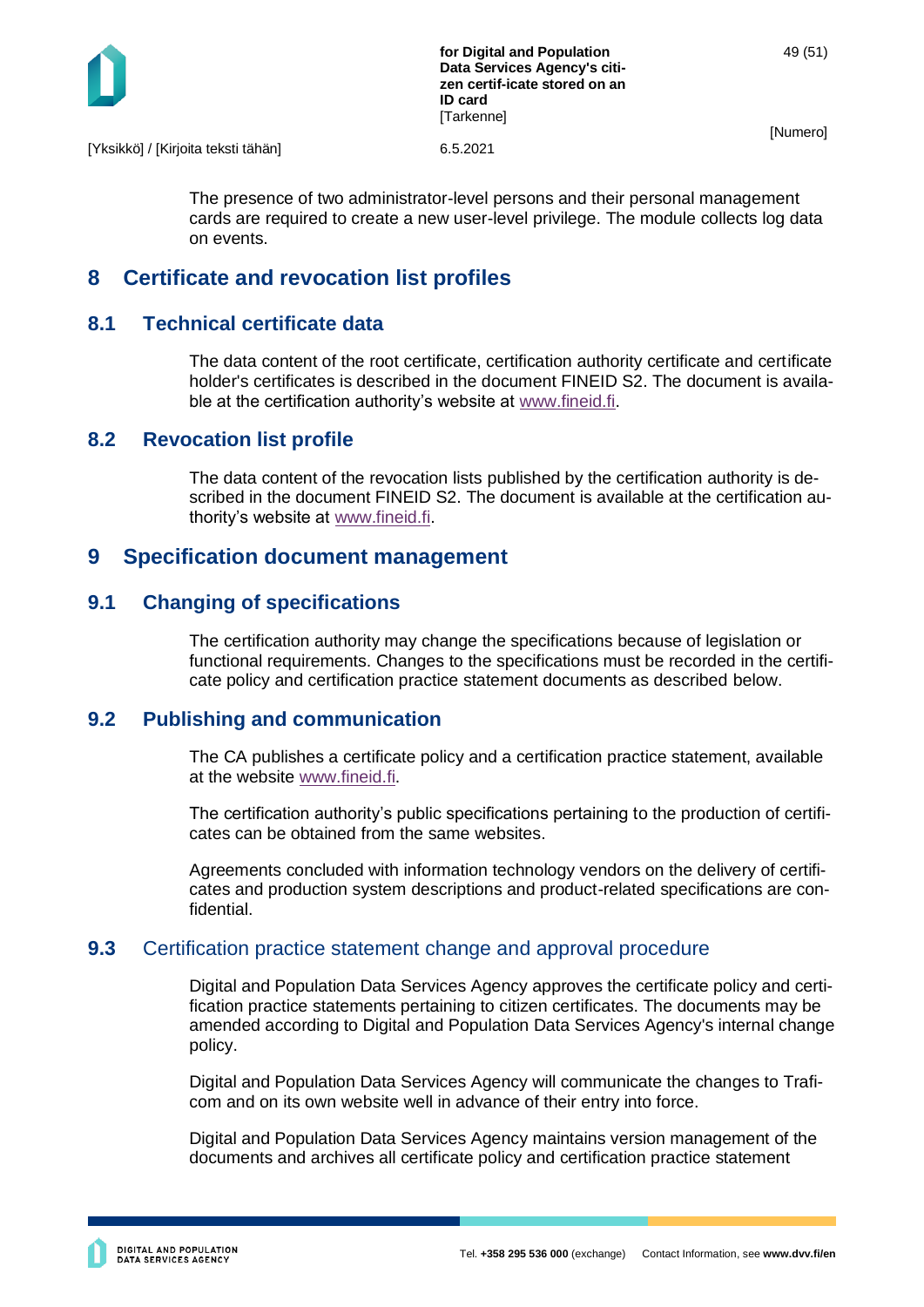



documents. Typographic corrections and changes of contact details are possible with immediate effect.

- 1. All items of the certificate policy and certification practice statement can be amended by communicating the main upcoming changes 30 days before their entry into force.
- 2. Items that Digital and Population Data Services Agency does not deem to have significant effect on certificate holders and trusting parties may be amended with communication 14 days in advance.